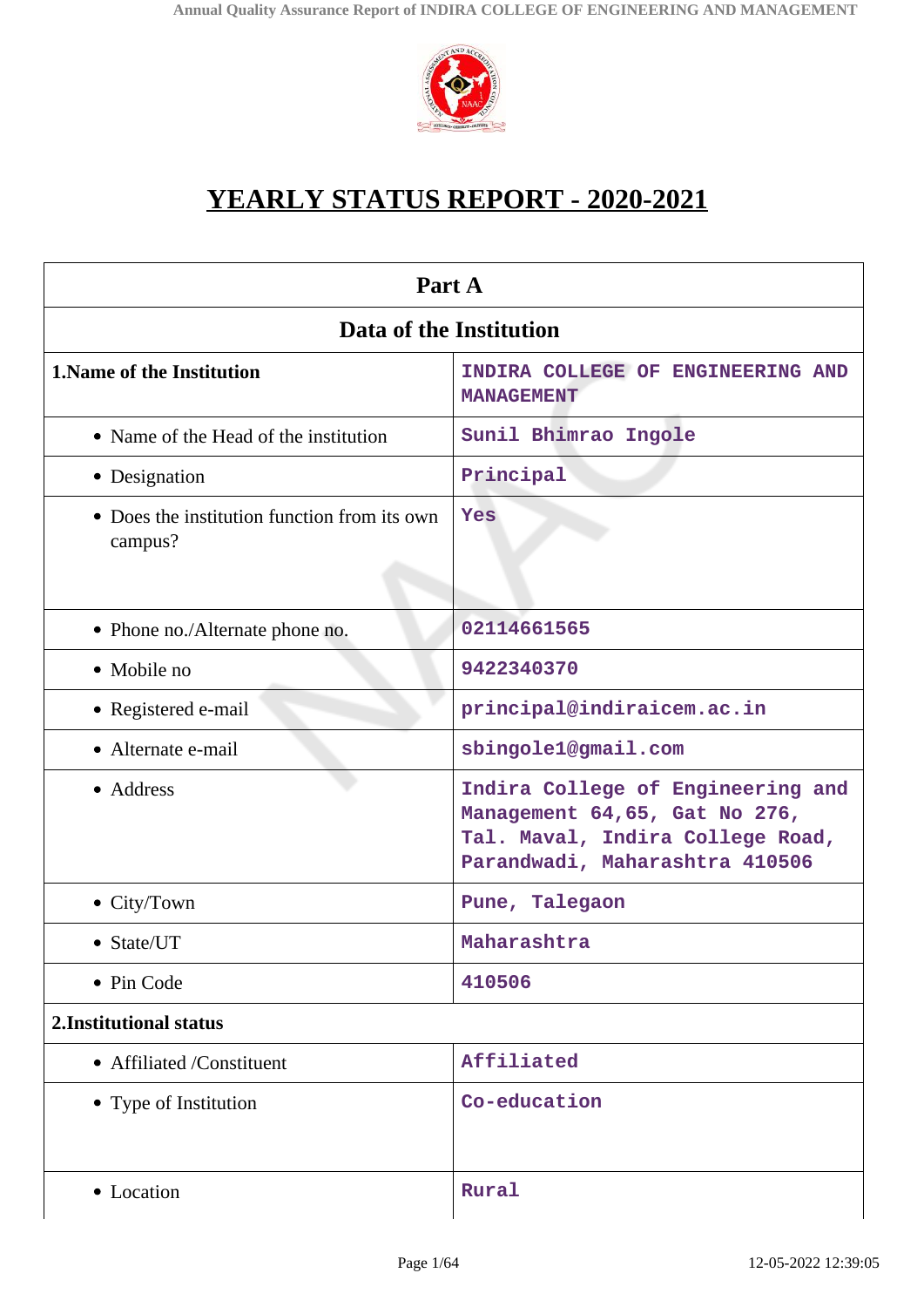| • Financial Status                                                         |                                                                                                                   | Self-financing                                |             |                          |                                  |             |  |
|----------------------------------------------------------------------------|-------------------------------------------------------------------------------------------------------------------|-----------------------------------------------|-------------|--------------------------|----------------------------------|-------------|--|
|                                                                            |                                                                                                                   |                                               |             |                          |                                  |             |  |
|                                                                            |                                                                                                                   | • Name of the Affiliating University          |             |                          | Savitribai Phule Pune University |             |  |
|                                                                            |                                                                                                                   | • Name of the IQAC Coordinator                |             | Dr. Sunil B. Ingole      |                                  |             |  |
|                                                                            | $\bullet$ Phone No.                                                                                               |                                               |             | 0211461565               |                                  |             |  |
|                                                                            | • Alternate phone No.                                                                                             |                                               |             | 02114661521              |                                  |             |  |
|                                                                            | • Mobile                                                                                                          |                                               |             | 9422340370               |                                  |             |  |
|                                                                            | • IQAC e-mail address                                                                                             |                                               |             |                          | principal#indiraicem.ac.in       |             |  |
|                                                                            |                                                                                                                   | • Alternate Email address                     |             | sbingole1@gmail.com      |                                  |             |  |
|                                                                            | 3. Website address (Web link of the AQAR<br>(Previous Academic Year)                                              |                                               |             | <b>ICEM</b>              | https://indiraicem.ac.in/NAAC-   |             |  |
|                                                                            | 4. Whether Academic Calendar prepared<br>during the year?                                                         |                                               |             | Yes                      |                                  |             |  |
| • if yes, whether it is uploaded in the<br>Institutional website Web link: |                                                                                                                   | https://indiraicem.ac.in/NAAC-<br><b>ICEM</b> |             |                          |                                  |             |  |
| <b>5. Accreditation Details</b>                                            |                                                                                                                   |                                               |             |                          |                                  |             |  |
|                                                                            | Cycle                                                                                                             | Grade                                         | <b>CGPA</b> | Year of<br>Accreditation | Validity from                    | Validity to |  |
|                                                                            | Cycle 1                                                                                                           | $B++$                                         | 2092        | 2019                     | 15/07/2019                       | 14/07/2024  |  |
|                                                                            | <b>6.Date of Establishment of IQAC</b>                                                                            |                                               |             | 16/08/2017               |                                  |             |  |
|                                                                            | 7. Provide the list of funds by Central / State Government<br>UGC/CSIR/DBT/ICMR/TEQIP/World Bank/CPE of UGC etc., |                                               |             |                          |                                  |             |  |
|                                                                            |                                                                                                                   |                                               |             |                          |                                  |             |  |
|                                                                            |                                                                                                                   |                                               |             |                          |                                  |             |  |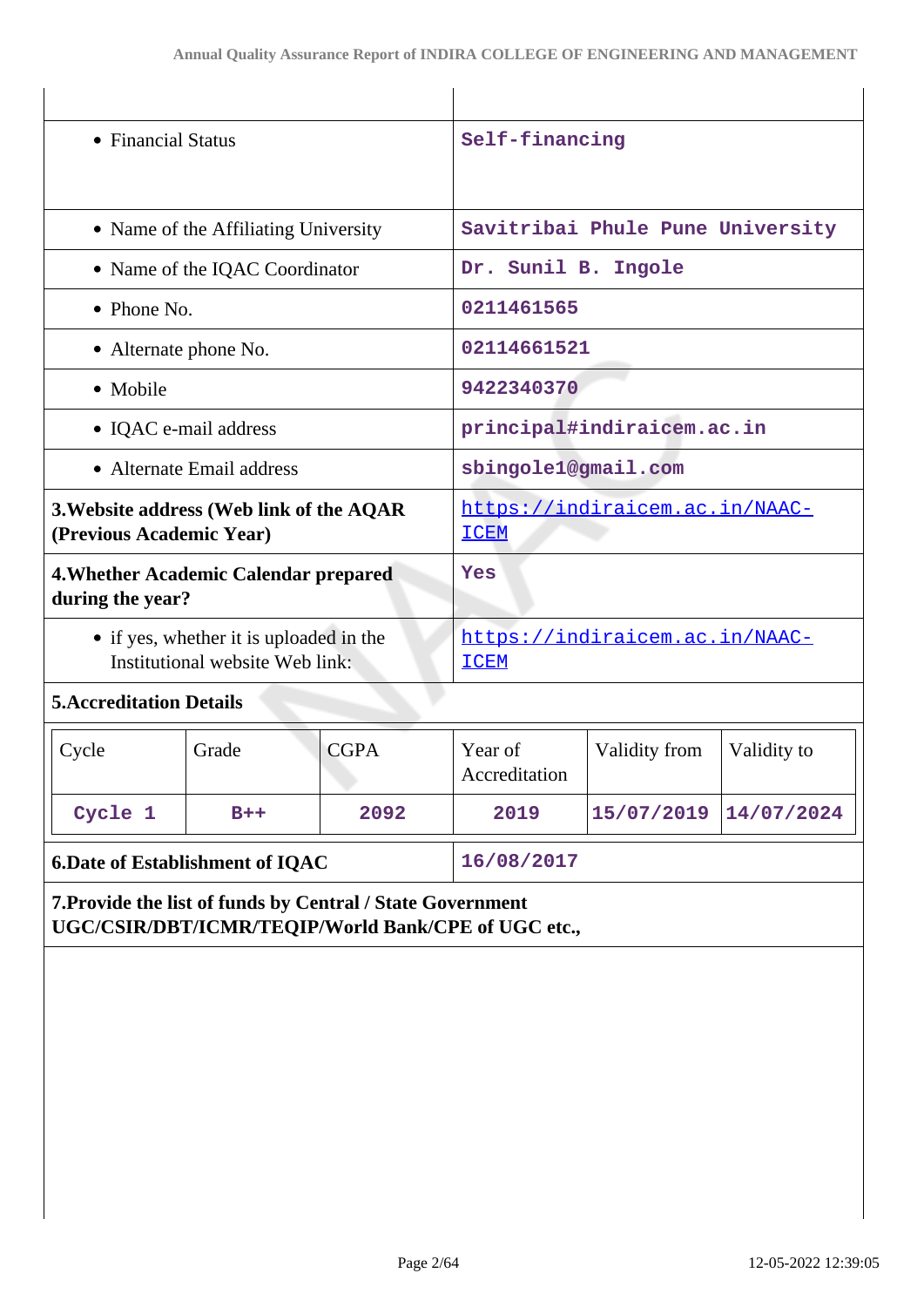| Institutional/Depa<br>rtment /Faculty                                                                                        | Scheme                                             | <b>Funding Agency</b>                  |                  | Year of award<br>with duration | Amount |
|------------------------------------------------------------------------------------------------------------------------------|----------------------------------------------------|----------------------------------------|------------------|--------------------------------|--------|
| Vijay Saini                                                                                                                  | <b>ASPIRE</b><br>Research<br>Mentorship<br>Program | Savitribai<br>Phule Pune<br>University |                  | 2019 2 Years                   | 200000 |
| Sujata Deo                                                                                                                   | <b>ASPIRE</b><br>Research<br>Mentorship<br>Program | Savitribai<br>Phule Pune<br>University |                  | 2019<br>2 Years                | 180000 |
| 8. Whether composition of IQAC as per latest<br><b>NAAC</b> guidelines                                                       |                                                    |                                        | Yes              |                                |        |
| <b>IQAC</b>                                                                                                                  | • Upload latest notification of formation of       |                                        | <b>View File</b> |                                |        |
| 9. No. of IQAC meetings held during the year                                                                                 |                                                    |                                        | $\overline{3}$   |                                |        |
| • Were the minutes of IQAC meeting(s) and<br>compliance to the decisions have been<br>uploaded on the institutional website? |                                                    | Yes                                    |                  |                                |        |
| • If No, please upload the minutes of the<br>meeting(s) and Action Taken Report                                              |                                                    | No File Uploaded                       |                  |                                |        |
| 10. Whether IQAC received funding from any<br>of the funding agency to support its activities<br>during the year?            |                                                    | <b>No</b>                              |                  |                                |        |
| • If yes, mention the amount                                                                                                 |                                                    |                                        |                  |                                |        |
| 11. Significant contributions made by IQAC during the current year (maximum five bullets)                                    |                                                    |                                        |                  |                                |        |
| <b>OBE Audit</b>                                                                                                             |                                                    |                                        |                  |                                |        |
| Examination Regulation Awareness                                                                                             |                                                    |                                        |                  |                                |        |
| proposed playground and campus beautification                                                                                |                                                    |                                        |                  |                                |        |
| Transport facility proposals finalized                                                                                       |                                                    |                                        |                  |                                |        |
| Scholarship scheme                                                                                                           |                                                    |                                        |                  |                                |        |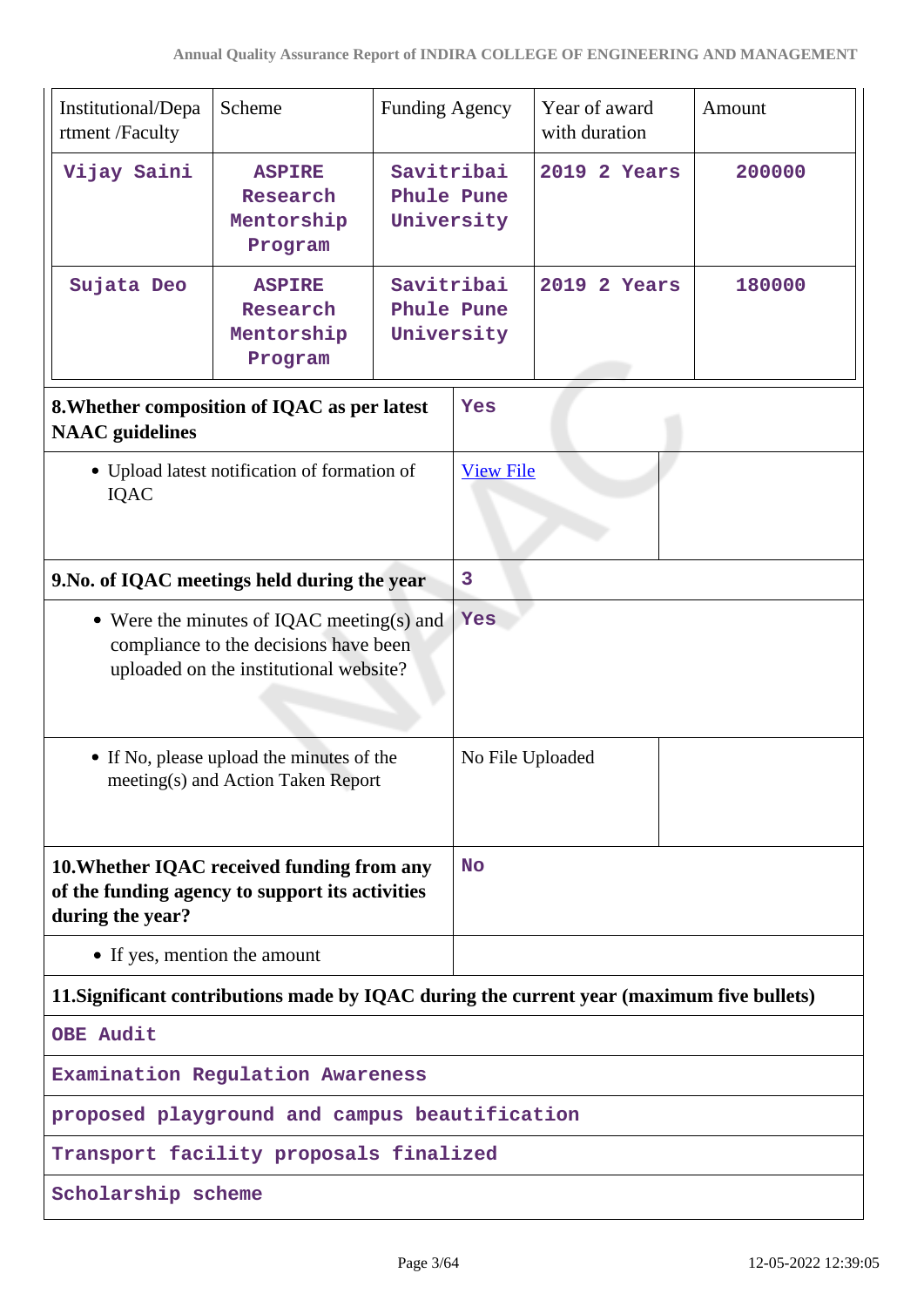# **12.Plan of action chalked out by the IQAC in the beginning of the Academic year towards Quality Enhancement and the outcome achieved by the end of the Academic year**

| Plan of Action                                            | Achievements/Outcomes                                                                                  |
|-----------------------------------------------------------|--------------------------------------------------------------------------------------------------------|
| Quality Academic Delivery with<br>ICT tools               | Classrooms fitted with Hardware<br>like webcam, headphones speakers<br>for effective academic delivery |
| Close academic monitoring                                 | Monitoring through online data<br>feeding                                                              |
| 13. Whether the AQAR was placed before<br>statutory body? | <b>Yes</b>                                                                                             |
| • Name of the statutory body                              |                                                                                                        |
| Name                                                      | Date of meeting $(s)$                                                                                  |
| General Body Meeting                                      | 18/12/2020                                                                                             |
| 14. Whether institutional data submitted to AISHE         |                                                                                                        |
| Year                                                      | Date of Submission                                                                                     |
| yes                                                       | 27/01/2022                                                                                             |

# **Extended Profile**

# **1.Programme**

1.1

**382**

Number of courses offered by the institution across all programs during the year

| <b>File Description</b> | Documents        |
|-------------------------|------------------|
| Data Template           | <b>View File</b> |

## **2.Student**

2.1

**1413**

Number of students during the year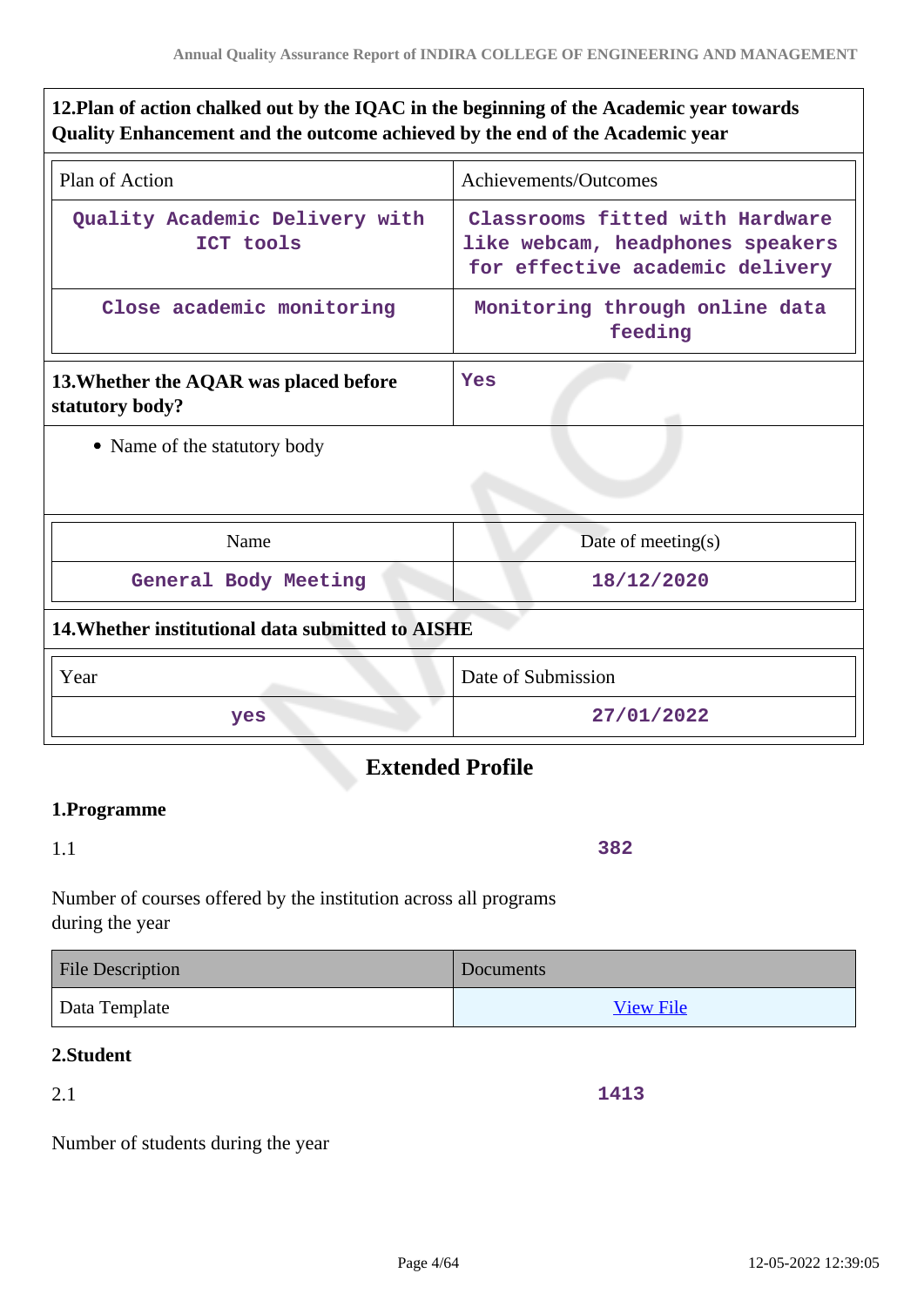| <b>File Description</b>                 | <b>Documents</b> |
|-----------------------------------------|------------------|
| Institutional Data in Prescribed Format | <b>View File</b> |

2.2

**180**

**482**

**75**

# Number of seats earmarked for reserved category as per GOI/ State Govt. rule during the year

| <b>File Description</b> | Documents        |
|-------------------------|------------------|
| Data Template           | <b>View File</b> |

2.3

Number of outgoing/ final year students during the year

| <b>File Description</b> | Documents        |
|-------------------------|------------------|
| Data Template           | <b>View File</b> |

# **3.Academic**

3.1

Number of full time teachers during the year

| <b>File Description</b> | Documents        |
|-------------------------|------------------|
| Data Template           | <b>View File</b> |
| 3.2                     | 72               |

3.2

Number of sanctioned posts during the year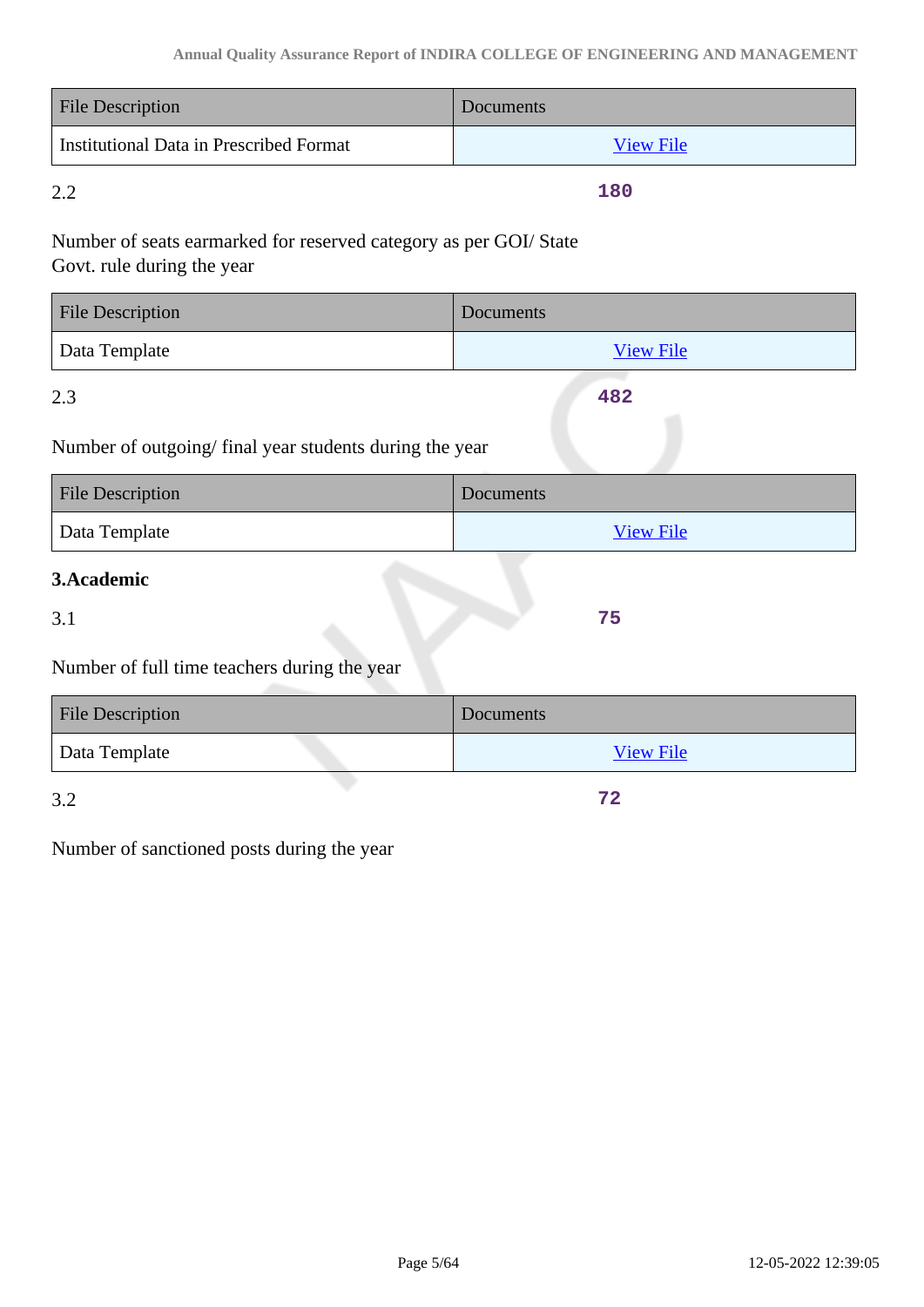| <b>Extended Profile</b>                                                                         |           |                  |  |
|-------------------------------------------------------------------------------------------------|-----------|------------------|--|
| 1.Programme                                                                                     |           |                  |  |
| 1.1                                                                                             |           | 382              |  |
| Number of courses offered by the institution across all programs<br>during the year             |           |                  |  |
| <b>File Description</b>                                                                         | Documents |                  |  |
| Data Template                                                                                   |           | <b>View File</b> |  |
| 2.Student                                                                                       |           |                  |  |
| 2.1                                                                                             |           | 1413             |  |
| Number of students during the year                                                              |           |                  |  |
| <b>File Description</b>                                                                         | Documents |                  |  |
| <b>Institutional Data in Prescribed Format</b>                                                  |           | <b>View File</b> |  |
| 2.2                                                                                             |           | 180              |  |
| Number of seats earmarked for reserved category as per GOI/<br>State Govt. rule during the year |           |                  |  |
| <b>File Description</b>                                                                         | Documents |                  |  |
| Data Template                                                                                   |           | <b>View File</b> |  |
| 2.3                                                                                             |           | 482              |  |
| Number of outgoing/final year students during the year                                          |           |                  |  |
| <b>File Description</b>                                                                         | Documents |                  |  |
| Data Template                                                                                   |           | <b>View File</b> |  |
| 3.Academic                                                                                      |           |                  |  |
| 3.1                                                                                             |           | 75               |  |
| Number of full time teachers during the year                                                    |           |                  |  |
| <b>File Description</b>                                                                         | Documents |                  |  |
| Data Template                                                                                   |           | <b>View File</b> |  |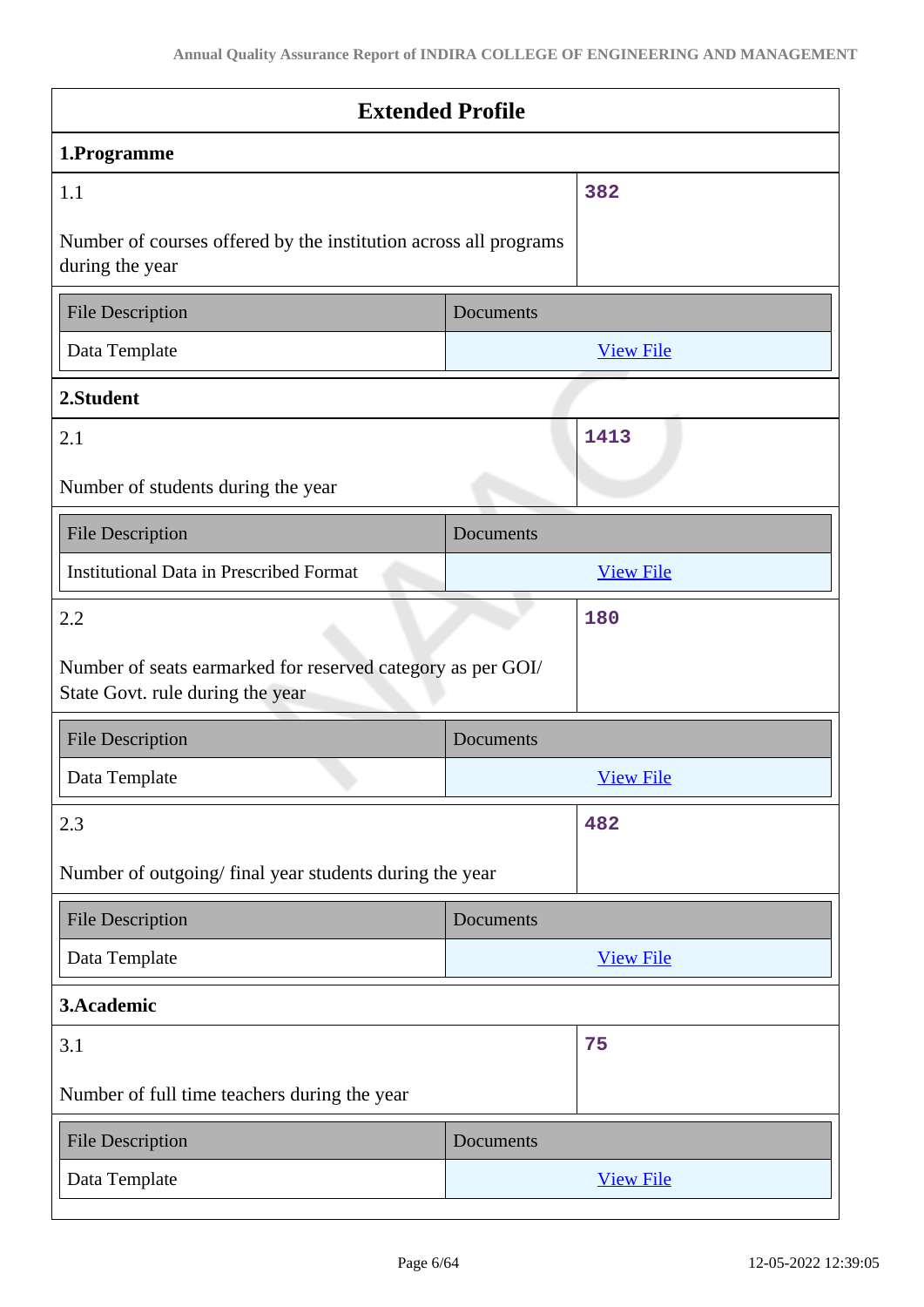| 3.2                                                                                                                                                                                                                                                                                                                                                                |           | 72               |
|--------------------------------------------------------------------------------------------------------------------------------------------------------------------------------------------------------------------------------------------------------------------------------------------------------------------------------------------------------------------|-----------|------------------|
| Number of sanctioned posts during the year                                                                                                                                                                                                                                                                                                                         |           |                  |
| <b>File Description</b>                                                                                                                                                                                                                                                                                                                                            | Documents |                  |
| Data Template                                                                                                                                                                                                                                                                                                                                                      |           | <b>View File</b> |
| 4.Institution                                                                                                                                                                                                                                                                                                                                                      |           |                  |
| 4.1                                                                                                                                                                                                                                                                                                                                                                |           | 24               |
| Total number of Classrooms and Seminar halls                                                                                                                                                                                                                                                                                                                       |           |                  |
| 4.2                                                                                                                                                                                                                                                                                                                                                                |           | 489.04           |
| Total expenditure excluding salary during the year (INR in<br>lakhs)                                                                                                                                                                                                                                                                                               |           |                  |
| 4.3                                                                                                                                                                                                                                                                                                                                                                |           | 557              |
| Total number of computers on campus for academic purposes                                                                                                                                                                                                                                                                                                          |           |                  |
| Part B                                                                                                                                                                                                                                                                                                                                                             |           |                  |
| <b>CURRICULAR ASPECTS</b>                                                                                                                                                                                                                                                                                                                                          |           |                  |
| 1.1 - Curricular Planning and Implementation                                                                                                                                                                                                                                                                                                                       |           |                  |
| 1.1.1 - The Institution ensures effective curriculum delivery through a well planned and<br>documented process                                                                                                                                                                                                                                                     |           |                  |
| The Institute is affiliated andfollows the curriculum prescribed<br>by SPPU. Institute prepares the institute calendar in line with<br>the SPPU academic calendar and the departmental academic calendar<br>is prepared in reference to the Institute calendar.                                                                                                    |           |                  |
| The institute follows the practice of calling subject choices each<br>semester and based on choices received the academic load is<br>allotted and distributed among all faculties of the department.                                                                                                                                                               |           |                  |
| Institute follows the outcome-based teaching-learning process, and<br>the Institute has a structured action plan for the effective<br>implementation of the curriculum. The head of the institute<br>conducts a common meeting with all teaching and non-teaching staff<br>before the commencement of each academic term to discuss the<br>academic delivery plan. |           |                  |
| Institute has adopted advanced teaching pedagogy & ICT tools like                                                                                                                                                                                                                                                                                                  |           |                  |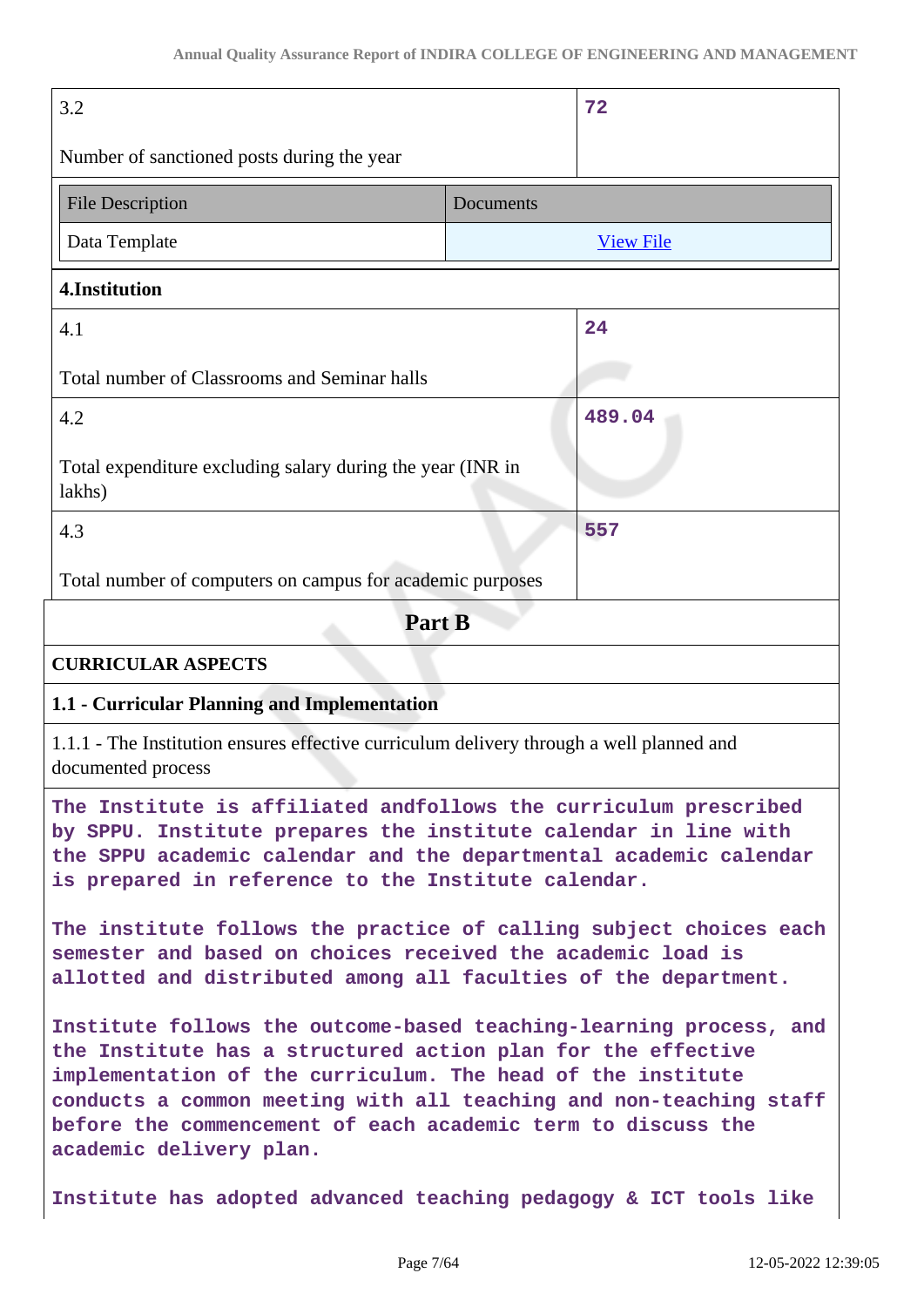**NPTEL, Video lectures, Project-Based Learning, and participative learning for enhanced teaching-learning experience. The curriculum delivery is supplemented with expert lectures, seminars, mini projects, industry-sponsored projects, industry visits and internships, case studies, e-learning, technical quiz, etc.**

**The Institute follows a transparent and robust mechanism for internal assessment. The Schedule of internal, external, and project examinations are displayed on the notice board as well as on the digital board.**

| <b>File Description</b>                | Documents  |
|----------------------------------------|------------|
| Upload relevant supporting<br>document | View File  |
| Link for Additional information        | <b>Nil</b> |

1.1.2 - The institution adheres to the academic calendar including for the conduct of Continuous Internal Evaluation (CIE)

**The institute calendar prepared in accord with the SPPU calendar mentions the start and end dates of teaching, plan for unit tests, in-semester, online phase, and end-semester examinations, project reviews, practical – oral examinations, curricular, co-curricular, and extra-curricular activities planned by the institute.**

**The departmental calendar includes the plans to conduct continuous internal evaluations, mock practical /oral examinations, submission schedules, unit tests, and internal test schedules along with SPPU examination dates.**

**The academic monitoring committee(AMC) takes a periodic review of each department to ensure timely conduct of CIE-related activities. The project and seminar work of students is monitored on a regular basis (monthly / bi-monthly) and is part of the academic calendar.**

**To be able to have continuous Internal Evaluation as a regular part of practice allfaculties prepare their plan to conduct lab work and assess the lab work related submissions and assignments on weekly basis and the evaluation is entered in the CIE sheet. The CIE sheet is composed of parameters like internal tests, unit tests, regular assignment and lab work submission evaluation, mock oral, and practical assessment details to be able to evaluate students on regular basis and to help the faculties to assess the**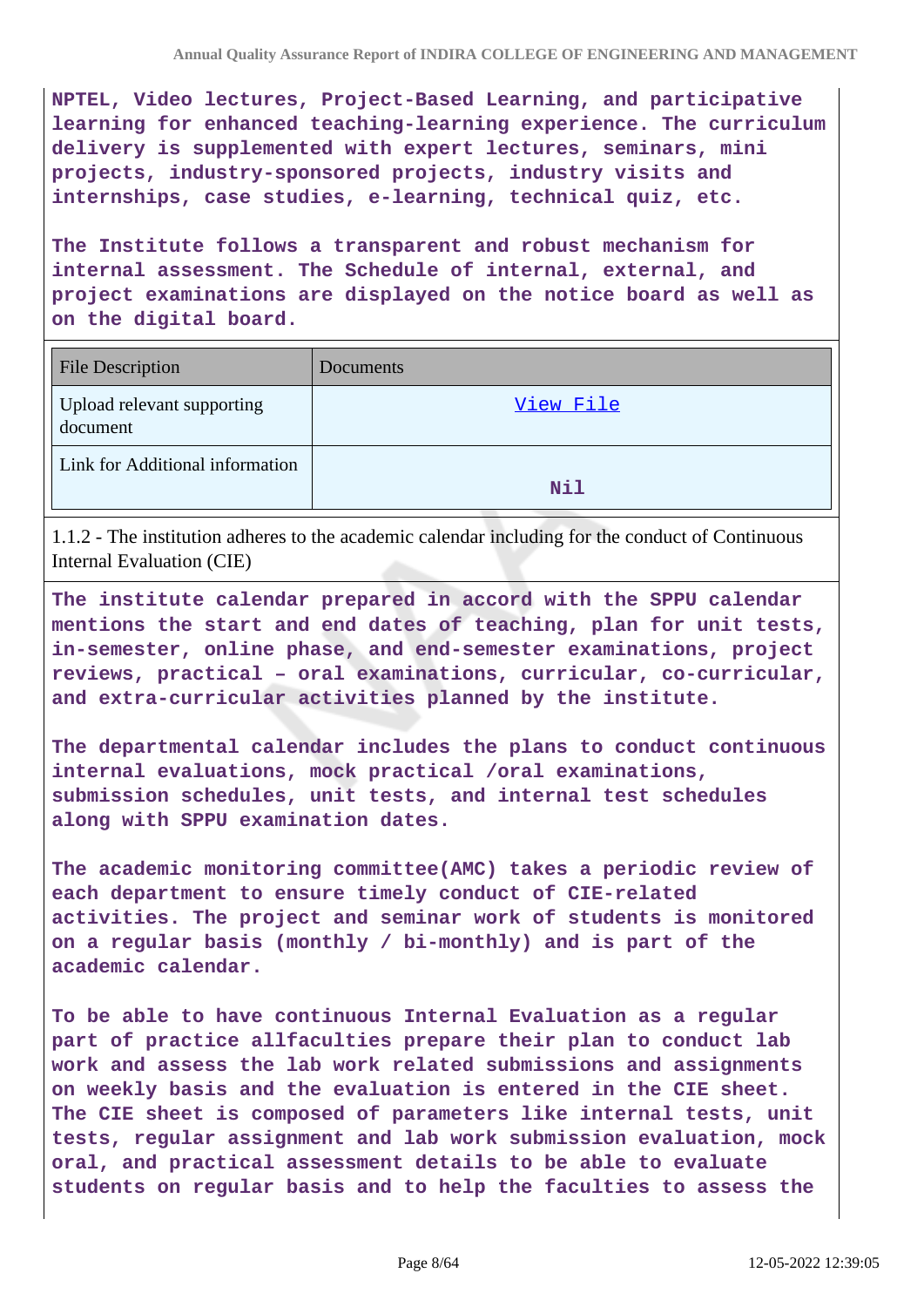| overall performance.                                                                                                                                                                                                                                                                                                                                                                                                                                                                                                    |                                                                        |  |
|-------------------------------------------------------------------------------------------------------------------------------------------------------------------------------------------------------------------------------------------------------------------------------------------------------------------------------------------------------------------------------------------------------------------------------------------------------------------------------------------------------------------------|------------------------------------------------------------------------|--|
| <b>File Description</b>                                                                                                                                                                                                                                                                                                                                                                                                                                                                                                 | Documents                                                              |  |
| Upload relevant supporting<br>document                                                                                                                                                                                                                                                                                                                                                                                                                                                                                  | <u>View File</u>                                                       |  |
| Link for Additional information                                                                                                                                                                                                                                                                                                                                                                                                                                                                                         | <b>Nil</b>                                                             |  |
| 1.1.3 - Teachers of the Institution participate<br>in following activities related to curriculum<br>development and assessment of the affiliating<br>University and/are represented on the<br>following academic bodies during the year.<br><b>Academic council/BoS of Affiliating</b><br>University Setting of question papers for<br><b>UG/PG</b> programs Design and Development<br>of Curriculum for Add on/certificate/<br><b>Diploma Courses Assessment / evaluation</b><br>process of the affiliating University | B. Any 3 of the above                                                  |  |
| <b>File Description</b>                                                                                                                                                                                                                                                                                                                                                                                                                                                                                                 | Documents                                                              |  |
| Details of participation of<br>teachers in various<br>bodies/activities provided as a<br>response to the metric<br>Any additional information                                                                                                                                                                                                                                                                                                                                                                           | <u>View File</u><br>No File Uploaded                                   |  |
| 1.2 - Academic Flexibility                                                                                                                                                                                                                                                                                                                                                                                                                                                                                              |                                                                        |  |
| 1.2.1 - Number of Programmes in which Choice Based Credit System (CBCS)/ elective course<br>system has been implemented                                                                                                                                                                                                                                                                                                                                                                                                 |                                                                        |  |
| 1.2.1.1 - Number of Programmes in which CBCS/ Elective course system implemented                                                                                                                                                                                                                                                                                                                                                                                                                                        |                                                                        |  |
| 5                                                                                                                                                                                                                                                                                                                                                                                                                                                                                                                       |                                                                        |  |
| <b>File Description</b>                                                                                                                                                                                                                                                                                                                                                                                                                                                                                                 | Documents                                                              |  |
| Any additional information                                                                                                                                                                                                                                                                                                                                                                                                                                                                                              | No File Uploaded                                                       |  |
| Minutes of relevant Academic<br>Council/BOS meetings                                                                                                                                                                                                                                                                                                                                                                                                                                                                    | No File Uploaded                                                       |  |
| Institutional data in prescribed<br>format (Data Template)                                                                                                                                                                                                                                                                                                                                                                                                                                                              | View File                                                              |  |
|                                                                                                                                                                                                                                                                                                                                                                                                                                                                                                                         | 1.2.2 - Number of Add on /Certificate programs offered during the year |  |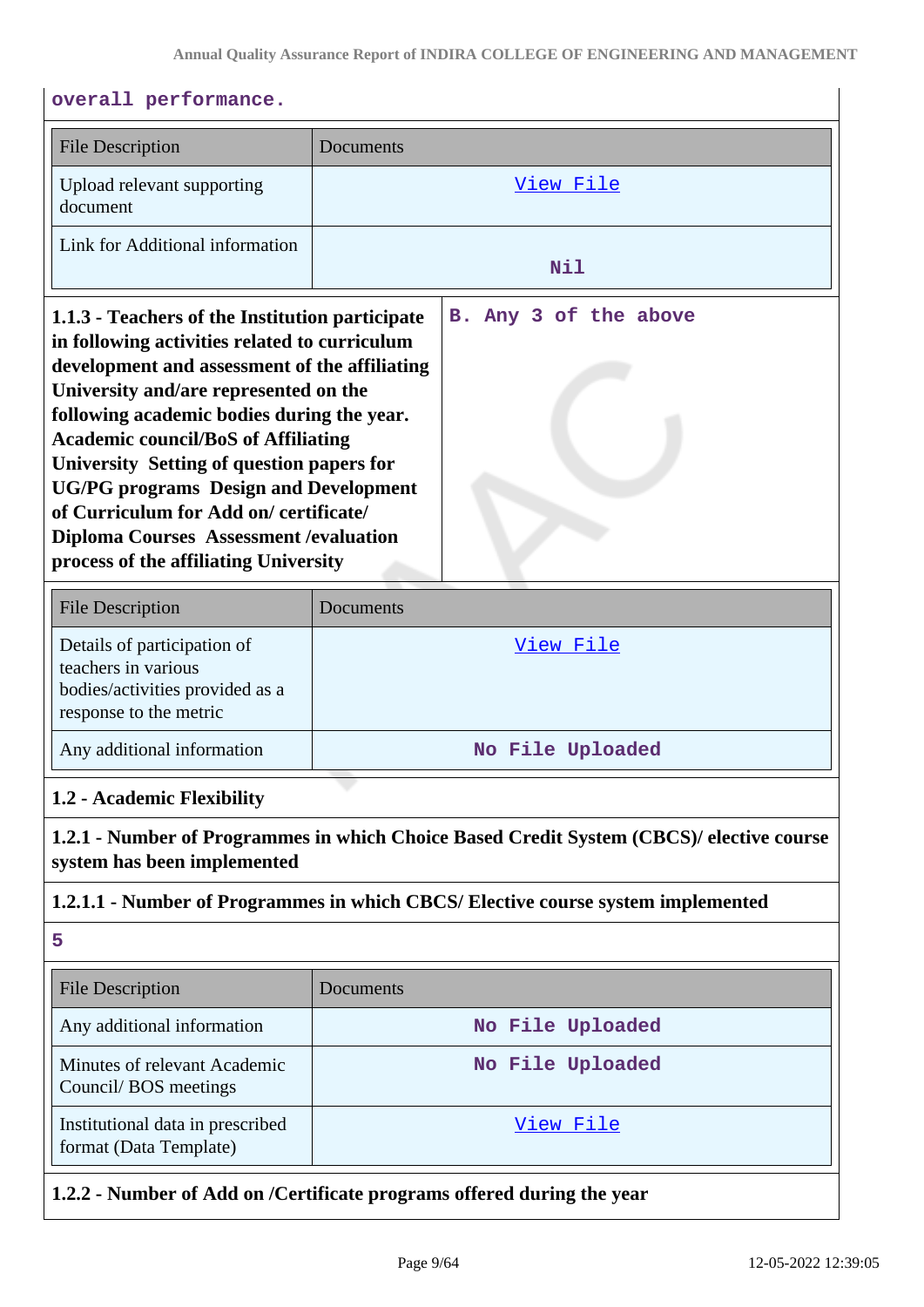# **1.2.2.1 - How many Add on /Certificate programs are added during the year. Data requirement for year: (As per Data Template)**

| <br>÷<br>۰,<br>۰.<br>٩ |    |  |
|------------------------|----|--|
|                        |    |  |
|                        |    |  |
|                        | ۰. |  |

| File Description                                                              | Documents        |
|-------------------------------------------------------------------------------|------------------|
| Any additional information                                                    | No File Uploaded |
| Brochure or any other document<br>relating to Add on /Certificate<br>programs | No File Uploaded |
| List of Add on /Certificate<br>programs (Data Template)                       | View File        |

# **1.2.3 - Number of students enrolled in Certificate/ Add-on programs as against the total number of students during the year**

#### **752**

| File Description                                                                          | Documents        |
|-------------------------------------------------------------------------------------------|------------------|
| Any additional information                                                                | No File Uploaded |
| Details of the students enrolled<br>in Subjects related to<br>certificate/Add-on programs | No File Uploaded |

### **1.3 - Curriculum Enrichment**

1.3.1 - Institution integrates crosscutting issues relevant to Professional Ethics, Gender, Human Values, Environment and Sustainability into the Curriculum

**The SPPU curriculum followed at the institute integrates crosscutting issues such as Gender, Environment and Sustainability, Human Values through the courses like soft skills, Professional Ethics and etiquette,leadership, Cyber Security, Foreign Language-Japanese, Digital and Social Media Marketing, Water Management such audit courses are offered.**

**Institute adheres to the admission procedure prescribed by the DTE, Maharashtra for the reservation of male and female students. The Institute has a Grievance Redressal cell, a Women's cell to handle the various issues like women's rights, safety, and security. Programs are organized at the Institute level to train the female candidates in self-defense and development. To learn a sustainable way of living the Institute organizes Yoga and Stress management sessions.**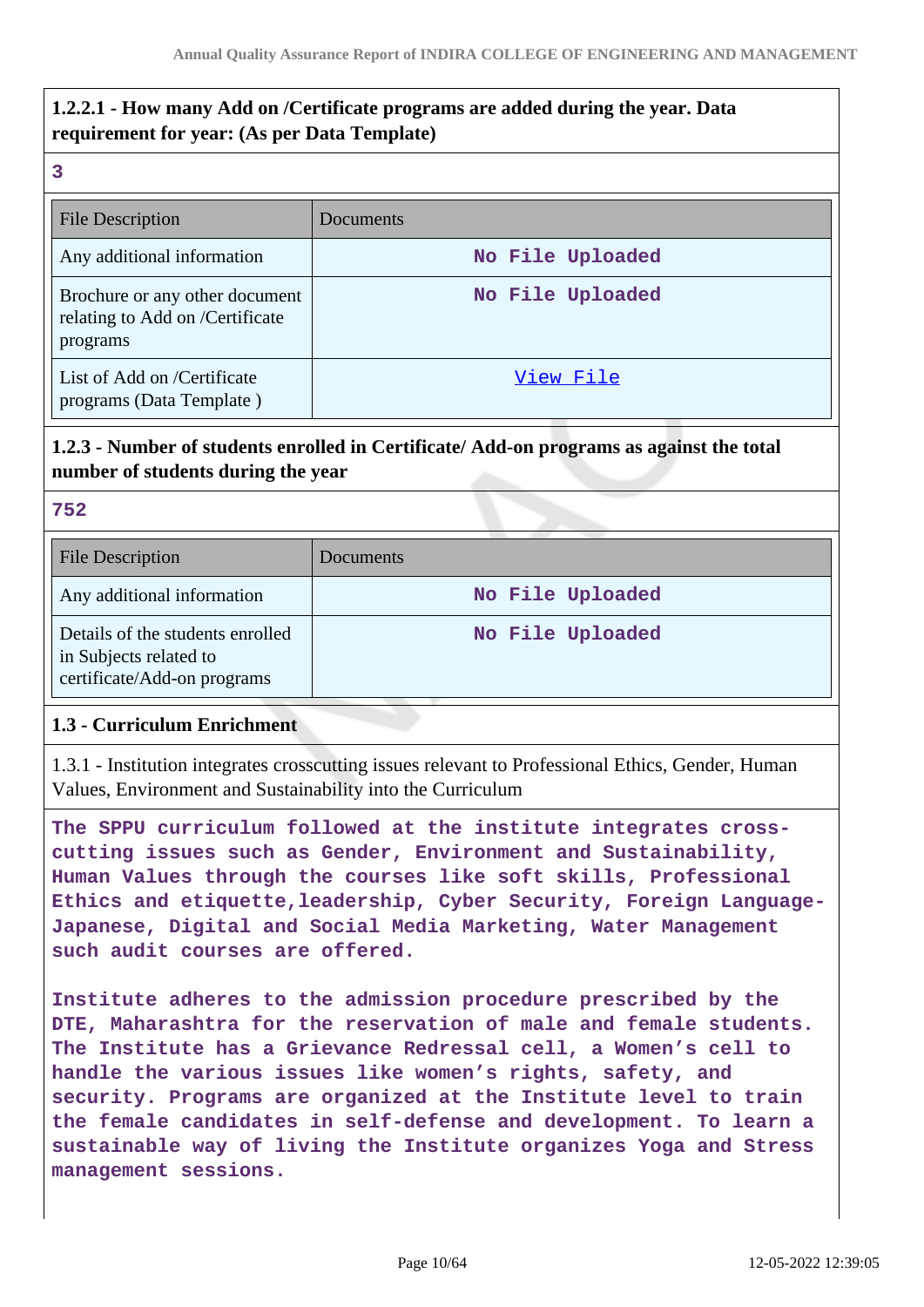**The NSScell of the Institute aids in developing social awareness among students through activities like tree plantation, Swachata Abhiyan, visiting and donating in orphanage homes, and organizing and participating in blood donation camps every year in rural areas.**

**Equal opportunity is provided to both male and female students during NSS camp to address varied issues of gender equality.**

**Professional ethics are imbibed amongst students by encouraging them to participate in professional activities like Conferences, Workshops, and Technical events.**

| <b>File Description</b>                                                                                                                                                    | Documents        |
|----------------------------------------------------------------------------------------------------------------------------------------------------------------------------|------------------|
| Any additional information                                                                                                                                                 | View File        |
| Upload the list and description<br>of courses which address the<br>Professional Ethics, Gender,<br>Human Values, Environment<br>and Sustainability into the<br>Curriculum. | No File Uploaded |

# **1.3.2 - Number of courses that include experiential learning through project work/field work/internship during the year**

**5**

| <b>File Description</b>                                                                              | Documents        |
|------------------------------------------------------------------------------------------------------|------------------|
| Any additional information                                                                           | No File Uploaded |
| Programme / Curriculum/<br>Syllabus of the courses                                                   | No File Uploaded |
| Minutes of the Boards of<br>Studies/Academic Council<br>meetings with approvals for<br>these courses | No File Uploaded |
| MoU's with relevant<br>organizations for these courses,<br>if any                                    | No File Uploaded |
| Institutional Data in Prescribed<br>Format                                                           | <u>View File</u> |

### **1.3.3 - Number of students undertaking project work/field work/ internships**

**111**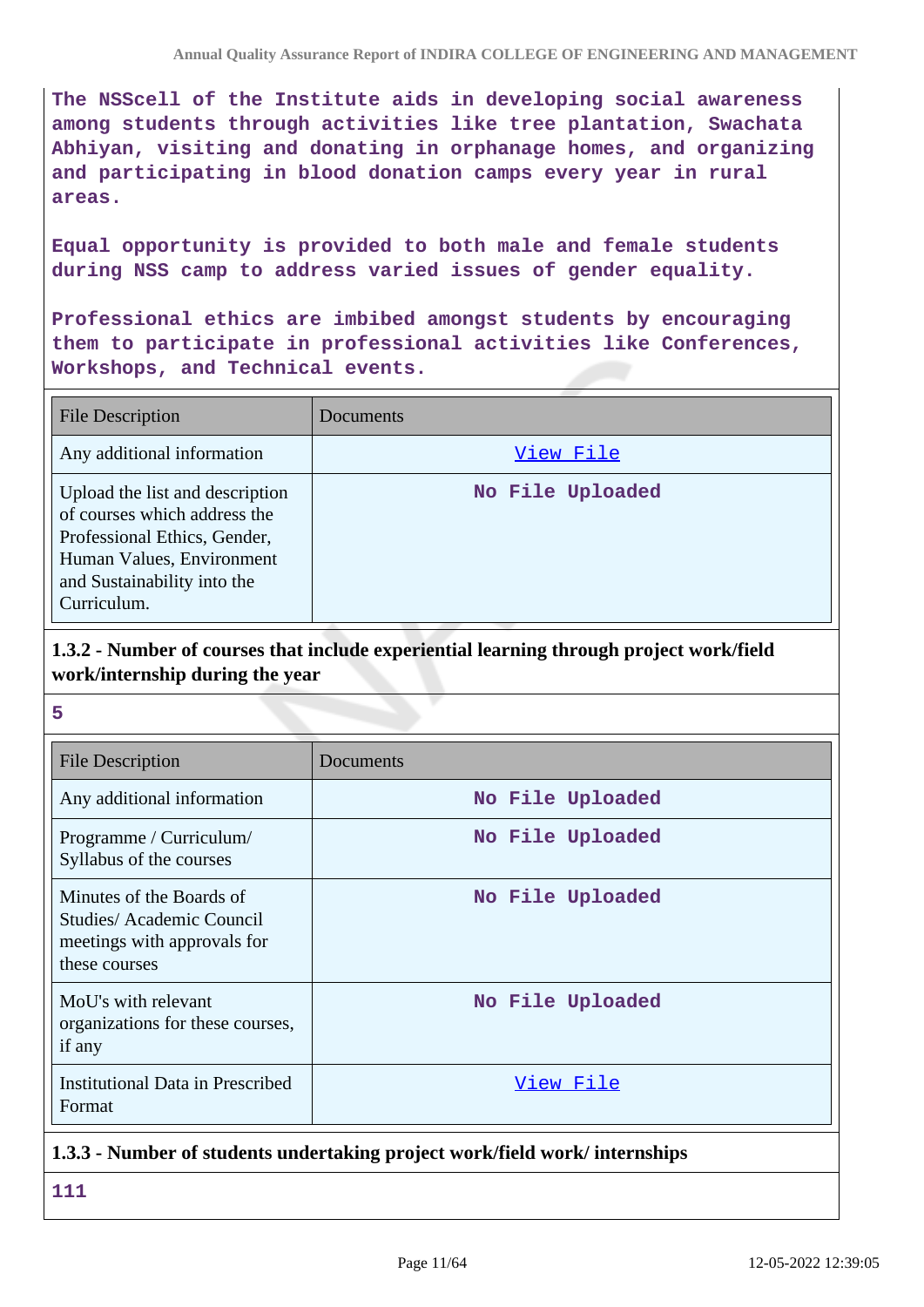| <b>File Description</b>                                                                                                                                                        | Documents        |                       |  |
|--------------------------------------------------------------------------------------------------------------------------------------------------------------------------------|------------------|-----------------------|--|
| Any additional information                                                                                                                                                     | No File Uploaded |                       |  |
| List of programmes and number<br>of students undertaking project<br>work/field work//internships<br>(Data Template)                                                            | View File        |                       |  |
| 1.4 - Feedback System                                                                                                                                                          |                  |                       |  |
| 1.4.1 - Institution obtains feedback on the<br>syllabus and its transaction at the institution<br>from the following stakeholders Students<br><b>Teachers Employers Alumni</b> |                  | B. Any 3 of the above |  |
| <b>File Description</b>                                                                                                                                                        | Documents        |                       |  |
| URL for stakeholder feedback<br>report                                                                                                                                         | Nil              |                       |  |
| Action taken report of the<br>Institution on feedback report as<br>stated in the minutes of the<br>Governing Council, Syndicate,<br><b>Board of Management</b>                 | No File Uploaded |                       |  |
| Any additional information                                                                                                                                                     | No File Uploaded |                       |  |
| 1.4.2 - Feedback process of the Institution<br>B. Feedback collected, analyzed<br>may be classified as follows<br>and action has been taken                                    |                  |                       |  |
| <b>File Description</b>                                                                                                                                                        | Documents        |                       |  |
| Upload any additional<br>information                                                                                                                                           | No File Uploaded |                       |  |
| URL for feedback report                                                                                                                                                        | Nil              |                       |  |
| <b>TEACHING-LEARNING AND EVALUATION</b>                                                                                                                                        |                  |                       |  |
| 2.1 - Student Enrollment and Profile                                                                                                                                           |                  |                       |  |
| 2.1.1 - Enrolment Number Number of students admitted during the year                                                                                                           |                  |                       |  |
| 2.1.1.1 - Number of students admitted during the year                                                                                                                          |                  |                       |  |
| 388                                                                                                                                                                            |                  |                       |  |
|                                                                                                                                                                                |                  |                       |  |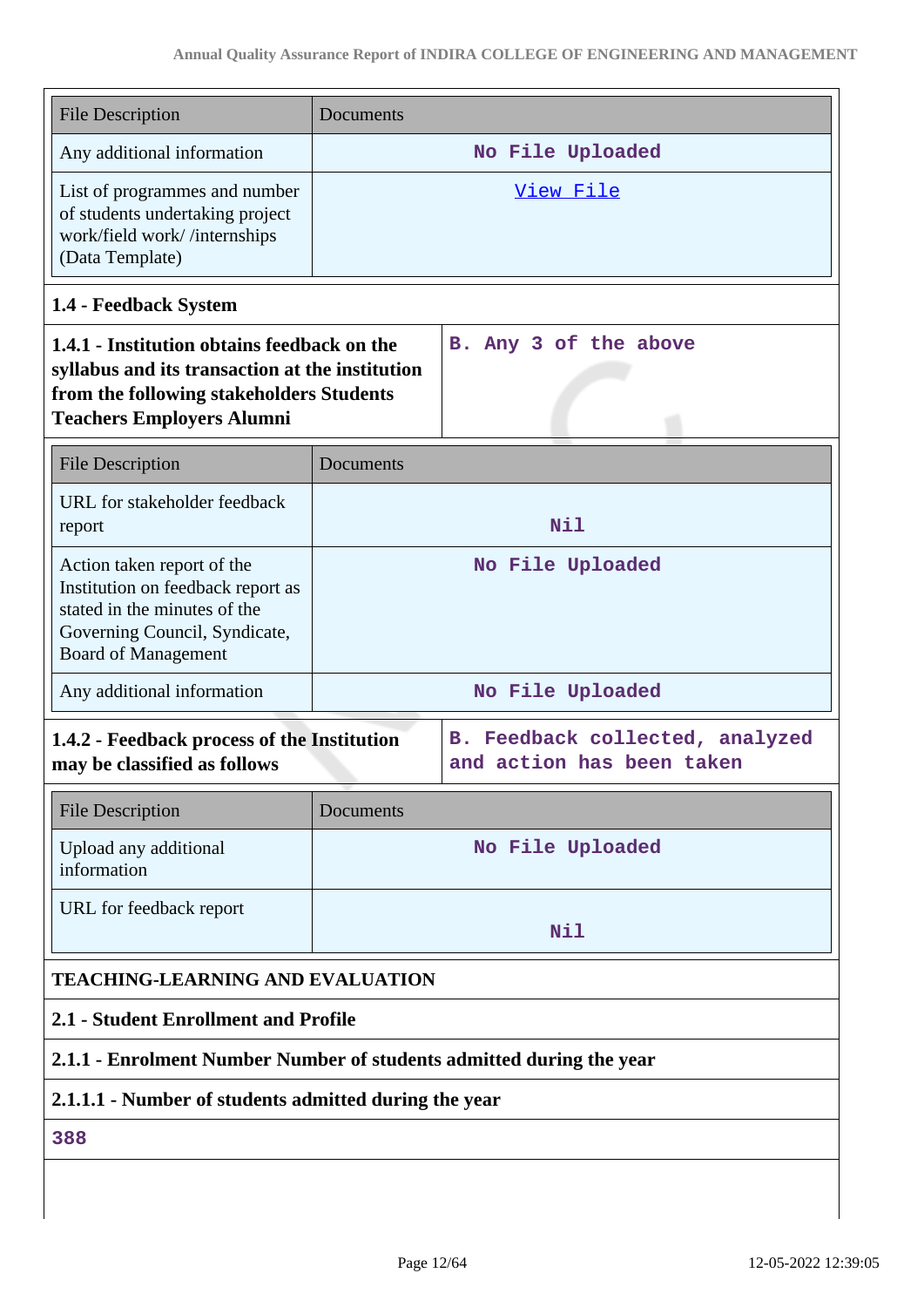| <b>File Description</b>                    | <b>Documents</b> |
|--------------------------------------------|------------------|
| Any additional information                 | No File Uploaded |
| Institutional data in prescribed<br>format | View File        |

**2.1.2 - Number of seats filled against seats reserved for various categories (SC, ST, OBC, Divyangjan, etc. as per applicable reservation policy during the year (exclusive of supernumerary seats)**

### **2.1.2.1 - Number of actual students admitted from the reserved categories during the year**

**77**

| <b>File Description</b>                                          | Documents        |
|------------------------------------------------------------------|------------------|
| Any additional information                                       | No File Uploaded |
| Number of seats filled against<br>seats reserved (Data Template) | View File        |

### **2.2 - Catering to Student Diversity**

2.2.1 - The institution assesses the learning levels of the students and organizes special Programmes for advanced learners and slow learners

**The institute has started to identify the learning levels of beginners through prerequisite tests and their past performance. For subsequent years it is classified on the basis of their previous examination results and assessment by individual faculty. Based on these evaluations, students are categorized as slow learners & advanced learners.**

**Taking into account students' requirements through mentor-mentee meetings and discussion in departmental meetings, distinctive efforts are taken to improve the performance of slow learners and advanced learners are guided to hone their skillsets for their professional growth.**

**The Institute monitors the progress of the students and lays the pavement for overall development through a mentoring program.**

**One faculty mentor is assigned to every 20 students, and mentoring sessions are conducted at regular intervals. The mentors interact with students to understand specific requirements, and mentos ensure the fulfillment of the same.**

**The Institute conducts various activities for slow and advanced**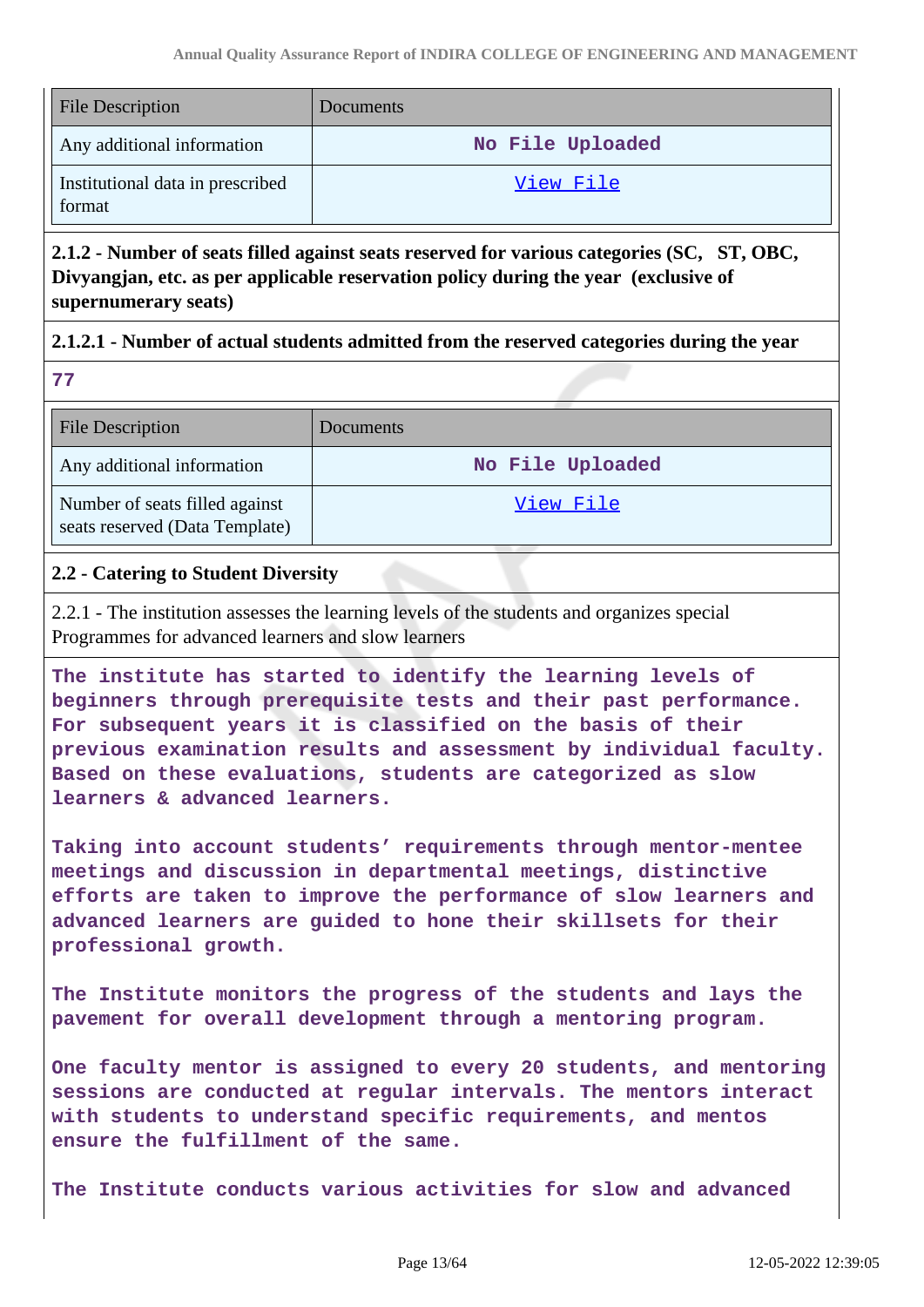| learners.                                              |
|--------------------------------------------------------|
| Slow learners:                                         |
| <b>Extra lectures</b>                                  |
| Re-test for improvement                                |
| Extra practical sessions                               |
| Question bank with Model answers                       |
| Using audio, visual and practical mode                 |
| <b>Advanced learners:</b>                              |
| Certificate Courses                                    |
| Participate in national level summits and competitions |
| Guidance for higher studies and competitive exams      |
| Guidance to IPR                                        |

**Participation in incubation cell**

| <b>File Description</b>                  | Documents        |
|------------------------------------------|------------------|
| Paste link for additional<br>information | <b>Nil</b>       |
| Upload any additional<br>information     | No File Uploaded |

# **2.2.2 - Student- Full time teacher ratio (Data for the latest completed academic year)**

| Number of Students         |           | Number of Teachers |
|----------------------------|-----------|--------------------|
| 1413                       |           | 75                 |
| <b>File Description</b>    | Documents |                    |
| Any additional information |           | No File Uploaded   |

# **2.3 - Teaching- Learning Process**

2.3.1 - Student centric methods, such as experiential learning, participative learning and problem solving methodologies are used for enhancing learning experiences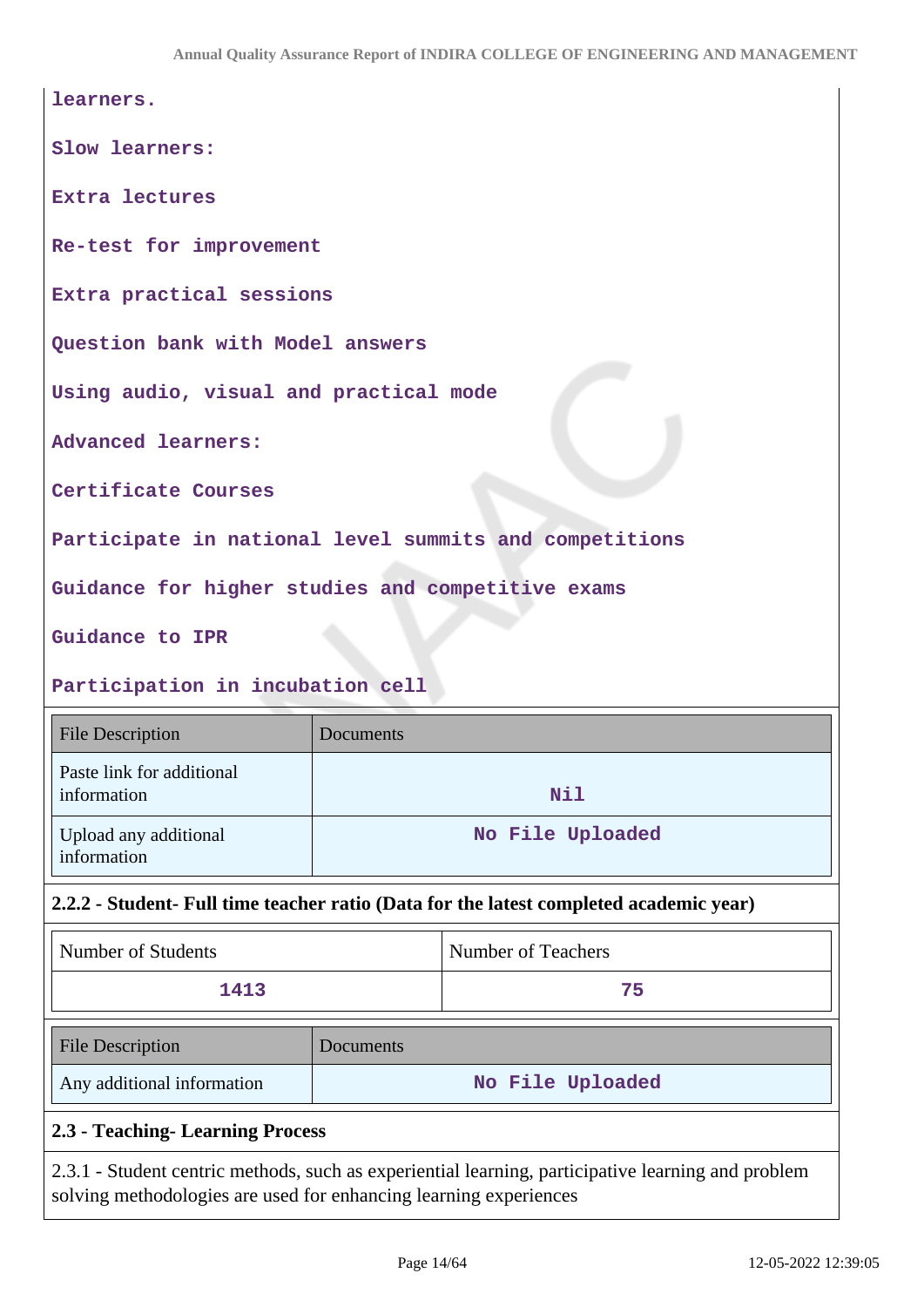**To meet the growing technical demands of the industry and to enhance the professional learning capability of the students, faculties have adopted various learning methodologies to make the process interactive and interesting, following practices are followed:**

**Blended learning:**

**It combines the traditional classroom teaching supplemented with digital media. The**

**students are provided with study material like NPTEL videos, and online courses for skill enhancement.**

**Experiential learning:**

**The students are guided to experiment in the labs and provide feasible solutions to real-life problems with the lab experiments. Students are encouraged to practice on machines and handle instruments. Students work in industries during summer and winter internships, and carry out mini and industry-sponsored projects.**

**Collaborative/Participative Learning:**

**Students acquire application-oriented knowledge, through participation in events like Techfest, Smart India Hackathon, project competitions, Industrial visits, seminars, and conferences.**

**Case-Based Learning:**

**Industrial problems and business case studies of the current scenario are discussed with the students to make them aware of the causes, effects, results, and consequences.**

**Design/Project Based Learning:**

**Real-time problems are shared with students to develop skill sets in design, analysis, simulation, testing, implementation, and maintenance.**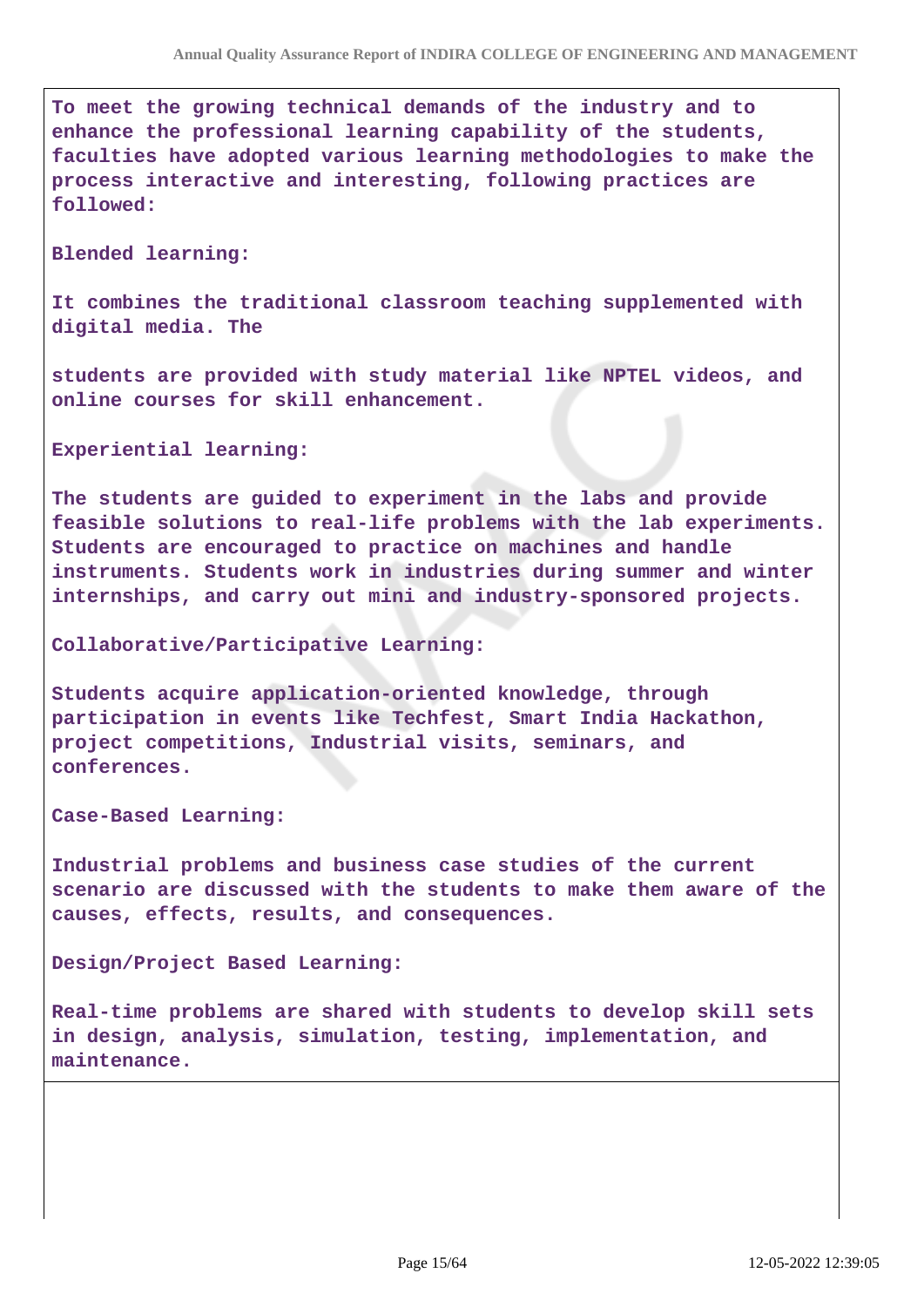| <b>File Description</b>              | Documents |
|--------------------------------------|-----------|
| Upload any additional<br>information | View File |
| Link for additional information      | Nil       |

2.3.2 - Teachers use ICT enabled tools for effective teaching-learning process. Write description in maximum of 200 words

**The Institute has provided platforms during pandemic to keep the learning experience of students unaltered. The Institute created facilities to help the faculties to conduct academic sessions without any interruptions. All faculties have made use of various ICT based tools for teaching and learning process.**

**Faculties have used tools like MS-teams, Google meet, Zoom and Google classrooms to conduct sessions and to help students to complete the assignments, term work through these platforms.**

**Almost every facultycreated videos and shared them with students to complete the lab work.Faculties have also used virtual labs created by IITs for the demonstration of experiments.**

**Virtual Industry visits were organized for students through various platforms to bridge the void between theory and current practices. Faculties made use of free wares and open-source software since the computing labs were not accessible to students during pandemics. Numerous guest lectures and expert sessions were also organized in an online mode to keep the students updated on the changing trends in the industry.**

**The institute initiated virtual vidya sessions to keep the faculties informed of the variety of teaching aids and tools to keep students engaged in the learning process.**

| <b>File Description</b>                                                                                    | Documents        |
|------------------------------------------------------------------------------------------------------------|------------------|
| Upload any additional<br>information                                                                       | View File        |
| Provide link for webpage<br>describing the ICT enabled tools<br>for effective teaching-learning<br>process | No File Uploaded |

**2.3.3 - Ratio of mentor to students for academic and other related issues (Data for the latest**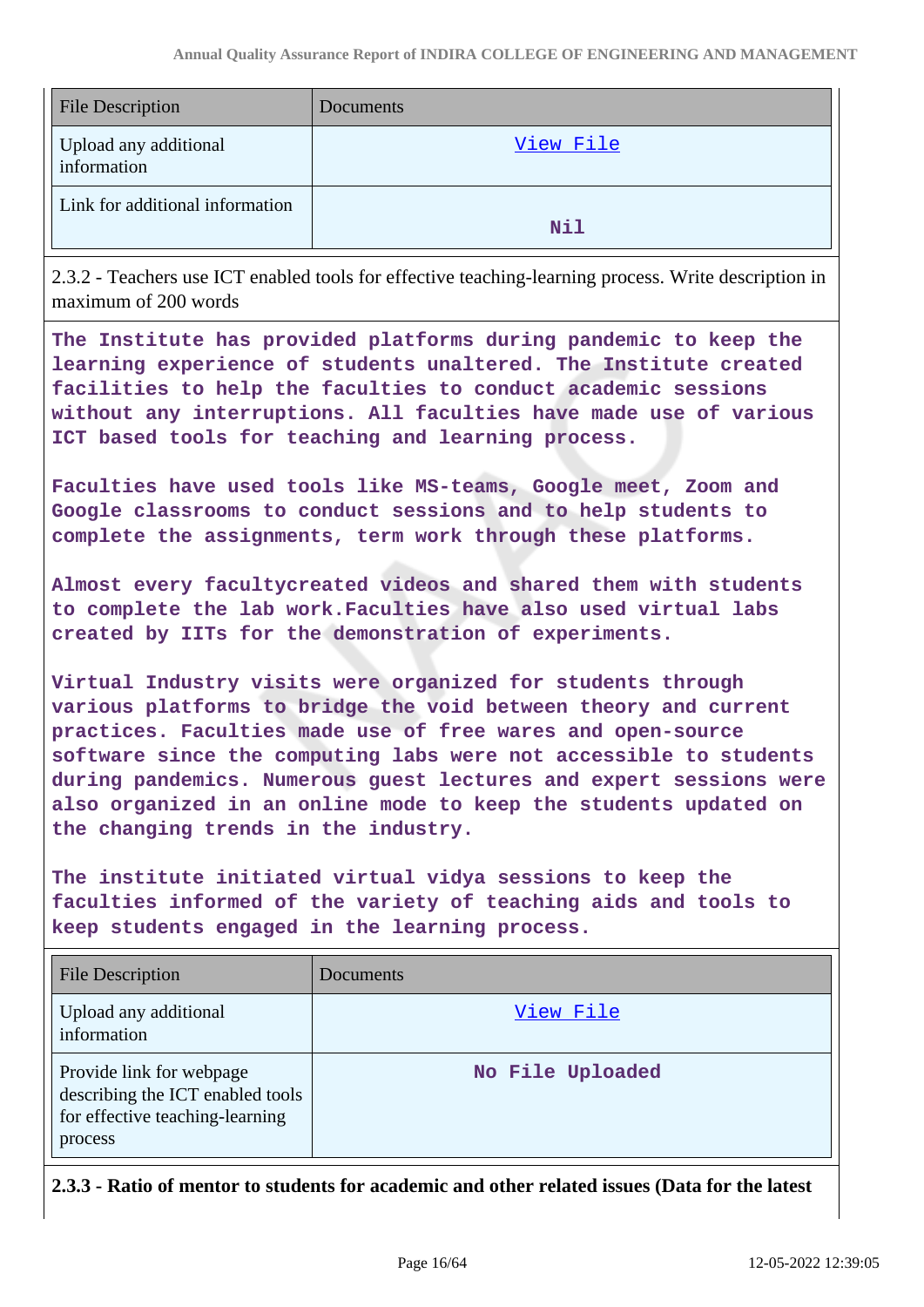# **completed academic year ) 2.3.3.1 - Number of mentors 75** File Description Documents Upload, number of students enrolled and full time teachers on roll [View File](https://assessmentonline.naac.gov.in/storage/app/public/aqar/19883/19883_112_263.xlsx?1652339343) Circulars pertaining to assigning mentors to mentees **No File Uploaded** Mentor/mentee ratio **No File Uploaded 2.4 - Teacher Profile and Quality 2.4.1 - Number of full time teachers against sanctioned posts during the year 75** File Description Documents Full time teachers and sanctioned posts for year (Data Template) [View File](https://assessmentonline.naac.gov.in/storage/app/public/aqar/19883/19883_113_266.xlsx?1652339343) Any additional information **No File Uploaded** List of the faculty members authenticated by the Head of **HEI No File Uploaded**

**2.4.2 - Number of full time teachers with Ph. D. / D.M. / M.Ch. /D.N.B Superspeciality / D.Sc. / D.Litt. during the year (consider only highest degree for count)**

# **2.4.2.1 - Number of full time teachers with Ph. D. / D.M. / M.Ch. /D.N.C Superspeciality / D.Sc. / D.Litt. during the year**

# **14**

| <b>File Description</b>                                                                                                                                                           | Documents        |
|-----------------------------------------------------------------------------------------------------------------------------------------------------------------------------------|------------------|
| Any additional information                                                                                                                                                        | No File Uploaded |
| List of number of full time<br>teachers with Ph. D. / D.M. /<br>M.Ch./ D.N.B Super specialty /<br>D.Sc. / D.Litt. and number of<br>full time teachers for year (Data<br>Template) | View File        |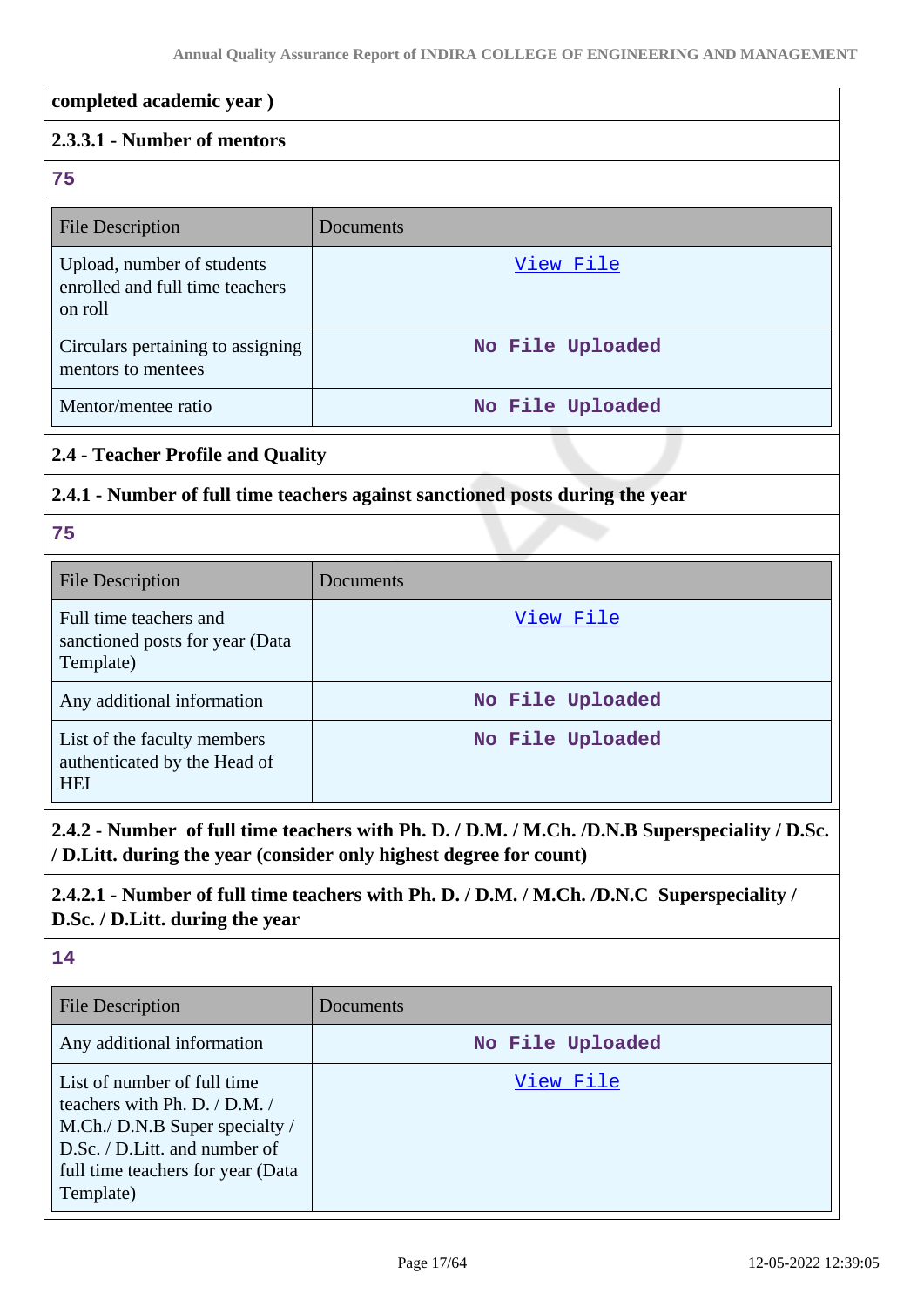# **2.4.3 - Number of years of teaching experience of full time teachers in the same institution (Data for the latest completed academic year)**

## **2.4.3.1 - Total experience of full-time teachers**

### **544**

| <b>File Description</b>                                                                                 | Documents        |
|---------------------------------------------------------------------------------------------------------|------------------|
| Any additional information                                                                              | No File Uploaded |
| List of Teachers including their<br>PAN, designation, dept. and<br>experience details(Data<br>Template) | View File        |

### **2.5 - Evaluation Process and Reforms**

2.5.1 - Mechanism of internal assessment is transparent and robust in terms of frequency and mode. Write description within 200 words.

**The institute practices evaluation of students at regular intervals on various fronts. Continuous Internal Evaluation (CIE) comprises of unit tests / online tests / open book tests, assignments, mock oral/practical, and lab work assessments. For lab work, the assessment is carried out weekly and grades/marks of each practical are informed to the students. The final grades/marks of continuous internal evaluation are displayed to students during term-end as a part of transparency.**

**Seminar & Project work reviews and subsequent evaluations are planned on a monthly basis. Progress reviews are recorded for each student and a final assessment is done by externalexpert.**

**The internship of students is monitored diligently by both college guides and industry guides. The logbook comprises of attendance record, daily learning report, and weekly summary which is duly checked by the company guide.**

**All the above-mentioned mechanism of internal assessment is conveyed to the students in the following ways:**

**The assessment of all tests and assignments is done immediately and discussed with the students. Oral and practicals are conducted in front of external examiners appointed by SPPU for unbiased evaluation. These assessments are carried out at fixed regular intervals.**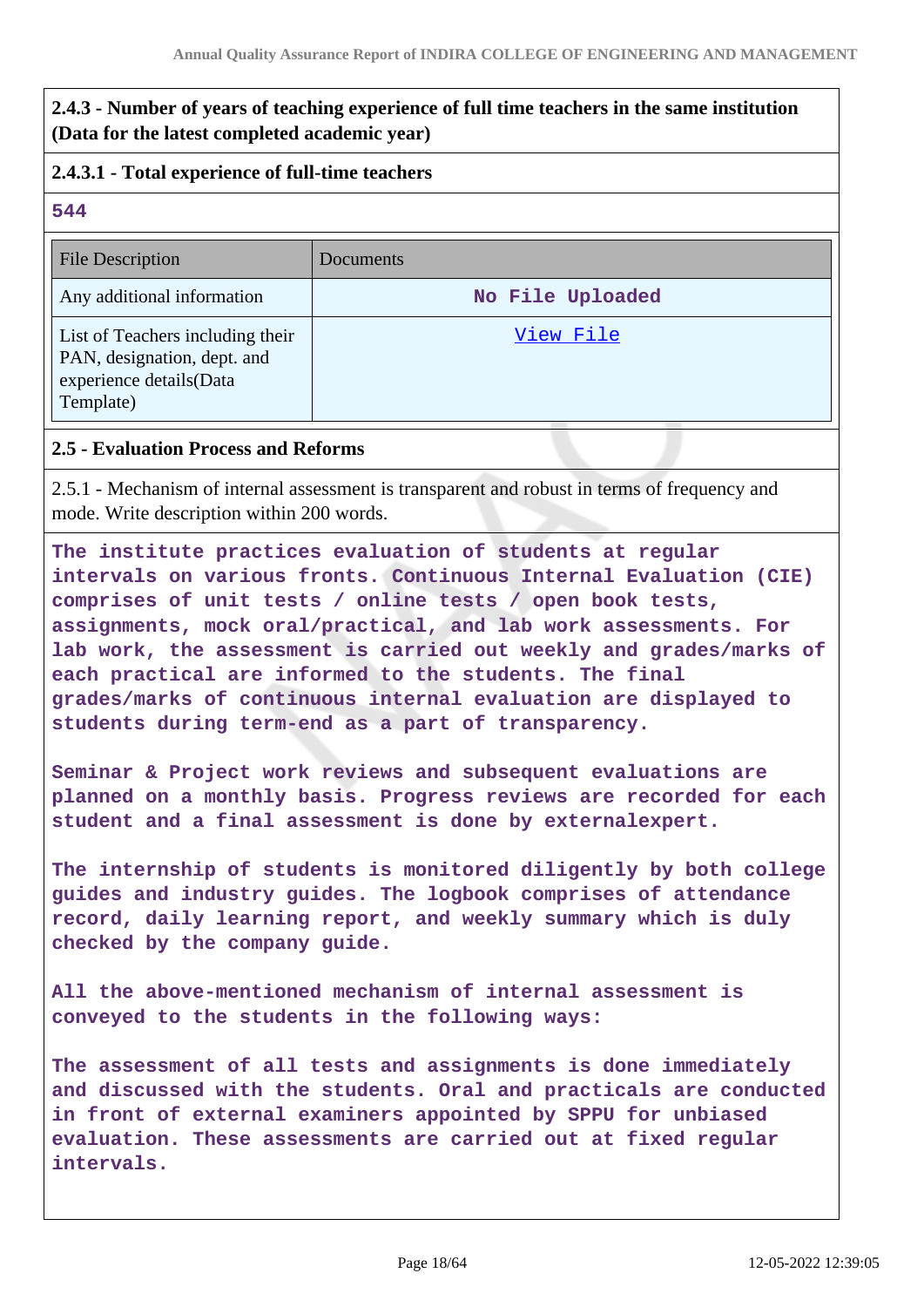| <b>File Description</b>         | Documents        |
|---------------------------------|------------------|
| Any additional information      | No File Uploaded |
| Link for additional information | N11              |

2.5.2 - Mechanism to deal with internal examination related grievances is transparent, time- bound and efficient

**The institute has a well-established examination section and a College Examination Officer (CEO) to coordinate all SPPU exams. The CEO communicates with the exam coordinator of each department for all activities related to the SPPU examination.**

**The examination section resolves the grievances related to name correction, result withheld, change in time tables, change of electives, barcode issues, provisional admission issues, online internal marks entry issues and carries forward of In-semester/SE online examination marks within the time frame in coordination with University Exam section efficiently.**

#### **Online examinations:**

**During the online examination, questions marked as invalid by students are rechecked and the respective board of studies redresses the grievance.**

**Theory examinations:**

**University invites online applications for the photocopy of the assessed answer books. Notice is displayed by the institute to apply for the photocopies of answer sheets online to the university within 15 days of the declaration of the result. After receiving photocopies, if a student is not satisfied with the assessment, he/she may apply to university either for rechecking or revaluation., the correction (if any) are communicated by SPPU to students through the exam section.**

| <b>File Description</b>         | Documents        |
|---------------------------------|------------------|
| Any additional information      | No File Uploaded |
| Link for additional information | Nil              |

### **2.6 - Student Performance and Learning Outcomes**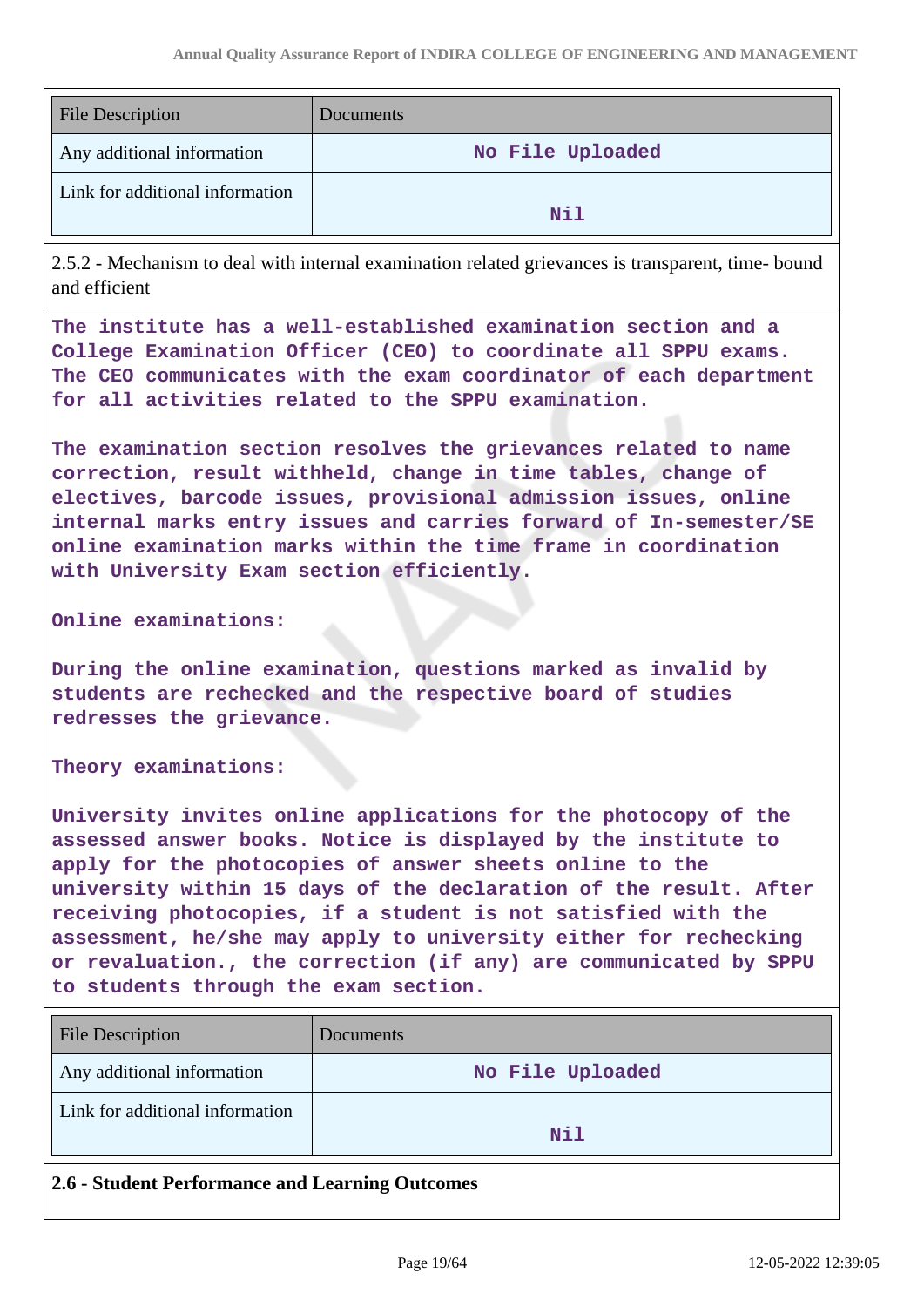2.6.1 - Programme and course outcomes for all Programmes offered by the institution are stated and displayed on website and communicated to teachers and students.

**Each department has defined Program Educational Objectives (PEO), Program Specific Outcomes (PSO) in concern with various stakeholders.For each course the learning outcomes are defined by SPPU in the curriculum. The Program outcomes and Course outcomes of the department are disseminated to internal and external stakeholders through the following ways:**

**Institute website**

**HOD cabins**

**Notice Boards**

**Department Library**

**Department Laboratories**

**Course File**

**Student Information Manual(SIM)**

**The staff members are therefore well-informed of CO's before the commencement of lectures. The learning outcomes of each subject are also informed to the students by the teachers at the beginning of every academic year during the introductory session of the course.**

**All newly admitted first-year students is briefed about the institute's vision, mission, and program objectives in the Induction Program.**

**A soft copy of the student information manual comprising PO, PEO, PSO, course outcomes syllabus, Lecture/practical/tutorial planner, a question bank, assignments, experiments & university question papers is also shared with the students.**

**The question papers are designed in accordance with the CO's definition and the outcome assessment strategy is well informed to students.**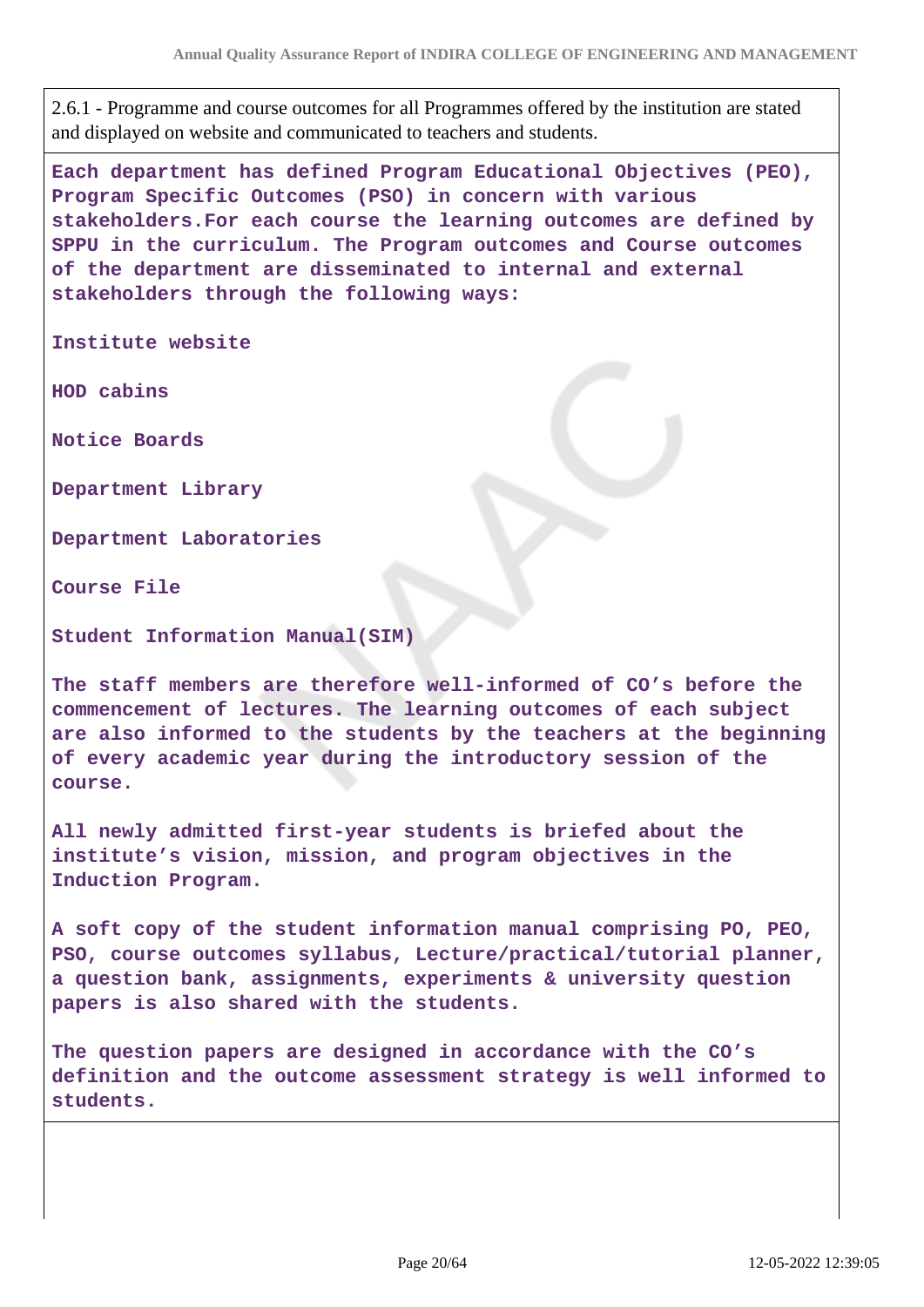| <b>File Description</b>                                           | Documents        |
|-------------------------------------------------------------------|------------------|
| Upload any additional<br>information                              | No File Uploaded |
| Paste link for Additional<br>information                          | <b>Nil</b>       |
| <b>Upload COs for all Programmes</b><br>(exemplars from Glossary) | View File        |

2.6.2 - Attainment of Programme outcomes and course outcomes are evaluated by the institution.

**Institute ensures the achievement of learning outcomes by planning, organizing and implementing various curricular, cocurricular and extra-curricular activities.**

**Course Outcome Attainmentis measured through direct attainment and indirect attainment.**

**1.1 Direct Attainment of CO = 30% of CO attainment through formative assessment tools + 70 % of attainment through summative assessment**

**Overall attainment of CO = 70% CO attainment from Direct method + 30 % of CO attainment through indirect method**

**1.2 Summative Assessment:**

**Summative Assessment is the attainments of the theory and practical examinations conducted by the University as per the structure of the curriculum.**

**2. Indirect Attainment:**

**The course exit survey for each course is taken at the end of the semester to assess the indirect attainment of the course outcomes.**

**Program Outcome Attainment:**

**PO attainment = Overall CO attainment × PO mapping factor**

**Overall Direct PO Attainment = Sum (Overall CO attainment X PO mapping factor) / Sum (PO mapping factor) Overall attainment of PO = 80 % PO attainment from direct method + 20 % PO attainment from indirect method**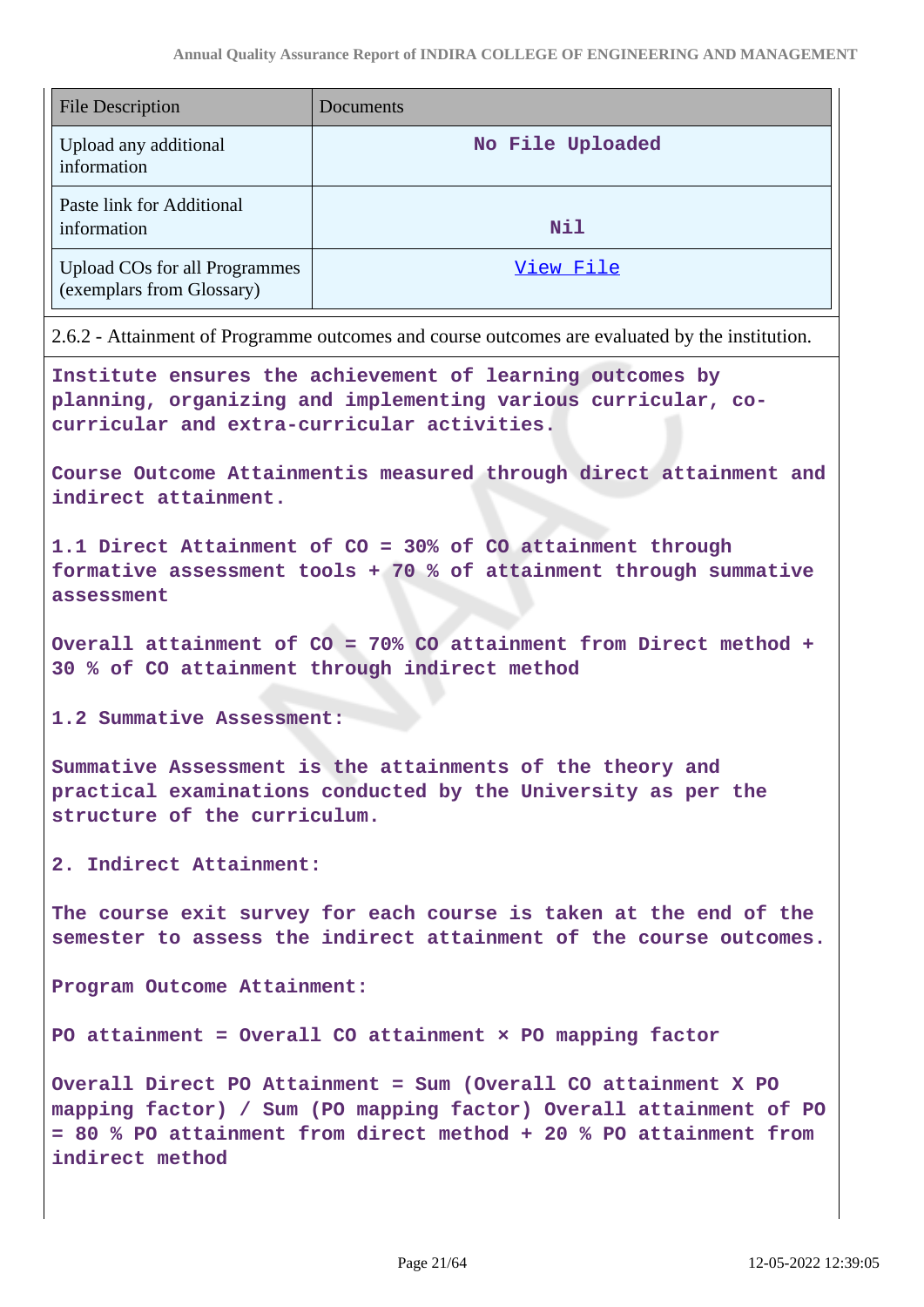### **Indirect Attainment:**

**Program exit survey**

**Guest lecture,**

**Industry visits**

#### **Workshops**

| <b>File Description</b>                  | Documents  |
|------------------------------------------|------------|
| Upload any additional<br>information     | View File  |
| Paste link for Additional<br>information | <b>Nil</b> |

**2.6.3 - Pass percentage of Students during the year**

**2.6.3.1 - Total number of final year students who passed the university examination during the year**

#### **482**

| <b>File Description</b>                                                                                                     | Documents        |
|-----------------------------------------------------------------------------------------------------------------------------|------------------|
| Upload list of Programmes and<br>number of students passed and<br>appeared in the final year<br>examination (Data Template) | View File        |
| Upload any additional<br>information                                                                                        | No File Uploaded |
| Paste link for the annual report                                                                                            | Nil              |

### **2.7 - Student Satisfaction Survey**

**2.7.1 - Student Satisfaction Survey (SSS) on overall institutional performance (Institution may design its own questionnaire) (results and details need to be provided as a weblink)**

<Nil>

### **RESEARCH, INNOVATIONS AND EXTENSION**

**3.1 - Resource Mobilization for Research**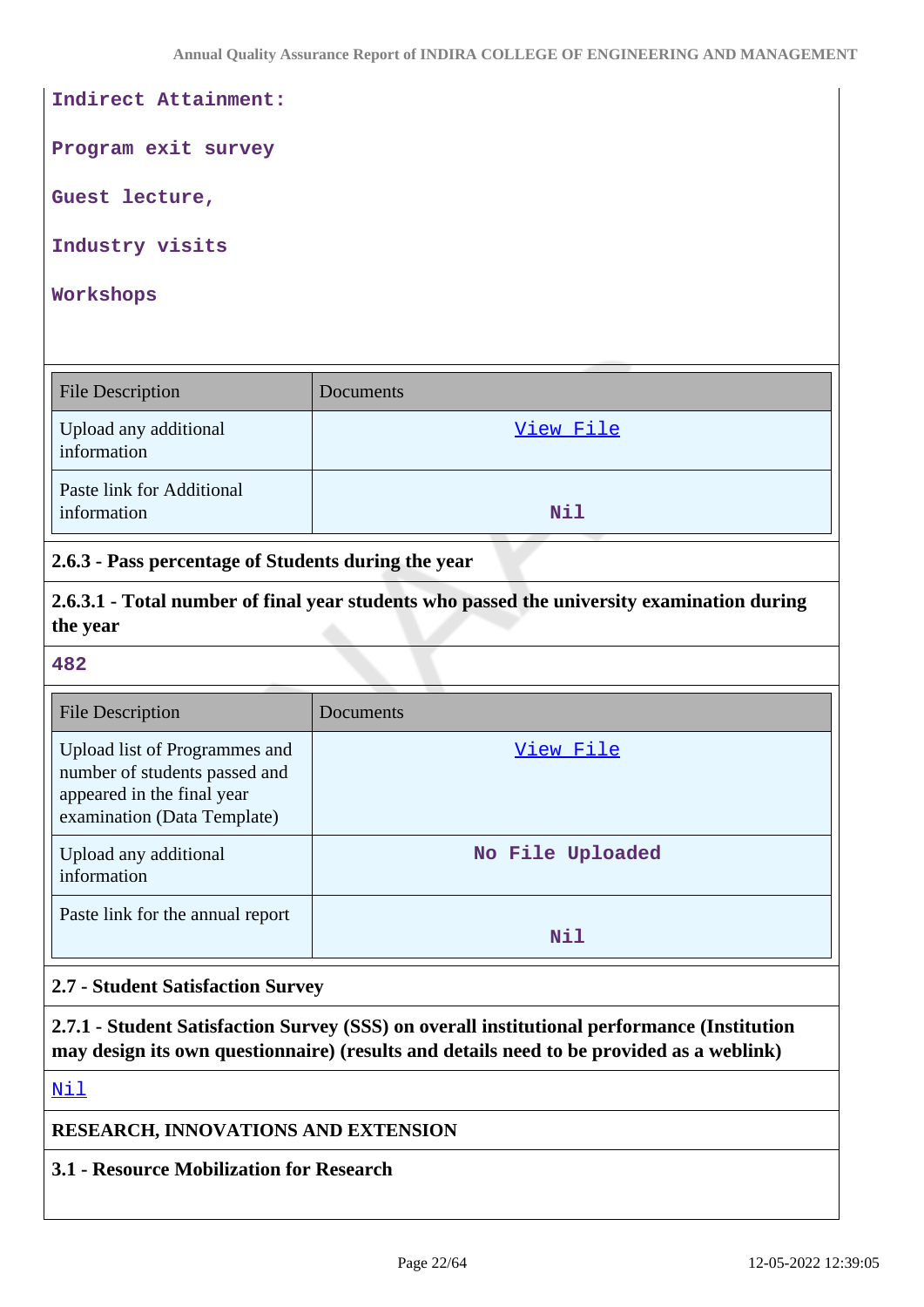**3.1.1 - Grants received from Government and non-governmental agencies for research projects / endowments in the institution during the year (INR in Lakhs)**

**3.1.1.1 - Total Grants from Government and non-governmental agencies for research projects / endowments in the institution during the year (INR in Lakhs)**

### **380000**

| <b>File Description</b>                                                              | <b>Documents</b> |
|--------------------------------------------------------------------------------------|------------------|
| Any additional information                                                           | No File Uploaded |
| e-copies of the grant award<br>letters for sponsored research<br>projects/endowments | No File Uploaded |
| List of endowments / projects<br>with details of grants(Data<br>Template)            | View File        |

# **3.1.2 - Number of teachers recognized as research guides (latest completed academic year)**

### **3.1.2.1 - Number of teachers recognized as research guides**

| <b>File Description</b>                    | Documents        |
|--------------------------------------------|------------------|
| Any additional information                 | No File Uploaded |
| Institutional data in prescribed<br>format | View File        |

**3.1.3 - Number of departments having Research projects funded by government and non government agencies during the year**

# **3.1.3.1 - Number of departments having Research projects funded by government and nongovernment agencies during the year**

**5**

| <b>File Description</b>                                          | Documents        |
|------------------------------------------------------------------|------------------|
| List of research projects and<br>funding details (Data Template) | View File        |
| Any additional information                                       | No File Uploaded |
| Supporting document from<br><b>Funding Agency</b>                | No File Uploaded |
| Paste link to funding agency<br>website                          | Nil              |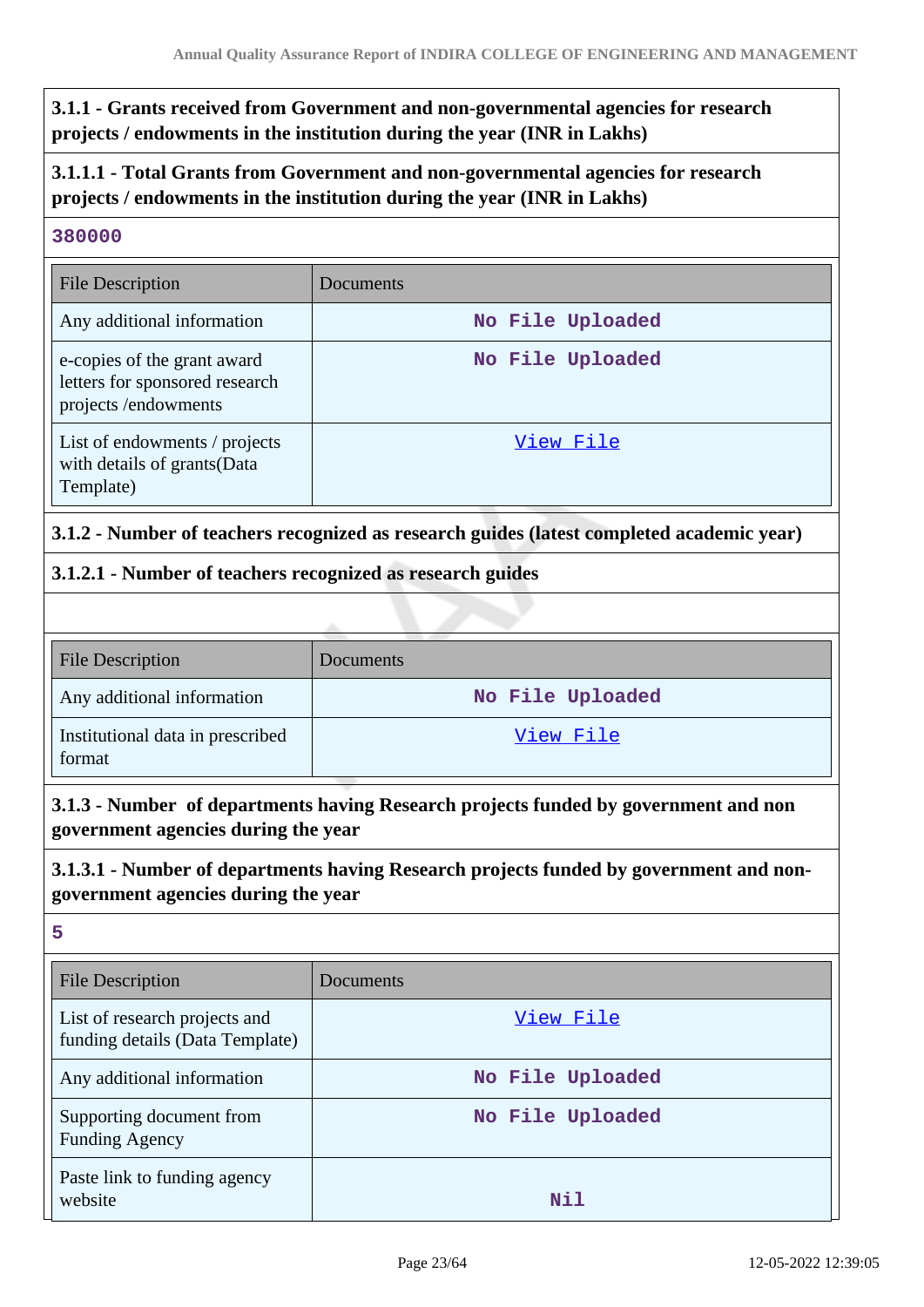### **3.2 - Innovation Ecosystem**

3.2.1 - Institution has created an ecosystem for innovations and has initiatives for creation and transfer of knowledge

#### **As per the new template this metric is not applicable**

| <b>File Description</b>                  | Documents        |
|------------------------------------------|------------------|
| Upload any additional<br>information     | No File Uploaded |
| Paste link for additional<br>information | Nil              |

### **3.2.2 - Number of workshops/seminars conducted on Research Methodology, Intellectual Property Rights (IPR) and entrepreneurship during the year**

**3.2.2.1 - Total number of workshops/seminars conducted on Research Methodology, Intellectual Property Rights (IPR) and entrepreneurship year wise during the year**

**51**

| <b>File Description</b>                                              | Documents        |
|----------------------------------------------------------------------|------------------|
| Report of the event                                                  | View File        |
| Any additional information                                           | No File Uploaded |
| List of workshops/seminars<br>during last 5 years (Data<br>Template) | View File        |

### **3.3 - Research Publications and Awards**

**3.3.1 - Number of Ph.Ds registered per eligible teacher during the year**

### **3.3.1.1 - How many Ph.Ds registered per eligible teacher within the year**

**0**

| <b>File Description</b>                                                                                                    | Documents        |
|----------------------------------------------------------------------------------------------------------------------------|------------------|
| URL to the research page on<br><b>HEI</b> website                                                                          | Nil              |
| List of PhD scholars and their<br>details like name of the guide,<br>title of thesis, year of award etc<br>(Data Template) | No File Uploaded |
| Any additional information                                                                                                 | No File Uploaded |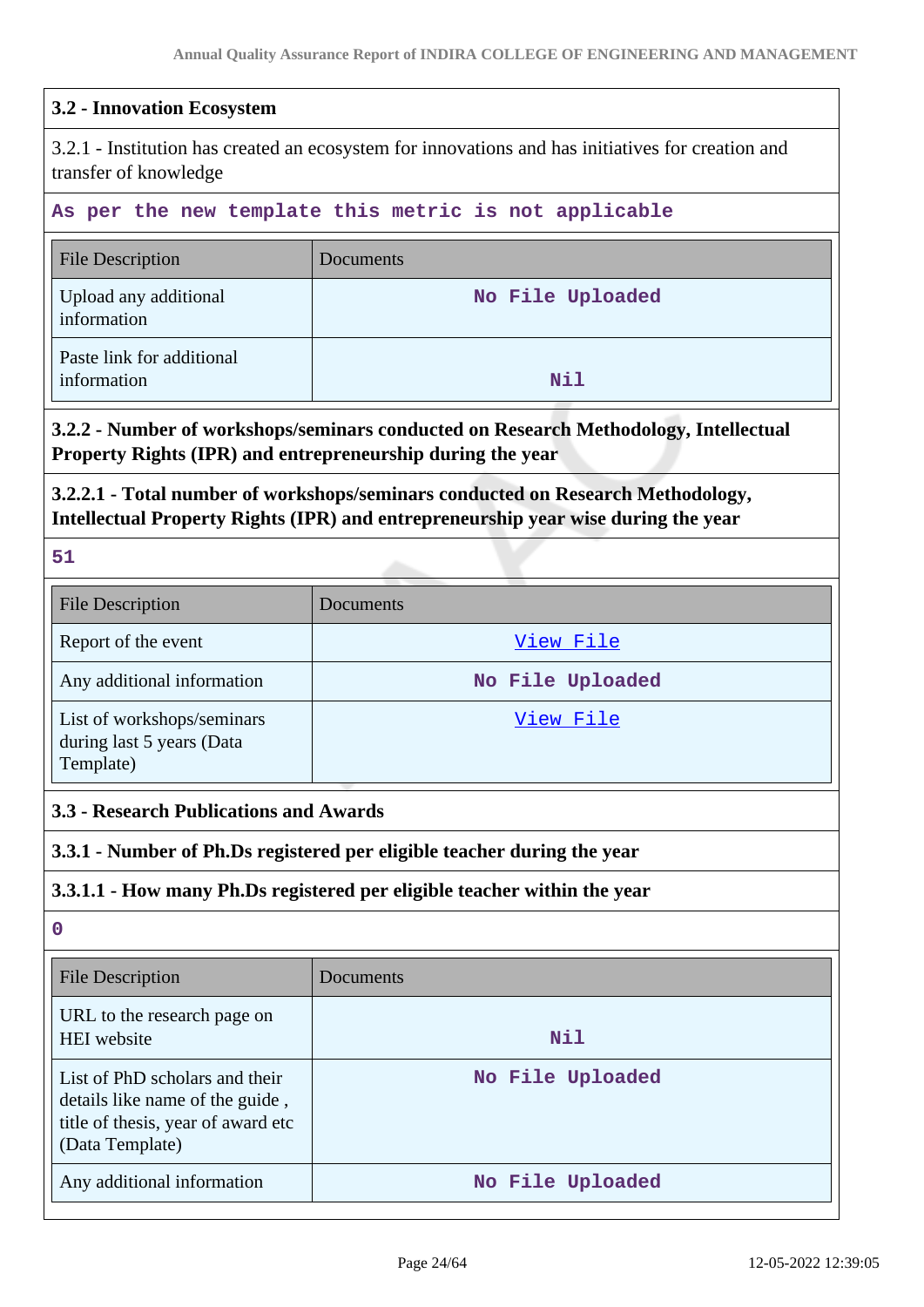# **3.3.2 - Number of research papers per teachers in the Journals notified on UGC website during the year**

# **3.3.2.1 - Number of research papers in the Journals notified on UGC website during the year**

### **18**

| <b>File Description</b>                                                                                     | Documents        |
|-------------------------------------------------------------------------------------------------------------|------------------|
| Any additional information                                                                                  | No File Uploaded |
| List of research papers by title,<br>author, department, name and<br>year of publication (Data<br>Template) | View File        |

**3.3.3 - Number of books and chapters in edited volumes/books published and papers published in national/ international conference proceedings per teacher during the year**

**3.3.3.1 - Total number of books and chapters in edited volumes/books published and papers in national/ international conference proceedings year wise during year**

**135**

| <b>File Description</b>                                                      | Documents        |
|------------------------------------------------------------------------------|------------------|
| Any additional information                                                   | No File Uploaded |
| List books and chapters edited<br>volumes/books published (Data<br>Template) | View File        |

# **3.4 - Extension Activities**

3.4.1 - Extension activities are carried out in the neighborhood community, sensitizing students to social issues, for their holistic development, and impact thereof during the year

**The institute is located near Parandwadi Village. Hence there is lot of scope for the institute to arrange various extension activities for the students in the village and nearby rural areas.**

**The institute does sensitize students by organizing various activities of NSS Camp, activities related to important day's celebrations, festival celebrations such as Ganesha festival, Durga festival. Considering the importance of health during pandemic situations student driven activities are carried out. Yoga and stress management sessions were also organized.**

**Various other extension activities include Covid-19 Vaccination Registration Drive, Blood Donation Camp, Digital India Awareness**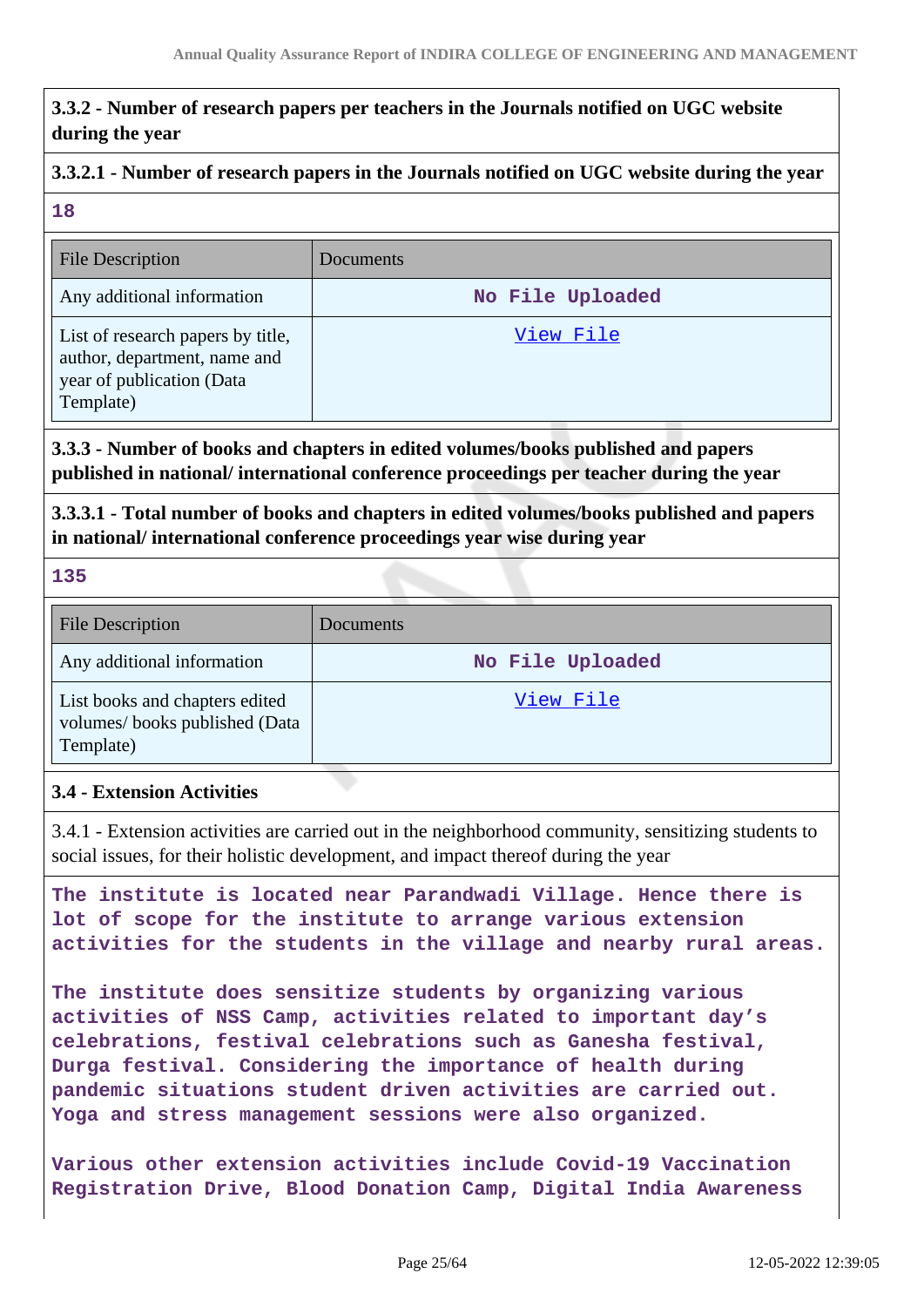**Campaign, Anti-Superstition Rally, Road Safety Drive, Swaachha Bharat Abhiyan, Food Donation to Orphanage home, Tree Plantation, and Health Checkup Camp.**

**The outcome of this activity is awareness amongst the students about social commitments and responsibilities. This leads to the development of their qualities such as positive-ness during pandemic, time management skills, communication skills, event management, account management and leadership. The outcome of the above said skills leads to improvement in student's physical fitness, reduction of stress level anxiety. Many students have contributed personally over calls or messaging apps to resolve stress / emotional weakness during Covid-19.**

| <b>File Description</b>                  | Documents        |
|------------------------------------------|------------------|
| Paste link for additional<br>information | <b>Nil</b>       |
| Upload any additional<br>information     | No File Uploaded |

**3.4.2 - Number of awards and recognitions received for extension activities from government / government recognized bodies during the year**

**3.4.2.1 - Total number of awards and recognition received for extension activities from Government/ Government recognized bodies year wise during the year**

**4**

| <b>File Description</b>                                                        | Documents        |
|--------------------------------------------------------------------------------|------------------|
| Any additional information                                                     | No File Uploaded |
| Number of awards for extension<br>activities in last 5 year (Data<br>Template) | View File        |
| e-copy of the award letters                                                    | No File Uploaded |

**3.4.3 - Number of extension and outreach programs conducted by the institution through NSS/NCC/Red cross/YRC etc., ( including the programmes such as Swachh Bharat, AIDS awareness, Gender issues etc. and/or those organized in collaboration with industry, community and NGOs ) during the year**

**3.4.3.1 - Number of extension and outreach Programs conducted in collaboration with industry, community and Non- Government Organizations through NSS/ NCC/ Red Cross/ YRC etc., during the year**

**21**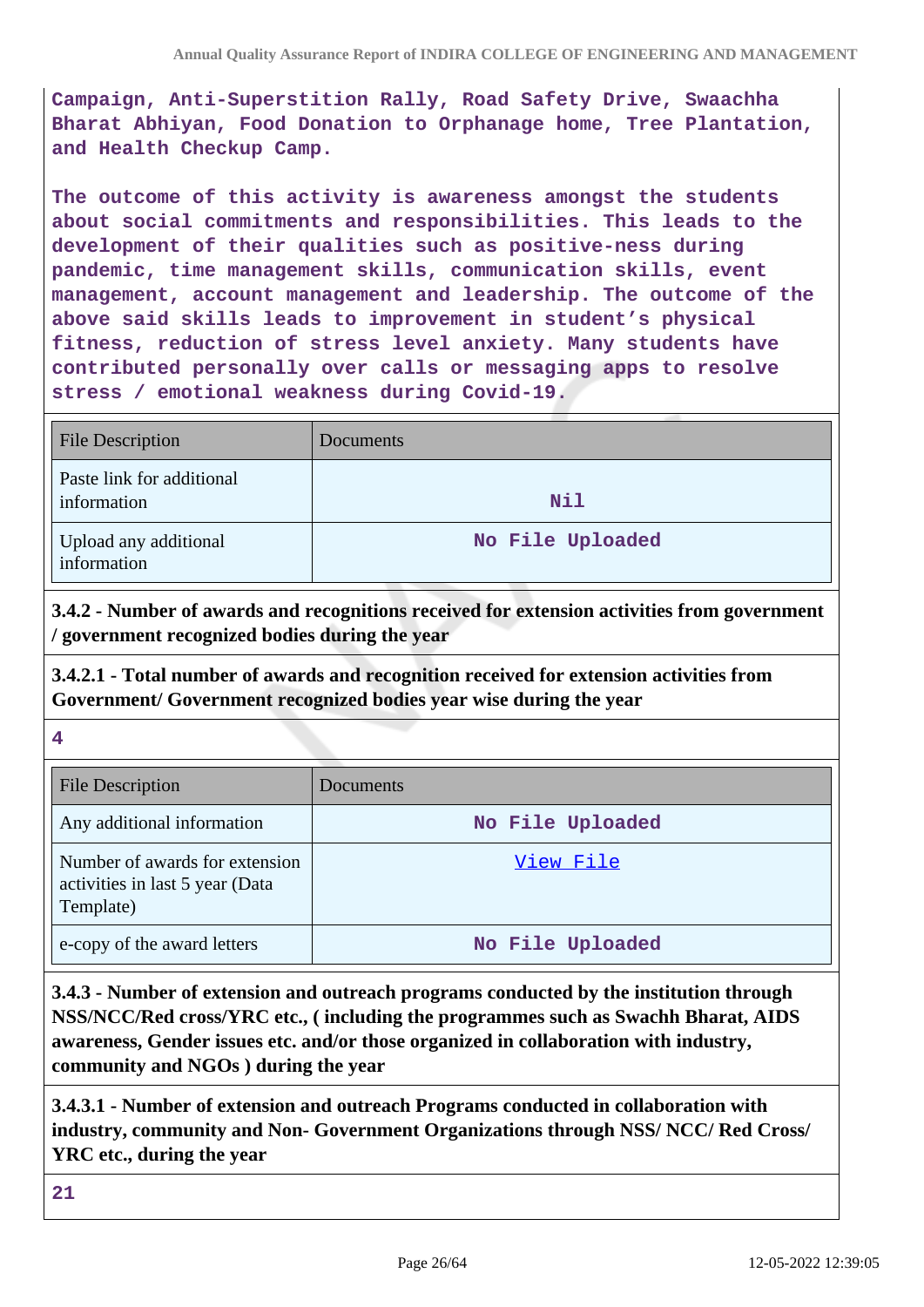| File Description                                                                                                                       | Documents        |
|----------------------------------------------------------------------------------------------------------------------------------------|------------------|
| Reports of the event organized                                                                                                         | No File Uploaded |
| Any additional information                                                                                                             | No File Uploaded |
| Number of extension and<br>outreach Programmes conducted<br>with industry, community etc<br>for the during the year (Data<br>Template) | View File        |

# **3.4.4 - Number of students participating in extension activities at 3.4.3. above during year**

**3.4.4.1 - Total number of Students participating in extension activities conducted in collaboration with industry, community and Non- Government Organizations such as Swachh Bharat, AIDs awareness, Gender issue etc. year wise during year**

### **678**

| <b>File Description</b>                                                                                 | Documents        |
|---------------------------------------------------------------------------------------------------------|------------------|
| Report of the event                                                                                     | No File Uploaded |
| Any additional information                                                                              | No File Uploaded |
| Number of students<br>participating in extension<br>activities with Govt. or NGO etc<br>(Data Template) | View File        |

# **3.5 - Collaboration**

**3.5.1 - Number of Collaborative activities for research, Faculty exchange, Student exchange/ internship during the year**

# **3.5.1.1 - Number of Collaborative activities for research, Faculty exchange, Student exchange/ internship year wise during the year**

### **56**

| <b>File Description</b>                                                                         | Documents        |
|-------------------------------------------------------------------------------------------------|------------------|
| e-copies of related Document                                                                    | No File Uploaded |
| Any additional information                                                                      | No File Uploaded |
| Details of Collaborative<br>activities with<br>institutions/industries for<br>research, Faculty | View File        |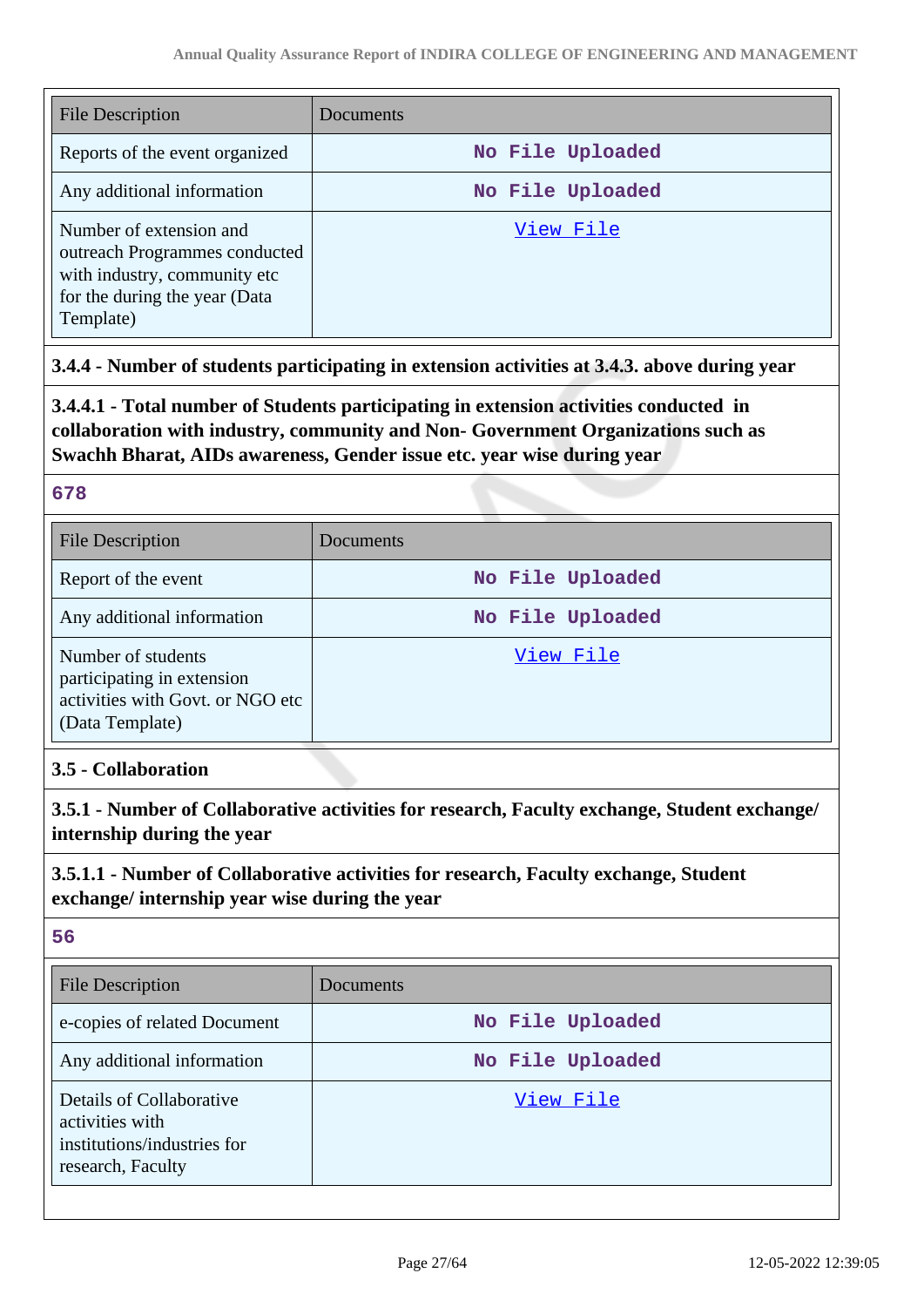**3.5.2 - Number of functional MoUs with institutions, other universities, industries, corporate houses etc. during the year**

# **3.5.2.1 - Number of functional MoUs with Institutions of national, international importance, other universities, industries, corporate houses etc. year wise during the year**

### **5**

| File Description                                                                                                                    | Documents        |
|-------------------------------------------------------------------------------------------------------------------------------------|------------------|
| e-Copies of the MoUs with<br>institution./industry/corporate<br>houses                                                              | No File Uploaded |
| Any additional information                                                                                                          | No File Uploaded |
| Details of functional MoUs with<br>institutions of national,<br>international importance, other<br>universities etc during the year | View File        |

### **INFRASTRUCTURE AND LEARNING RESOURCES**

### **4.1 - Physical Facilities**

4.1.1 - The Institution has adequate infrastructure and physical facilities for teaching- learning. viz., classrooms, laboratories, computing equipment etc.

**The Institute fulfills all the regulations of apex bodies in terms of infrastructure and physical facilities. Institute has distinct administrative and academic buildings. The administrative building includes an administration office, library, counseling room, conference room, pantry, and accounts.**

**The academic building has 30 ICT-enabled classrooms and 56 laboratories as per the curriculum. The institute has 7 tutorials rooms, 1 drawing hall, and a central computing facility.**

**The institute has 5 seminar halls equipped with an audio and video system, one of which is enabled by a Video conferencing facility and seating capacity of more than 200 persons. In addition to academic and administrative buildings, the workshop is operational with the foundry, welding, machine, fitting, and carpentry shops.**

**The central library is stacked with around31000 books, and 11 journals in different specialized areas. The library has a separate reference book section for Handbooks, IS Codes, and Encyclopedia. Library also has a 150-seating capacity reading room. The library is managed with SLIM 21 (3.6.0 version)**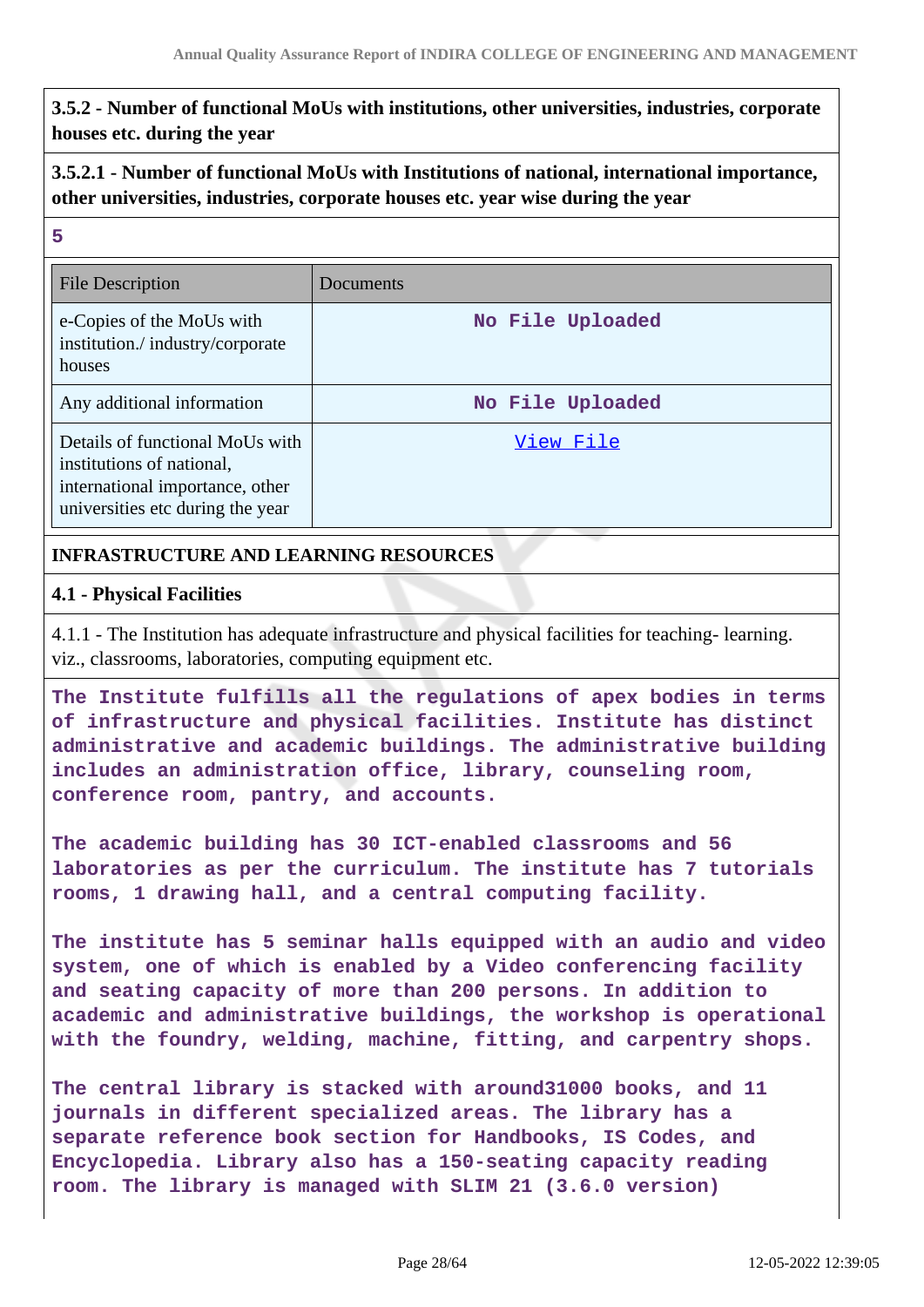**software.**

**The Digital library is equipped with 12 PC with dedicated 100Mbps internet connectivity. The institute has 557 Computers connected to LAN. The entire campus is Wi-Fi enabled with an internet speed of 100Mbps. The entire campus is under camera surveillance with 66 Cameras and 30TB of storage.**

| <b>File Description</b>                  | Documents  |
|------------------------------------------|------------|
| Upload any additional<br>information     | View File  |
| Paste link for additional<br>information | <b>Nil</b> |

4.1.2 - The Institution has adequate facilities for cultural activities, sports, games (indoor, outdoor), gymnasium, yoga centre etc.

**The institution has adequate indoor and outdoor sports facilities created. The institute also hosts and participates in various indoor and outdoor events at the institute/university/state level. A separate budget is allocated for sports activities.**

**The institute has the following facilities:**

**1. Sports (indoor/outdoor)**

**Institute has spacious grounds for outdoor sports such as Cricket, Kabaddi, Football,**

**Volleyball, Handball, Basketball, etc., and facilities for indoor games such as Table Tennis, Badminton, Chess, and Carom are available.**

**2. Gymnasium**

**Institute has a fully functional gymnasium run by a Gym Instructor. Facilities available in the gymnasium are adjustable bench press and dumbbells, chromium plates, barbell rods and plates, cross trainers, digital treadmill machines, etc.**

```
3. Yoga activities
```
**Institute regularly conducts yoga sessions. The importance and the benefits of yoga are explained by the yoga experts during their sessions. Institute celebrates 'International Yoga Day every year.**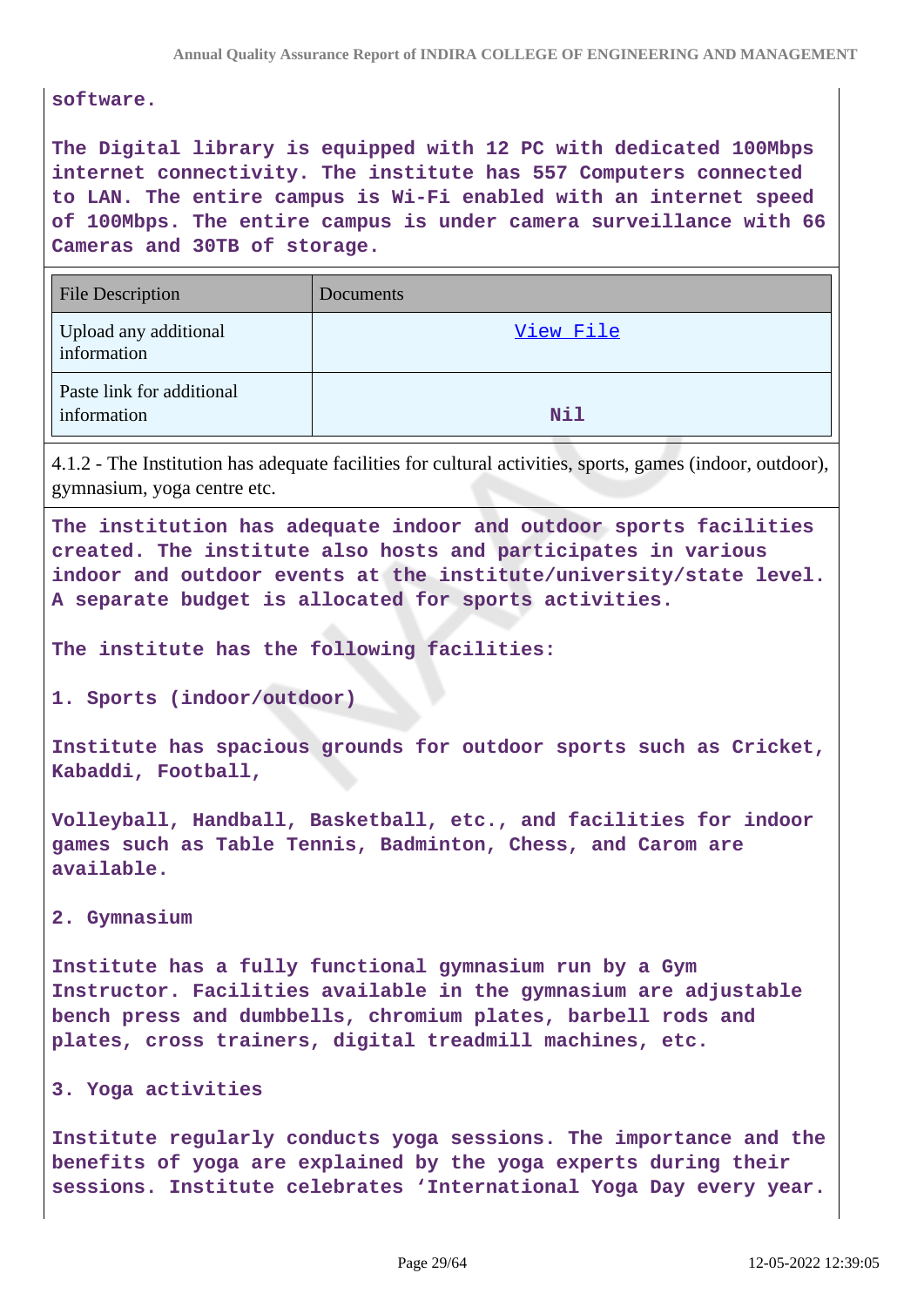### **4. Cultural activities:**

**The students actively participate in various cultural activities during the annual social gathering (AVISHKAR) organized by the Institute every year. Students' associations conduct different events to provide a platform to nurture cultural talent in students at the department level. Various festivals and days of national importance are also celebrated by students actively.**

| <b>File Description</b>                  | Documents        |
|------------------------------------------|------------------|
| Upload any additional<br>information     | No File Uploaded |
| Paste link for additional<br>information | <b>Nil</b>       |

**4.1.3 - Number of classrooms and seminar halls with ICT- enabled facilities such as smart class, LMS, etc.**

**24**

| <b>File Description</b>                                                                                   | Documents        |
|-----------------------------------------------------------------------------------------------------------|------------------|
| Upload any additional<br>information                                                                      | No File Uploaded |
| Paste link for additional<br>information                                                                  | <b>Nil</b>       |
| <b>Upload Number of classrooms</b><br>and seminar halls with ICT<br>enabled facilities (Data<br>Template) | View File        |

**4.1.4 - Expenditure, excluding salary for infrastructure augmentation during the year (INR in Lakhs)**

**4.1.4.1 - Expenditure for infrastructure augmentation, excluding salary during the year (INR in lakhs)**

**393.99**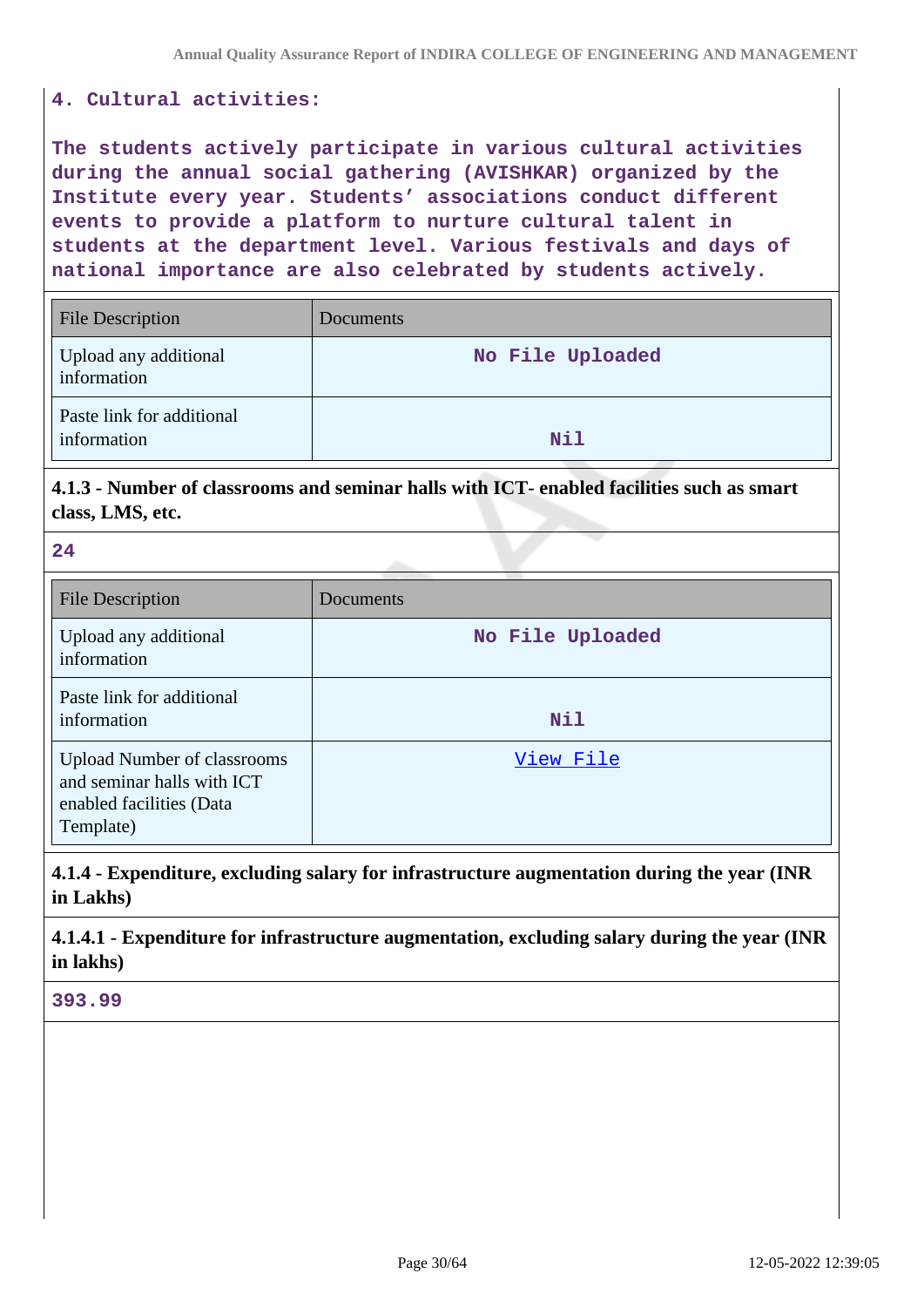| <b>File Description</b>                                                                            | Documents        |
|----------------------------------------------------------------------------------------------------|------------------|
| Upload any additional<br>information                                                               | No File Uploaded |
| Upload audited utilization<br>statements                                                           | No File Uploaded |
| <b>Upload Details of budget</b><br>allocation, excluding salary<br>during the year (Data Template) | View File        |

### **4.2 - Library as a Learning Resource**

4.2.1 - Library is automated using Integrated Library Management System (ILMS)

**The library is automated through library Management Software SLIM21 (Version 3.6.0). The Library is equipped with OPAC (Online Public Access Catalog). The Integrated Library Management System is used to manage different functions of the library. Library collection can be searched on Intranet using the SLIM21 OPAC module. This software has modules like Acquisition, Cataloging, Circulation, and Serial Control. The acquisition module and cataloging module is utilized for generating accession register reports, adding bulk student record, and updating an item, lending policy, and its status. The circulation module has a book issue, Return, and reserve options. Various reports such as loan borrower, item inventory status, Circulation status summary, item transaction, and operator wise transactions can be generated in this module. SLIM21 helps catalog books, e-books, articles, reports, and serials publications that contain information vital to the institute. SLIM21 cataloging adheres to popular international standards. Similarly, library barcodes are also generated through this module making cumbersome library work simpler, effective, and time-saving.**

**The library has online e-Journals subscriptions for both staff and students. Institute has created an FTP server of 4TB storage for NPTEL video lectures and e-books so that faculties and students upgrade themselves in respective courses.**

| <b>File Description</b>                  | Documents        |
|------------------------------------------|------------------|
| Upload any additional<br>information     | No File Uploaded |
| Paste link for Additional<br>Information | <b>Nil</b>       |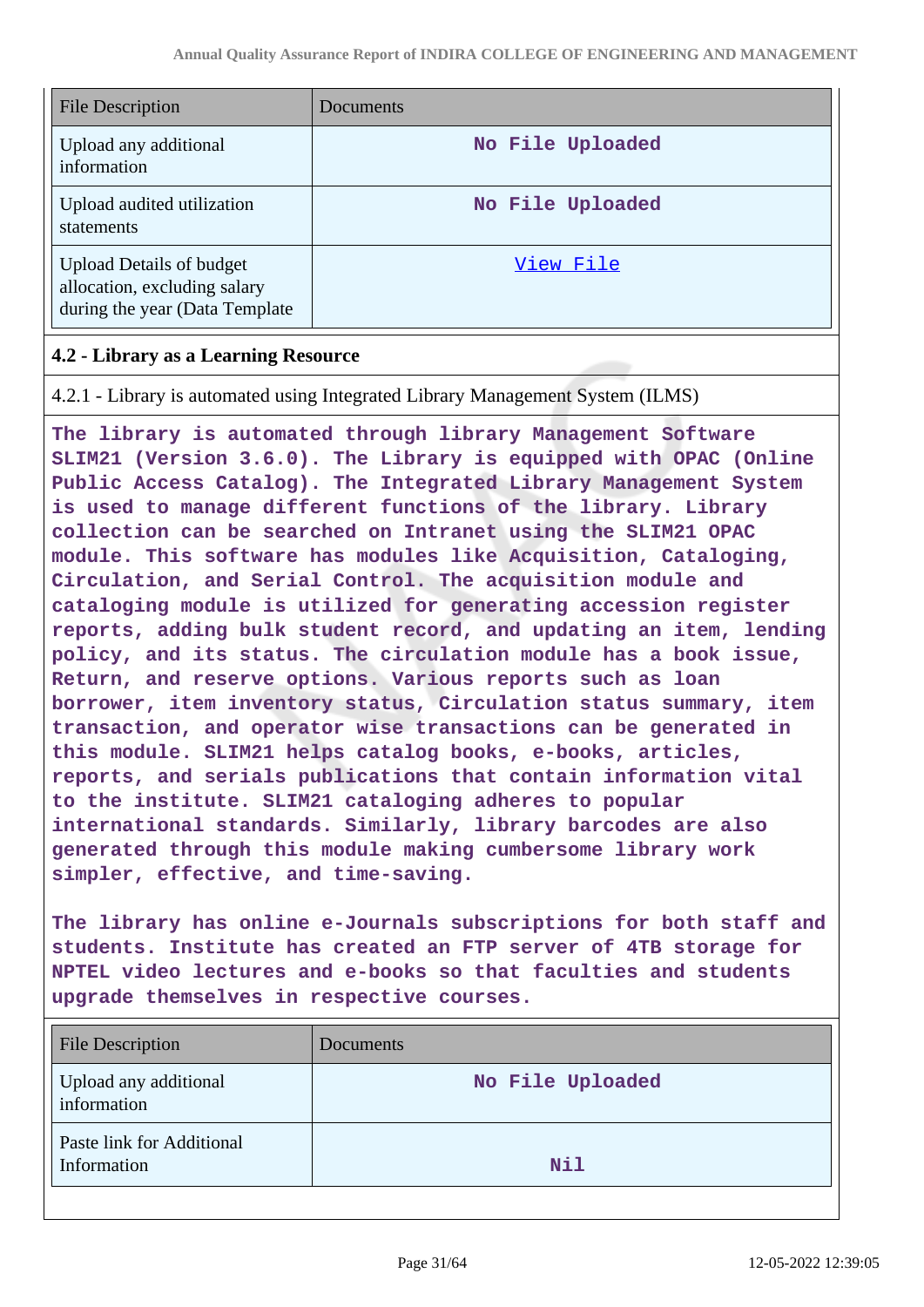| 4.2.2 - The institution has subscription for the<br>following e-resources e-journals e-<br>ShodhSindhu Shodhganga Membership e-<br><b>books Databases Remote access toe-resources</b> | A. Any 4 or more of the above |
|---------------------------------------------------------------------------------------------------------------------------------------------------------------------------------------|-------------------------------|
| <b>File Description</b>                                                                                                                                                               | Documents                     |
| Upload any additional<br>information                                                                                                                                                  | No File Uploaded              |
| Details of subscriptions like e-<br>journals, e-Shodh Sindhu,<br>Shodhganga Membership etc                                                                                            | View File                     |

# **4.2.3 - Expenditure for purchase of books/e-books and subscription to journals/e- journals during the year (INR in Lakhs)**

# **4.2.3.1 - Annual expenditure of purchase of books/e-books and subscription to journals/ejournals during the year (INR in Lakhs)**

**0**

(Data Template)

| <b>File Description</b>                                                                                                       | Documents        |
|-------------------------------------------------------------------------------------------------------------------------------|------------------|
| Any additional information                                                                                                    | No File Uploaded |
| Audited statements of accounts                                                                                                | No File Uploaded |
| Details of annual expenditure<br>for purchase of books/e-books<br>and journals/e- journals during<br>the year (Data Template) | View File        |

**4.2.4 - Number per day usage of library by teachers and students ( foot falls and login data for online access) (Data for the latest completed academic year)**

# **4.2.4.1 - Number of teachers and students using library per day over last one year**

**15**

| <b>File Description</b>                              | <b>Documents</b> |
|------------------------------------------------------|------------------|
| Any additional information                           | No File Uploaded |
| Details of library usage by<br>teachers and students | No File Uploaded |
| 4.3 - IT Infrastructure                              |                  |

# 4.3.1 - Institution frequently updates its IT facilities including Wi-Fi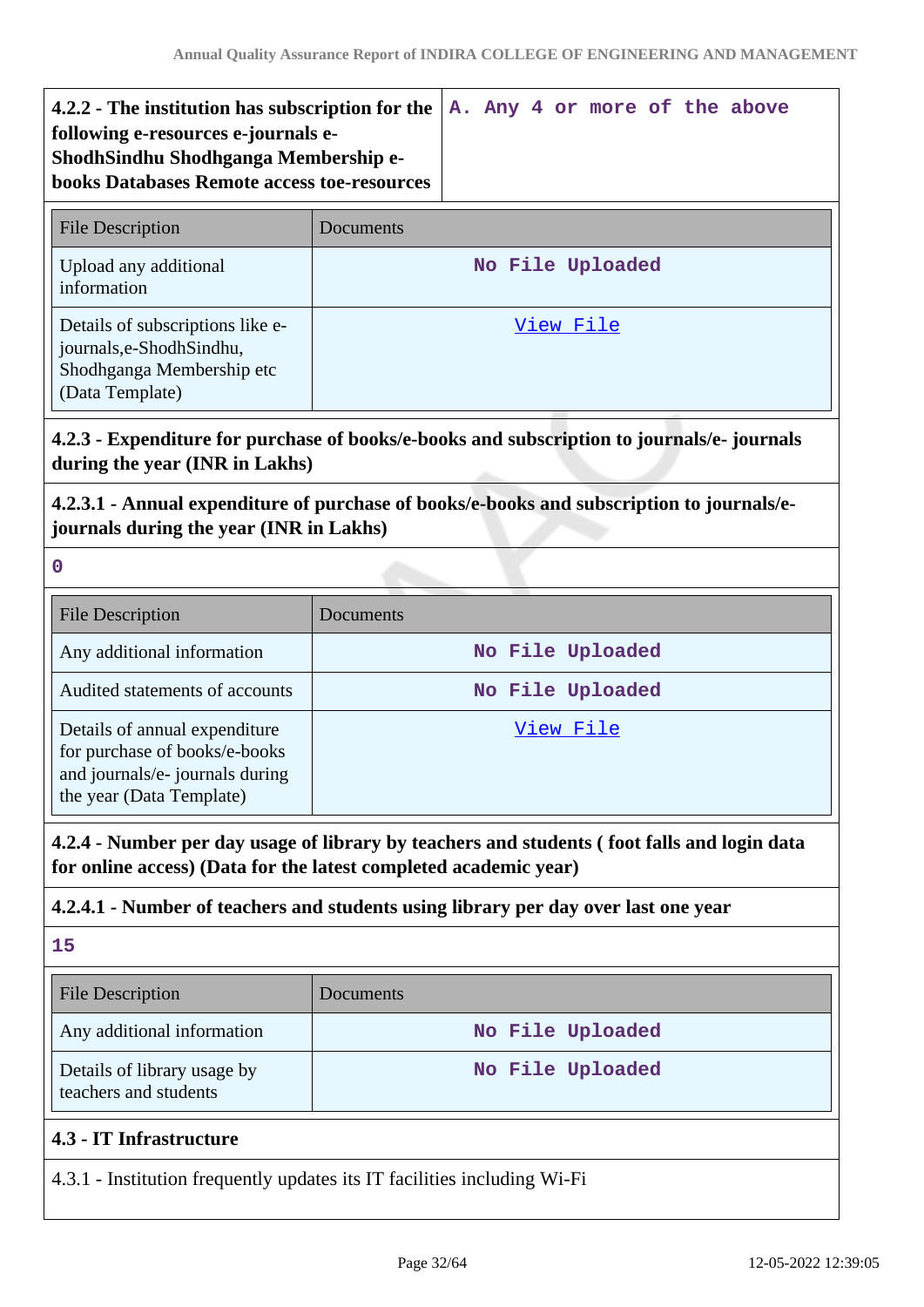**To fulfill the norms of AICTE and the University the institute has a massive IT infrastructure.**

**The IT facilities include 2 high-end servers i.e. HP DL380P Gen8 Server & Dell PowerEdge 2950 for managing the computing facilities such as Active Directory Services for user authentication, SCCM for software deployment, Anti-Virus application and SLIM software for Library Management.**

**The IT Infrastructure comprises of 557 Desktops,66 Surveillance Cameras, 40 LCD Projectors, 48 Printers, and 29 Wi-Fi Access Points connected to 100 Mbps Internet Leased Line via Layer 2 and Layer 3 Networking Switches.**

**The Institute network is secured with Intrusion Protection using the latest Unified Threat Management firewall – Sonic-wall and associated security policies.**

**LAN Connectivity:**

**Connectivity is achieved through 3 Tier Structured LAN architecture. All the end users are connected through a 10/100/1000 base port. Internet is accessed through Internet Leased Line from TATA Teleservices with a bandwidth capacity of 100 Mbps and contention ratio of 1:1.**

**Computing facilities:**

**Computer Labs are equipped with software like Matlab, Mastercam, Catia, Auto CAD, Staad Pro, Etabs, Xilinx, Multisim Edu & Visual Studio. Database software such as Oracle 11g and My SQL are also installed.**

| <b>File Description</b>                  | Documents        |
|------------------------------------------|------------------|
| Upload any additional<br>information     | No File Uploaded |
| Paste link for additional<br>information | <b>Nil</b>       |

### **4.3.2 - Number of Computers**

**557**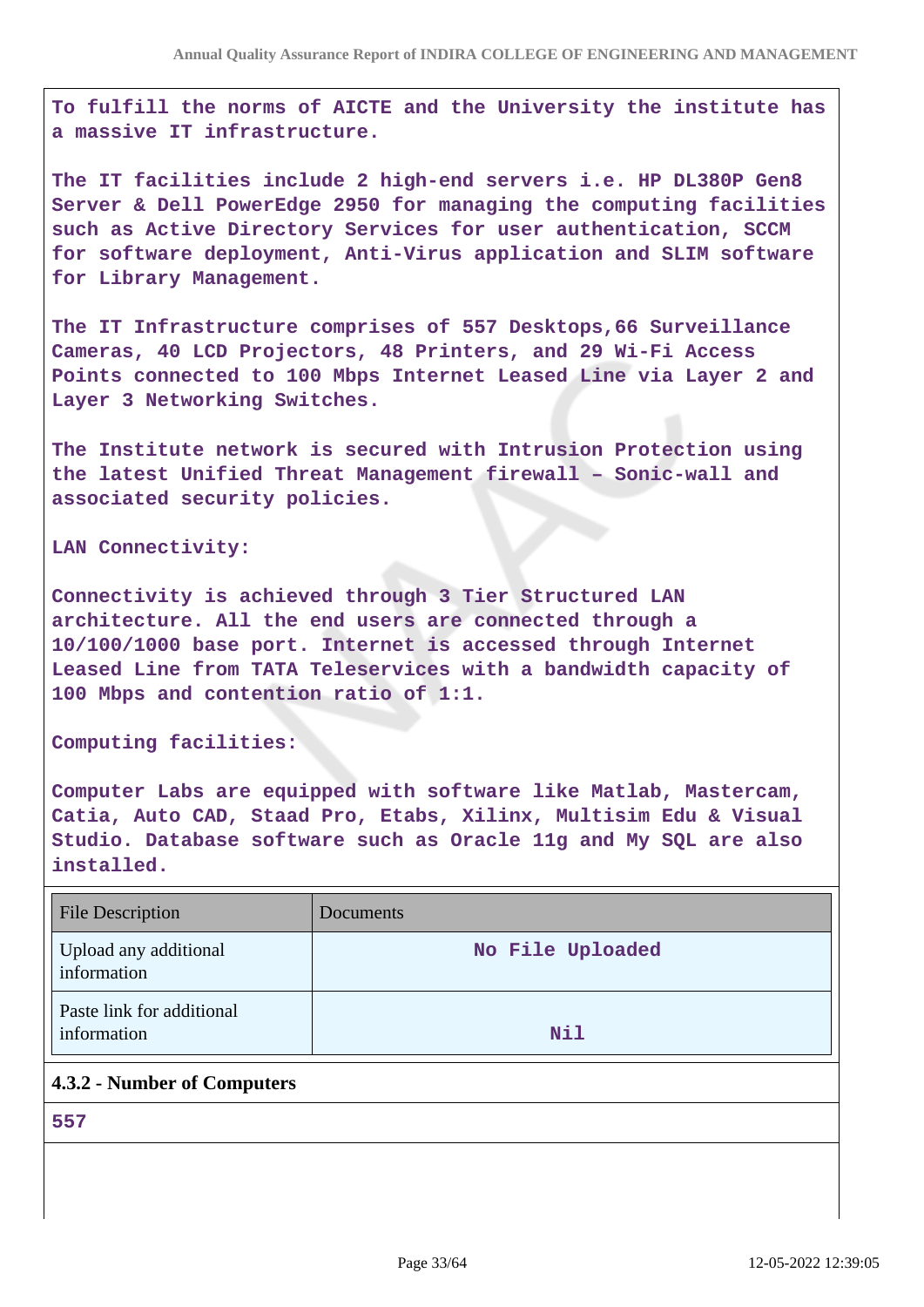| <b>File Description</b>                                                                                                        | Documents                                                                                                                                                                                         |
|--------------------------------------------------------------------------------------------------------------------------------|---------------------------------------------------------------------------------------------------------------------------------------------------------------------------------------------------|
| Upload any additional<br>information                                                                                           | No File Uploaded                                                                                                                                                                                  |
| List of Computers                                                                                                              | No File Uploaded                                                                                                                                                                                  |
| 4.3.3 - Bandwidth of internet connection in<br>the Institution                                                                 | 50MBPS<br>-?<br>А.                                                                                                                                                                                |
| <b>File Description</b>                                                                                                        | Documents                                                                                                                                                                                         |
| Upload any additional<br>Information                                                                                           | No File Uploaded                                                                                                                                                                                  |
| Details of available bandwidth<br>of internet connection in the<br>Institution                                                 | No File Uploaded                                                                                                                                                                                  |
| 4.4 - Maintenance of Campus Infrastructure                                                                                     |                                                                                                                                                                                                   |
|                                                                                                                                | 4.4.1 - Expenditure incurred on maintenance of infrastructure (physical and academic<br>support facilities) excluding salary component during the year (INR in Lakhs)                             |
|                                                                                                                                | 4.4.1.1 - Expenditure incurred on maintenance of infrastructure (physical facilities and<br>academic support facilities) excluding salary component during the year (INR in lakhs)                |
| 107.99                                                                                                                         |                                                                                                                                                                                                   |
| <b>File Description</b>                                                                                                        | Documents                                                                                                                                                                                         |
| Upload any additional                                                                                                          | No File Uploaded                                                                                                                                                                                  |
| information                                                                                                                    |                                                                                                                                                                                                   |
| Audited statements of accounts                                                                                                 | No File Uploaded                                                                                                                                                                                  |
| Details about assigned budget<br>and expenditure on physical<br>facilities and academic support<br>facilities (Data Templates) | View File                                                                                                                                                                                         |
|                                                                                                                                | 4.4.2 - There are established systems and procedures for maintaining and utilizing physical,<br>academic and support facilities - laboratory, library, sports complex, computers, classrooms etc. |

**The institute adopts standard established systems and procedures for maintaining the physical, academic, and support facilities as mentioned below:**

**Laboratory Maintenance:**

**The lab assistants report maintenance issues to the lab in charge**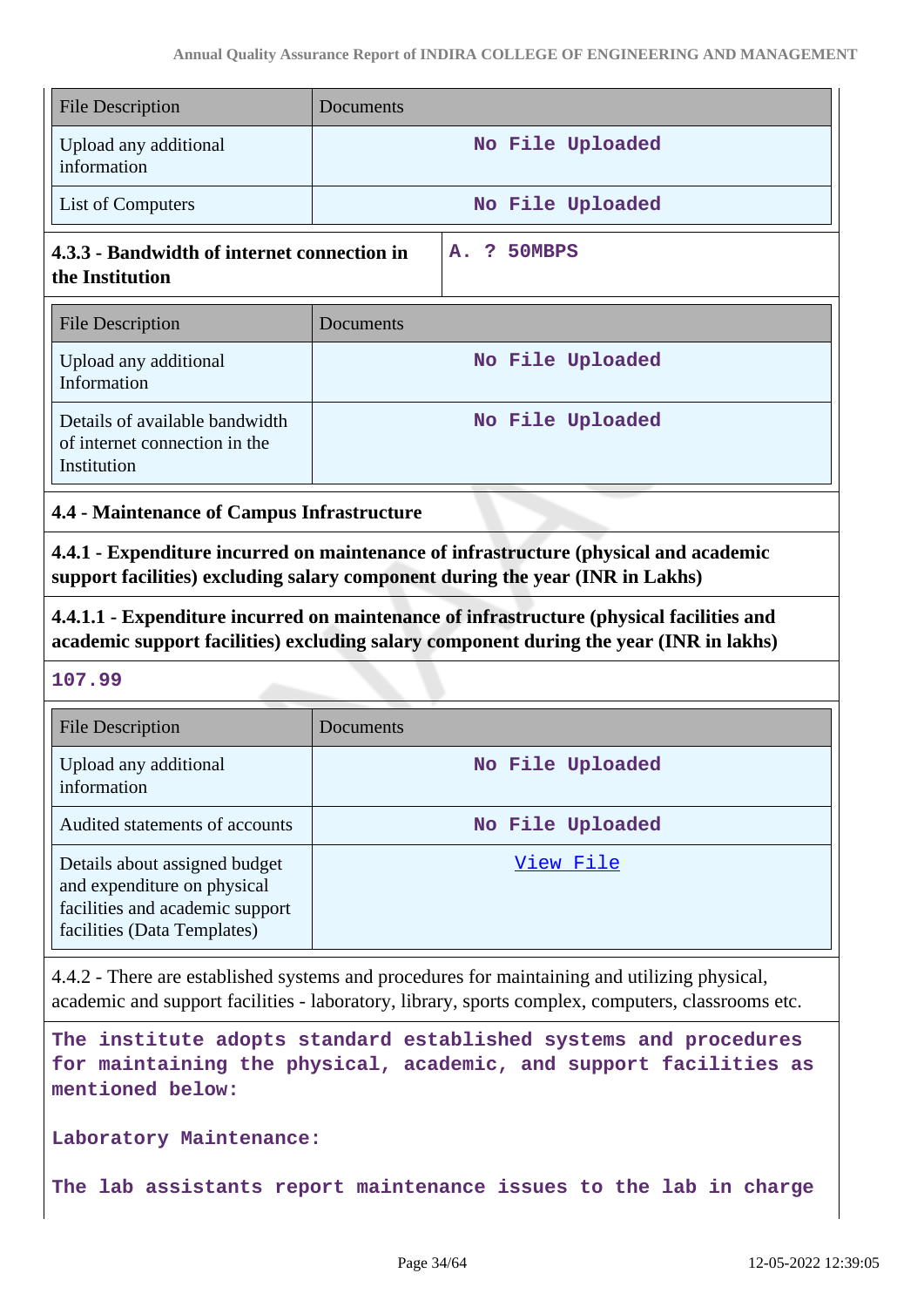**and the Head of the Department. The lab assistant then calls 3 or more quotations and a comparison is prepared. This comparative statement along with the requisition form is then forwarded to the Principal office for approval. Postapproval, the maintenance work is assigned to a third party.**

#### **Library Maintenance:**

**In the case of binding of the books, bound volume of the journals the maintenance work is carried out by the Librarian through external agencies by taking approval from the Principal & Library automation Software is maintained through AMC by an external agency.**

**Maintenance of Computers:**

**Maintenance of Hardware is taken care of by IT support through mail/ written complaint. If the maintenance issues are beyond the control of the IT support cell, then the external agency is called with prior approval from the Principal.**

### **Maintenance of Institute Infrastructure:**

**The maintenance of civil and electrical is carried out through maintenance requisition forwarded to Dy. admin through the principal office.**

| <b>File Description</b>                  | Documents        |
|------------------------------------------|------------------|
| Upload any additional<br>information     | No File Uploaded |
| Paste link for additional<br>information | <b>Nil</b>       |

### **STUDENT SUPPORT AND PROGRESSION**

### **5.1 - Student Support**

**5.1.1 - Number of students benefited by scholarships and free ships provided by the Government during the year**

**5.1.1.1 - Number of students benefited by scholarships and free ships provided by the Government during the year**

**904**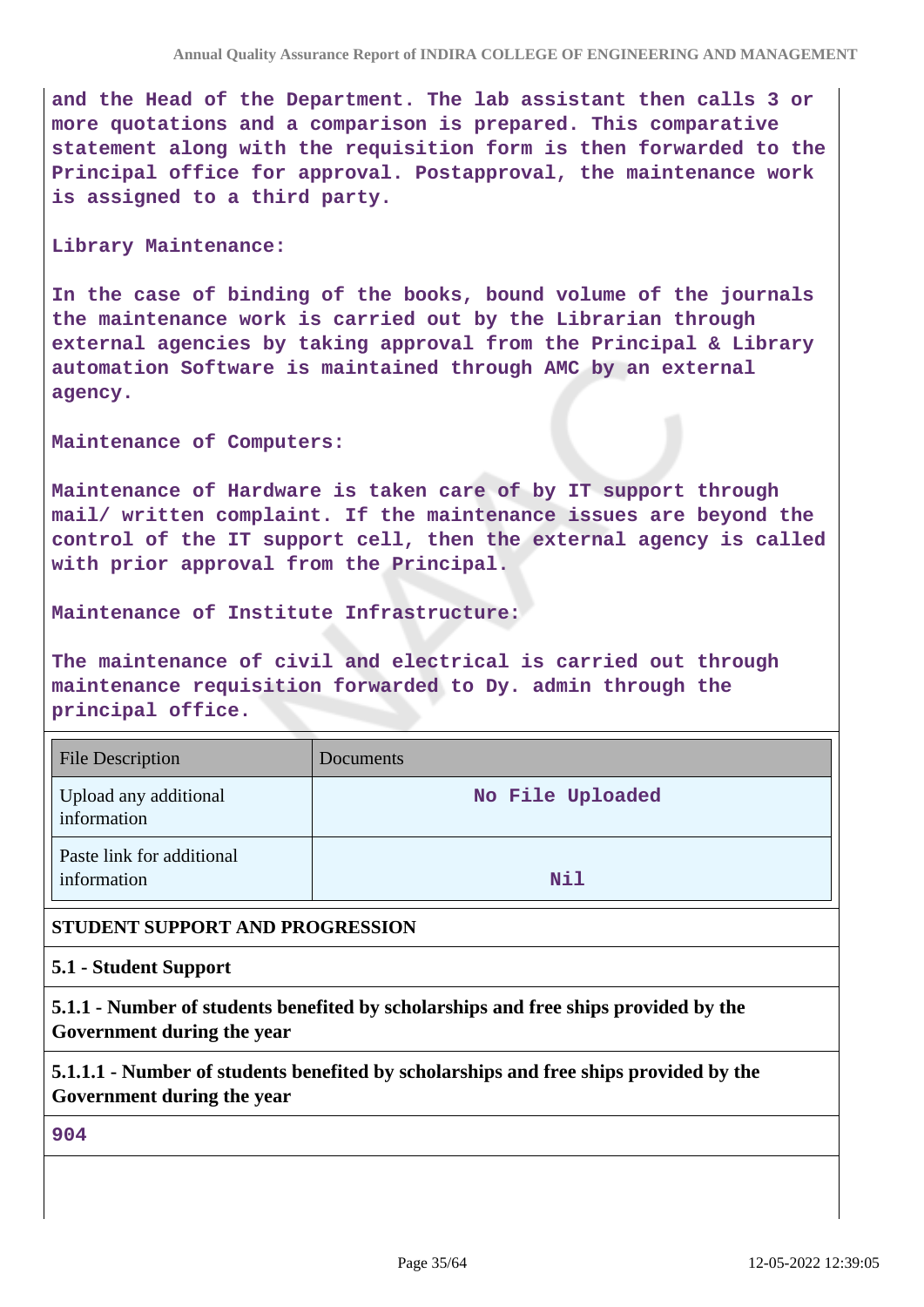| <b>File Description</b>                                                                                                                                                                                                                                 | Documents                                                                              |  |
|---------------------------------------------------------------------------------------------------------------------------------------------------------------------------------------------------------------------------------------------------------|----------------------------------------------------------------------------------------|--|
| Upload self attested letter with<br>the list of students sanctioned<br>scholarship                                                                                                                                                                      | No File Uploaded                                                                       |  |
| Upload any additional<br>information                                                                                                                                                                                                                    | No File Uploaded                                                                       |  |
| Number of students benefited by<br>scholarships and free ships<br>provided by the Government<br>during the year (Data Template)                                                                                                                         | View File                                                                              |  |
| institution / non-government agencies during the year                                                                                                                                                                                                   | 5.1.2 - Number of students benefitted by scholarships, free ships etc. provided by the |  |
| 5.1.2.1 - Total number of students benefited by scholarships, free ships, etc provided by the<br>institution / non-government agencies during the year                                                                                                  |                                                                                        |  |
| 1                                                                                                                                                                                                                                                       |                                                                                        |  |
| <b>File Description</b>                                                                                                                                                                                                                                 | Documents                                                                              |  |
| Upload any additional<br>information                                                                                                                                                                                                                    | No File Uploaded                                                                       |  |
| Number of students benefited by<br>scholarships and free ships<br>institution / non-government<br>agencies in last 5 years (Date<br>Template)                                                                                                           | View File                                                                              |  |
| 5.1.3 - Capacity building and skills<br>enhancement initiatives taken by the<br>institution include the following: Soft skills<br>Language and communication skills Life<br>skills (Yoga, physical fitness, health and<br>hygiene) ICT/computing skills | A. All of the above                                                                    |  |
| <b>File Description</b>                                                                                                                                                                                                                                 | Documents                                                                              |  |
| Link to Institutional website                                                                                                                                                                                                                           | https://indiraicem.ac.in/home                                                          |  |
| Any additional information                                                                                                                                                                                                                              | No File Uploaded                                                                       |  |
| Details of capability building<br>and skills enhancement<br>initiatives (Data Template)                                                                                                                                                                 | View File                                                                              |  |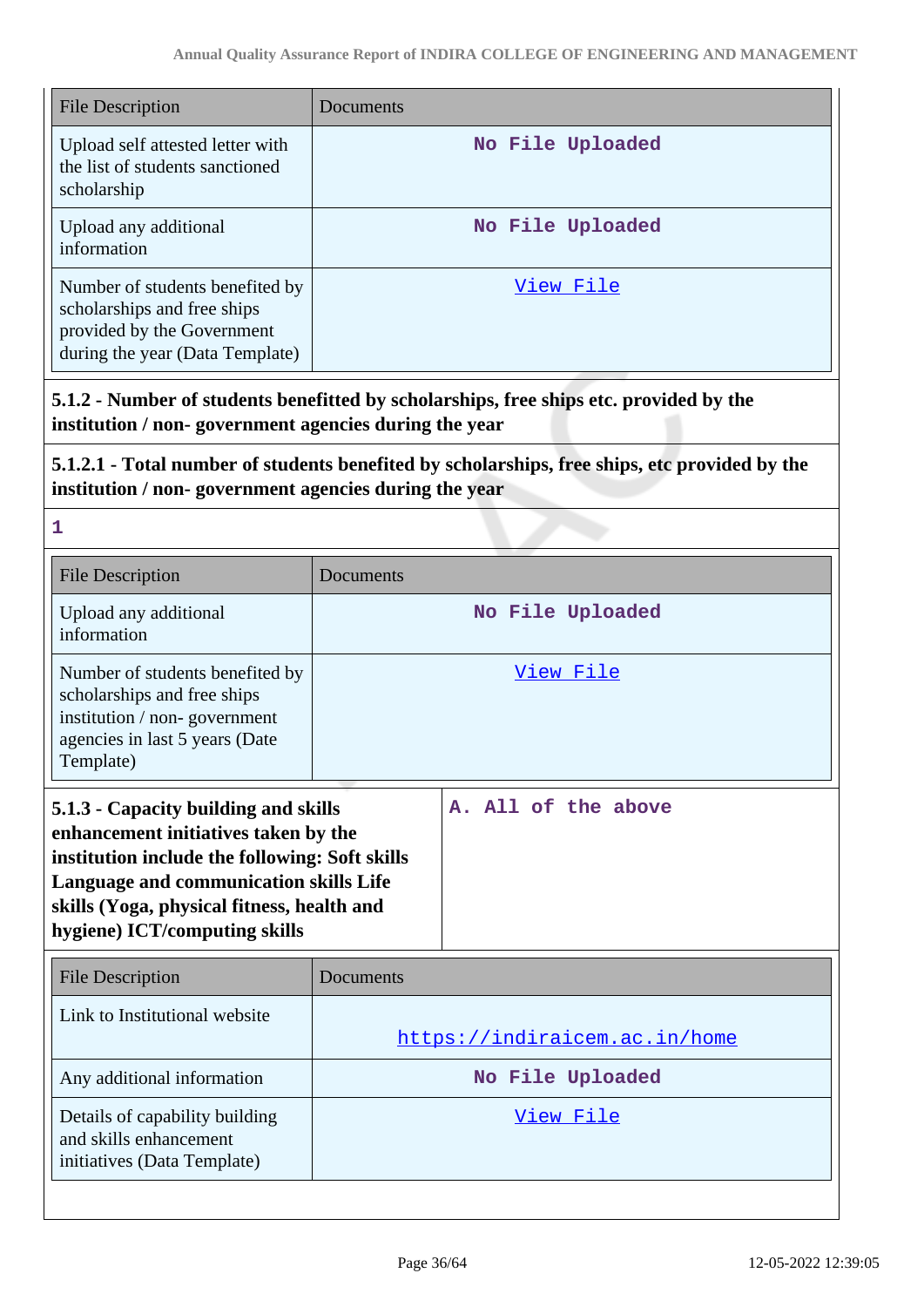# **5.1.4 - Number of students benefitted by guidance for competitive examinations and career counseling offered by the institution during the year**

### **932**

**5.1.4.1 - Number of students benefitted by guidance for competitive examinations and career counseling offered by the institution during the year**

### **932**

| <b>File Description</b>                                                                                                                                                                                                                                                                                                                                                                                                                             | Documents           |
|-----------------------------------------------------------------------------------------------------------------------------------------------------------------------------------------------------------------------------------------------------------------------------------------------------------------------------------------------------------------------------------------------------------------------------------------------------|---------------------|
| Any additional information                                                                                                                                                                                                                                                                                                                                                                                                                          | No File Uploaded    |
| Number of students benefited by<br>guidance for competitive<br>examinations and career<br>counseling during the year (Data<br>Template)                                                                                                                                                                                                                                                                                                             | <u>View File</u>    |
| 5.1.5 - The Institution has a transparent<br>mechanism for timely redressal of student<br>grievances including sexual harassment and<br>ragging cases Implementation of guidelines of<br>statutory/regulatory bodies Organization<br>wide awareness and undertakings on policies<br>with zero tolerance Mechanisms for<br>submission of online/offline students'<br>grievances Timely redressal of the grievances<br>through appropriate committees | A. All of the above |

| <b>File Description</b>                                                                                                                  | Documents        |
|------------------------------------------------------------------------------------------------------------------------------------------|------------------|
| Minutes of the meetings of<br>student redressal committee,<br>prevention of sexual harassment<br>committee and Anti Ragging<br>committee | No File Uploaded |
| Upload any additional<br>information                                                                                                     | No File Uploaded |
| Details of student grievances<br>including sexual harassment and<br>ragging cases                                                        | No File Uploaded |
| <b>5.2 - Student Progression</b>                                                                                                         |                  |
| 5.2.1 - Number of placement of outgoing students during the year                                                                         |                  |

### **5.2.1.1 - Number of outgoing students placed during the year**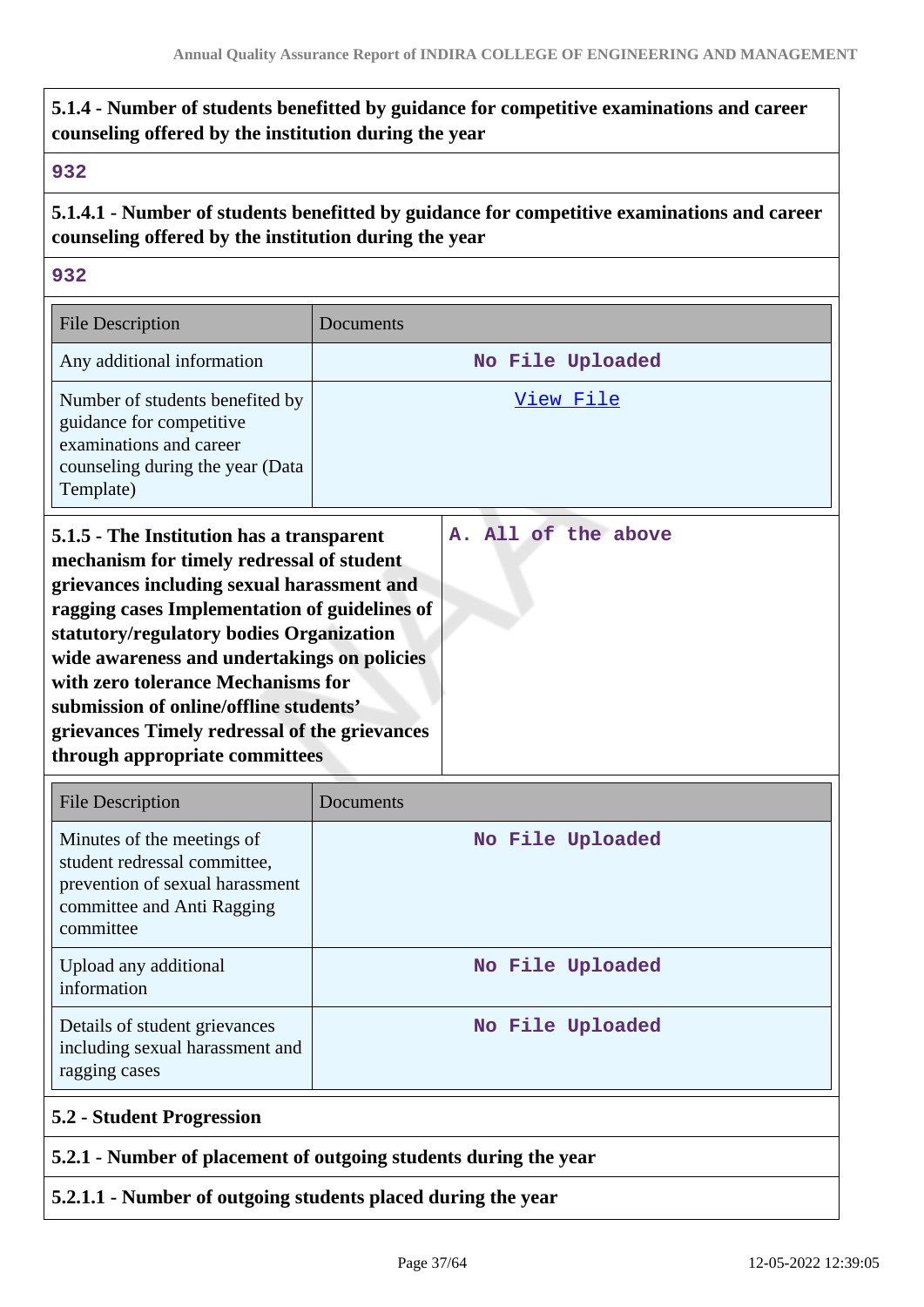| 70                                                              |                  |
|-----------------------------------------------------------------|------------------|
| <b>File Description</b>                                         | Documents        |
| Self-attested list of students<br>placed                        | No File Uploaded |
| Upload any additional<br>information                            | No File Uploaded |
| Details of student placement<br>during the year (Data Template) | View File        |

# **5.2.2 - Number of students progressing to higher education during the year**

# **5.2.2.1 - Number of outgoing student progression to higher education**

**13**

| <b>File Description</b>                               | Documents        |
|-------------------------------------------------------|------------------|
| Upload supporting data for<br>student/alumni          | No File Uploaded |
| Any additional information                            | No File Uploaded |
| Details of student progression to<br>higher education | View File        |

**5.2.3 - Number of students qualifying in state/national/ international level examinations during the year (eg: JAM/CLAT/GATE/ GMAT/CAT/GRE/ TOEFL/ Civil Services/State government examinations)**

**5.2.3.1 - Number of students qualifying in state/ national/ international level examinations (eg: JAM/CLAT/NET/ SLET/ GATE/ GMAT/CAT/GRE/ TOEFL/ Civil Services/ State government examinations) during the year**

**0**

| <b>File Description</b>                                                                                                   | Documents        |
|---------------------------------------------------------------------------------------------------------------------------|------------------|
| Upload supporting data for the<br>same                                                                                    | No File Uploaded |
| Any additional information                                                                                                | No File Uploaded |
| Number of students qualifying<br>in state/national/international<br>level examinations during the<br>year (Data Template) | View File        |

# **5.3 - Student Participation and Activities**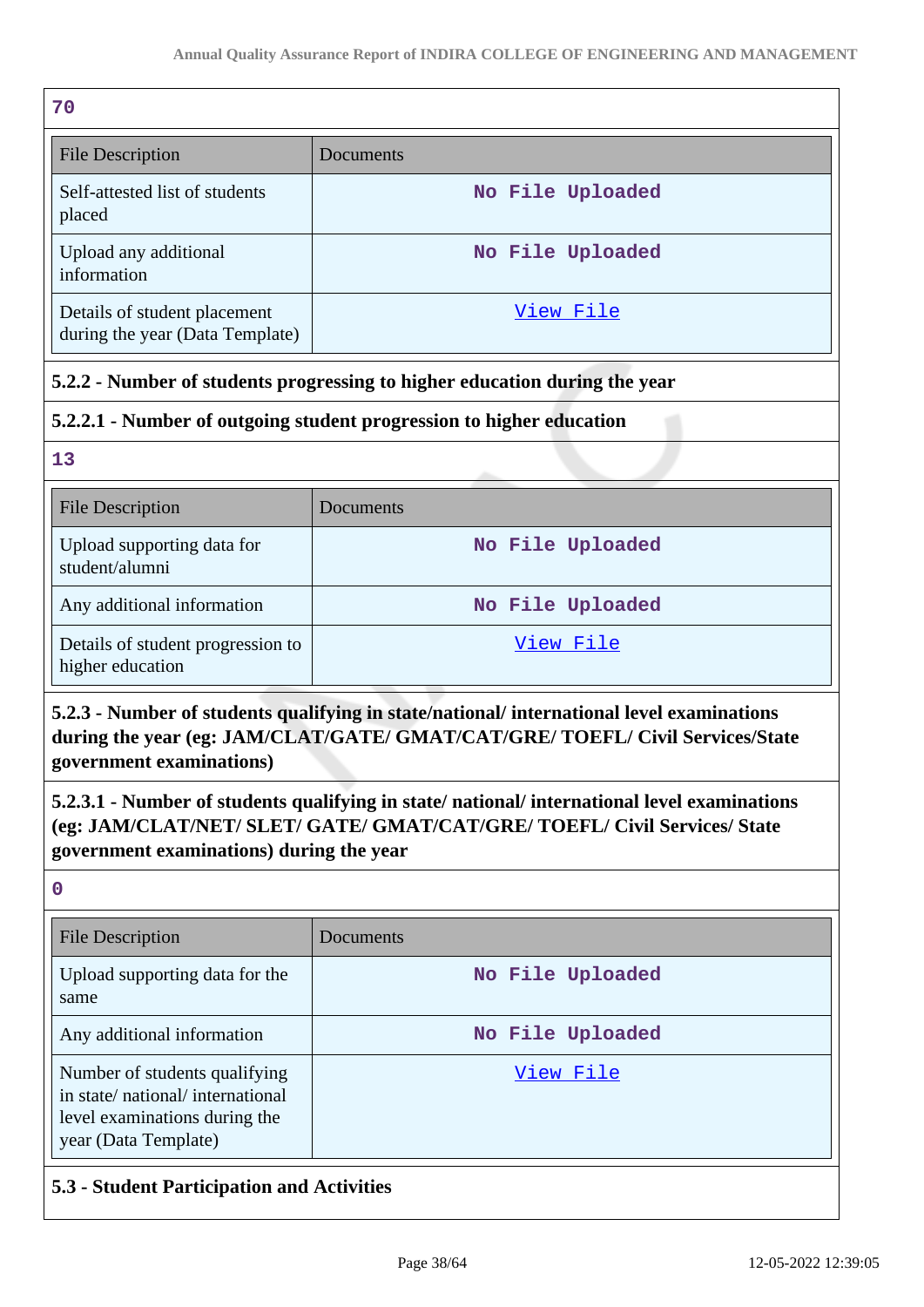**5.3.1 - Number of awards/medals for outstanding performance in sports/cultural activities at university/state/national / international level (award for a team event should be counted as one) during the year**

**5.3.1.1 - Number of awards/medals for outstanding performance in sports/cultural activities at university/state/ national / international level (award for a team event should be counted as one) during the year.**

**0**

| <b>File Description</b>                                                                                                                                                              | Documents        |
|--------------------------------------------------------------------------------------------------------------------------------------------------------------------------------------|------------------|
| e-copies of award letters and<br>certificates                                                                                                                                        | No File Uploaded |
| Any additional information                                                                                                                                                           | No File Uploaded |
| Number of awards/medals for<br>outstanding performance in<br>sports/cultural activities at unive<br>rsity/state/national/international<br>level (During the year) (Data<br>Template) | View File        |

5.3.2 - Institution facilitates students' representation and engagement in various administrative, cocurricular and extracurricular activities (student council/ students representation on various bodies as per established processes and norms )

**Student Council at the Institute is constituted as per the Maharashtra State Act as per Section 40 (2) (b) of Maharashtra Public Universities Act,1994. Various committees function along with the student council which consists of male and female student representatives to engage in the policy decision-making process.**

**1. College Development Committee: As per the statute of the university act two students are nominated to the college development committee to actively contribute to the college development plan, and academic activities, and to make specific recommendations concerned with teaching-learning, academic courses, etc.**

**2. Grievance committee: This committee addresses student grievances and maintains harmony and discipline among the students.**

**4. Anti-Ragging Committee: This committee ensures zero ragging incidents in the Institute.**

**5. IQAC: Student representatives of IQAC cells participate in**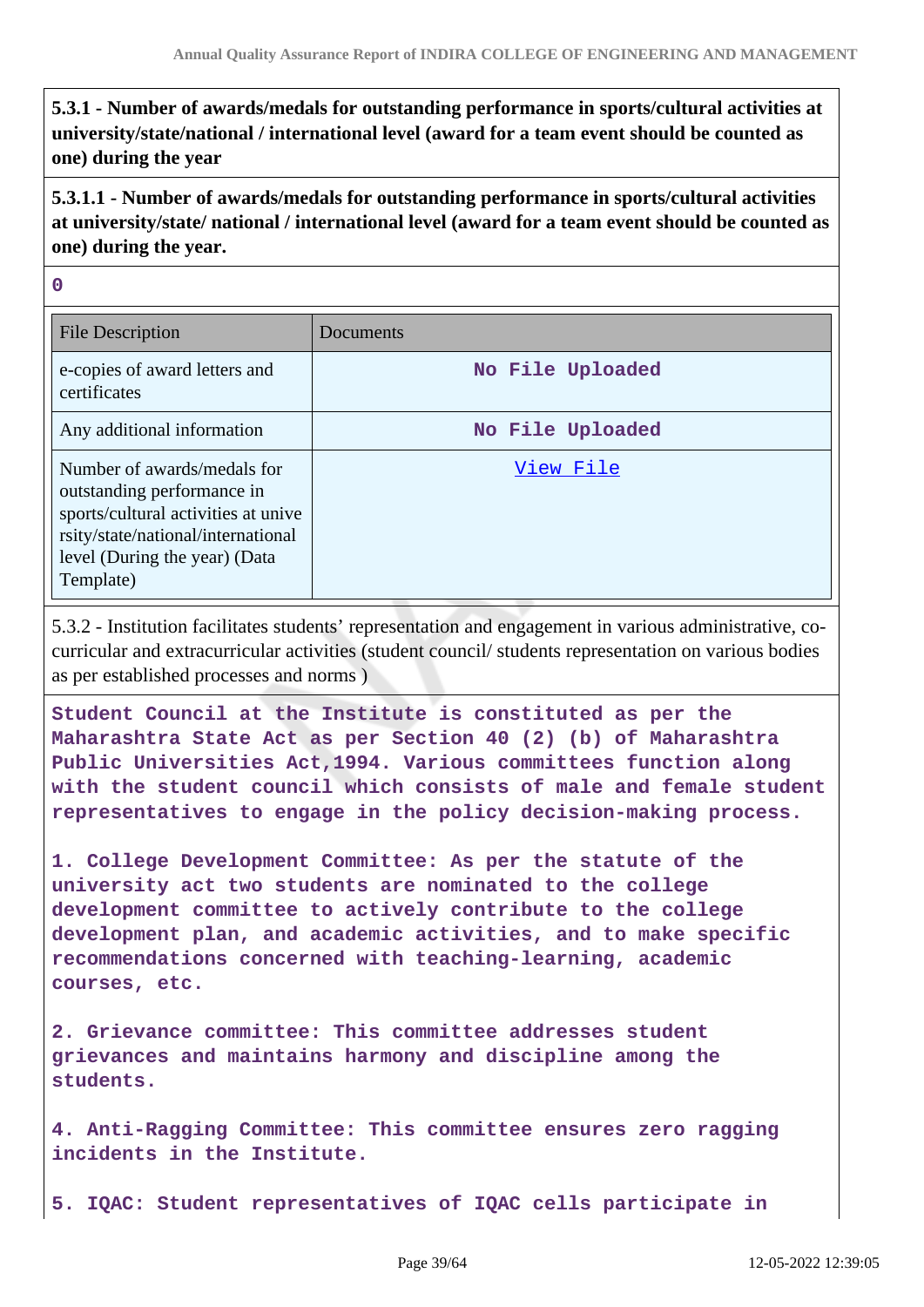**quality initiatives for student welfare.**

**6. Hostel Committee: The team keeps check on the hostel infrastructure, discipline, quality of the food, and housekeeping issues.**

**7. Cultural Committee: organizes various cultural activities throughout the year.**

**8. Sports Committee: This Committee organizes annual sports events and encourages student participation at Institute/University/State/national level.**

**9. NSS: This Committee is active in carrying out different social and extension activities at the institute and neighborhood.**

| <b>File Description</b>                  | Documents        |
|------------------------------------------|------------------|
| Paste link for additional<br>information | <b>Nil</b>       |
| Upload any additional<br>information     | No File Uploaded |

**5.3.3 - Number of sports and cultural events/competitions in which students of the Institution participated during the year (organized by the institution/other institutions)**

**5.3.3.1 - Number of sports and cultural events/competitions in which students of the Institution participated during the year**

**4**

| <b>File Description</b>                                                                                                                                                                                | Documents        |
|--------------------------------------------------------------------------------------------------------------------------------------------------------------------------------------------------------|------------------|
| Report of the event                                                                                                                                                                                    | No File Uploaded |
| Upload any additional<br>information                                                                                                                                                                   | No File Uploaded |
| Number of sports and cultural<br>events/competitions in which<br>students of the Institution<br>participated during the year<br>(organized by the<br>institution/other institutions<br>(Data Template) | View File        |

### **5.4 - Alumni Engagement**

5.4.1 - There is a registered Alumni Association that contributes significantly to the development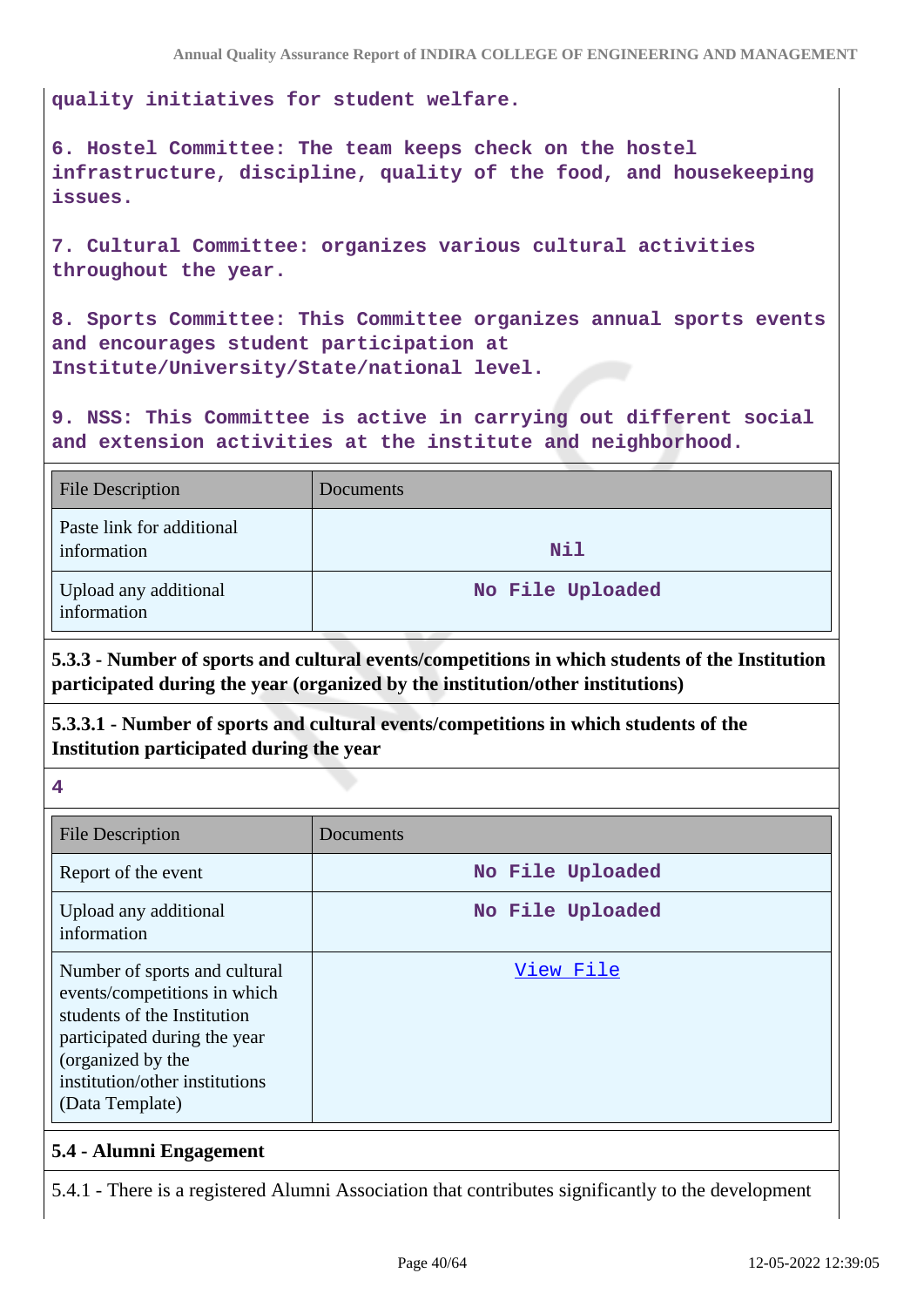of the institution through financial and/or other support services

**Institute has an alumni association Indira College of Engineering & Management Alumni Association registered with Charity Commissioner, Pune, with Registration No. MAH/ 1582/ 2011/ Pune, dated 26/08/2011.**

**The objective of the association is to support the institute's vision through alumni. Alumni in this view Annual alumni meet is organized by the alumni association every year and provides an opportunity to interact with the alumni and seek guidance in career progression, employment opportunities, and current trends in industries.**

**Alumni engagement is done through various social media platforms. Alumni are members of the College Development Committee, IQAC, and Departmental Academic Advisory Committee of the institute. These members get an opportunity to express their views on curriculum enrichment, academic growth, and the overall development of the institute. The alumni are invited to deliver guest lectures and also as resource persons for workshops and seminars and conferences. The alumni actively participate as judges in various technical and non-technical competitions held at the institute. Our alumni groups often support recent alumni and provide a forum to form new friendships and business relationships with people of similar backgrounds. The alumni feedback helps the institute make reforms in many student-centric activities.**

| <b>File Description</b>                                       | Documents        |                       |
|---------------------------------------------------------------|------------------|-----------------------|
| Paste link for additional<br>information                      | Nil              |                       |
| Upload any additional<br>information                          | No File Uploaded |                       |
| 5.4.2 - Alumni contribution during the year<br>(INR in Lakhs) |                  | $E.$ $\langle$ 1Lakhs |
| <b>File Description</b>                                       | Documents        |                       |
| Upload any additional<br>information                          |                  | No File Uploaded      |
| <b>GOVERNANCE, LEADERSHIP AND MANAGEMENT</b>                  |                  |                       |
| 6.1 - Institutional Vision and Leadership                     |                  |                       |

6.1.1 - The governance of the institution is reflective of and in tune with the vision and mission of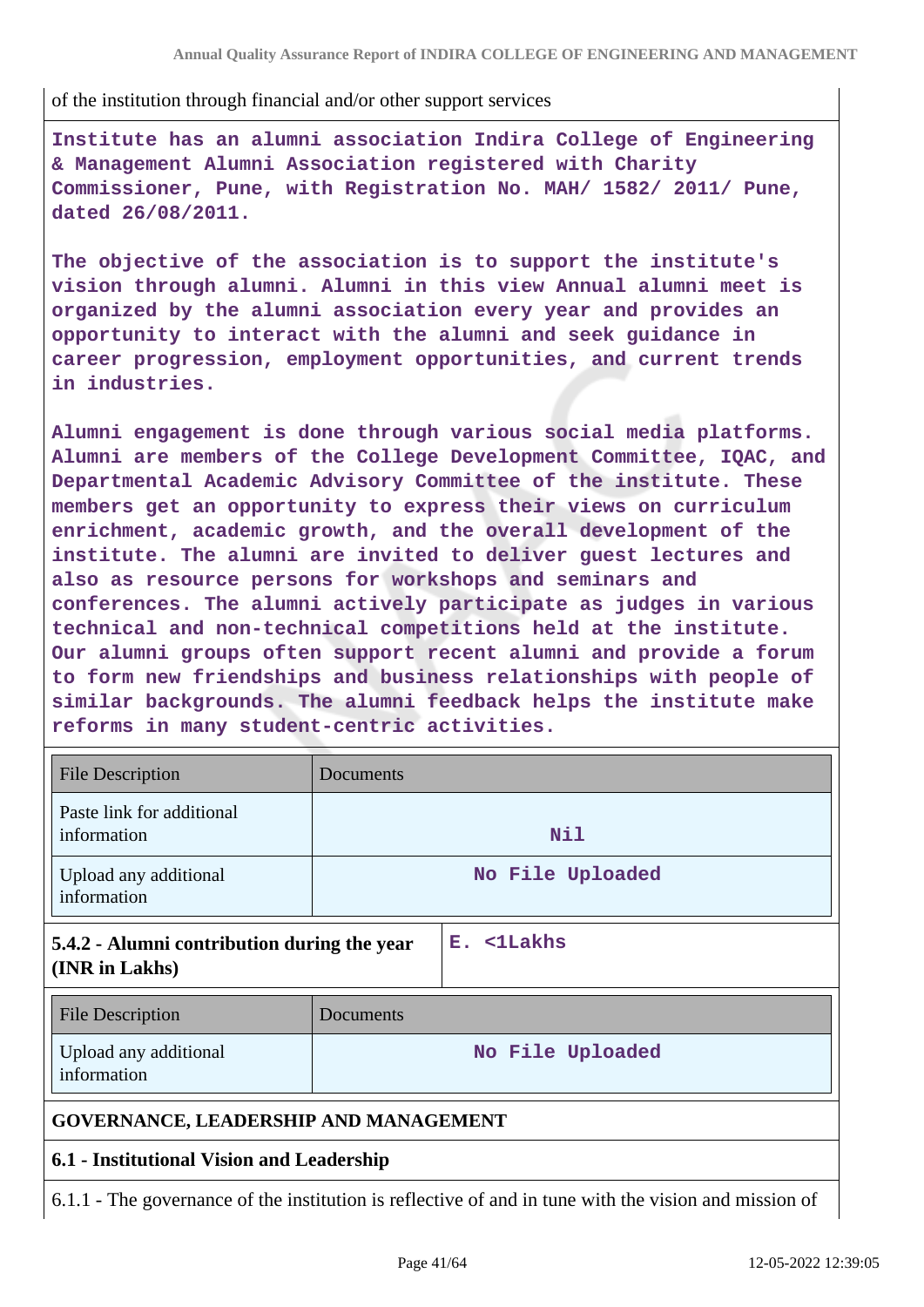#### the institution

#### **Vision**

**The institute envisions to develop itself into a center of academic excellence in the field of Engineering and Management. Education in order to develop future technocrats and managers having the right knowledge, skill, and attitude to serve the society and industries to fulfill their ever-changing requirements.**

#### **Mission**

**To train our students to become the best Engineering Entrepreneurs today, who will lead the organizations successfully into the future; locally, nationally, and globally.**

**To provide an environment that fosters continuous improvement & innovation with related technical support & facilities to enhance student and faculty effectiveness.**

**To provide programs focusing on the holistic development of the individual.**

**The prospective plan of institute is setGoverning Body (GB), College Development Committee (CDC), Department Academic Advisory Committee (DAAC), and Internal Quality Assurance Cell (IQAC).**

**GB sets out a long-term plan and also decides the short-term goals. The CDClays the foundations of each initiative and incremental steps to be taken. DAACsets the academic goals and suggests meansto achieve the goals.IQAC ensures that all the developments and process reforms are being practiced while keeping eye on the quality.**

| <b>File Description</b>                  | Documents  |
|------------------------------------------|------------|
| Paste link for additional<br>information | <b>Nil</b> |
| Upload any additional<br>information     | View File  |

6.1.2 - The effective leadership is visible in various institutional practices such as decentralization and participative management.

**The institution believes in a decentralized administration.The Principal regularly calls the meeting of the head of the**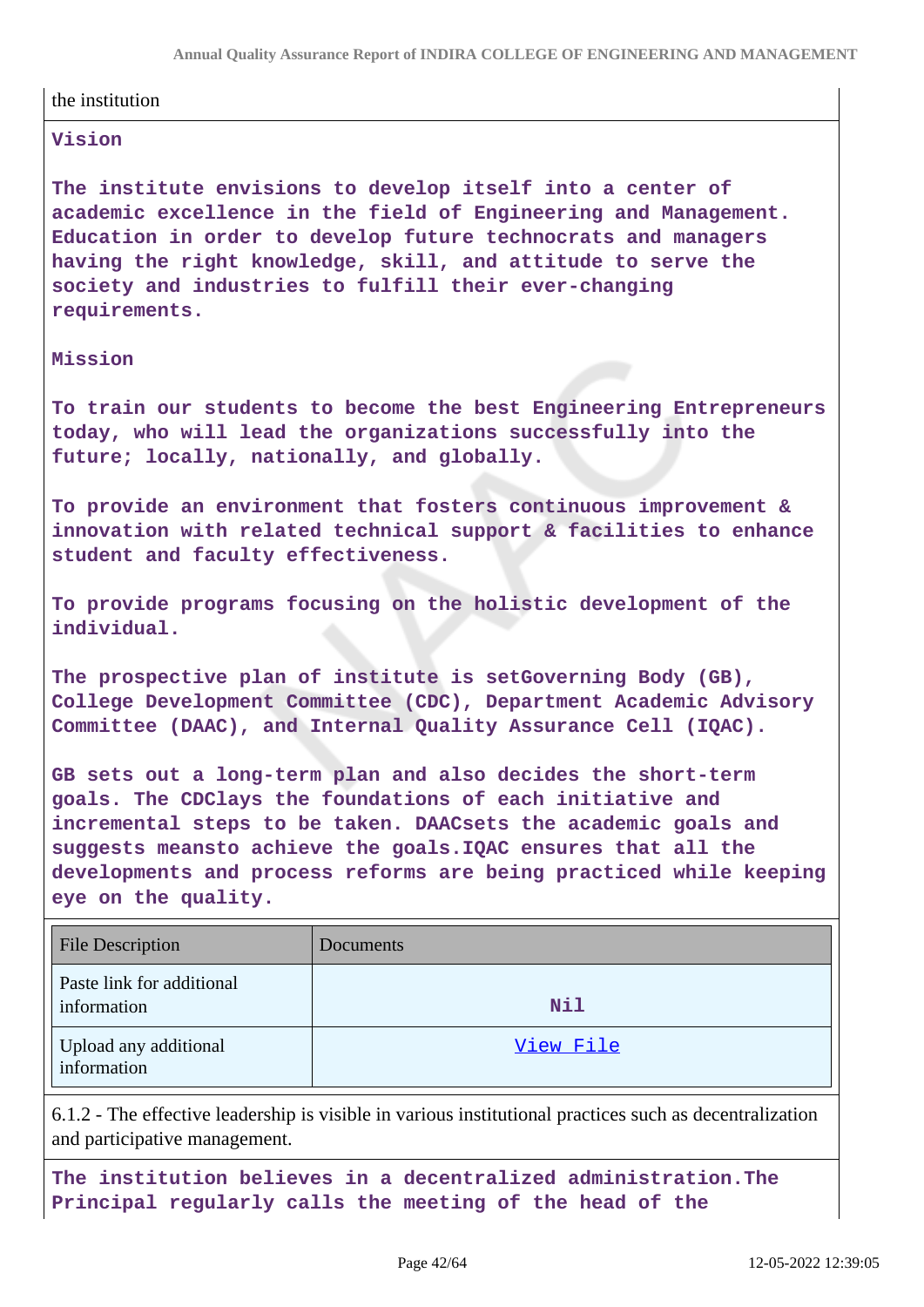**departments for planning and execution of academic and administrative activities. The head of the department manages departmental activities by assigning different portfolios to faculties in the department.**

**The decision suggested by faculties in the department meetings is conveyed to the management through the principal. The management considers opinions and suggestions made by the staff. This process probes the institutional practices for decentralization and participative management.**

**Case study: The students staying at a hostel and taking the mess food are part of a routine quality check of services being provided and food being served. These students have their representatives on the hostel committee. In case of any requirements or complaints, the students raise the requirement in the committee meeting which is discussed with the rectors of the hostel, and then it is forwarded to the principal office. The principal office puts the requirement raised in CDC and Governing body meeting which is approved either regular budget head or contingency budget in concern with accounts and finance head. The proposal is then sent for approval by the chairperson for final execution.**

| <b>File Description</b>                  | Documents        |
|------------------------------------------|------------------|
| Paste link for additional<br>information | <b>Nil</b>       |
| Upload any additional<br>information     | No File Uploaded |

### **6.2 - Strategy Development and Deployment**

6.2.1 - The institutional Strategic/ perspective plan is effectively deployed

**The management has perspective plans to convert the Institution's vision into reality. Institute has taken noticeable steps for the development and deployment of perspective plans.**

**1. Addition of professional courses**

**2.Outcome-Based Education**

- **3. Developing new sports facilities**
- **4. Innovation summit**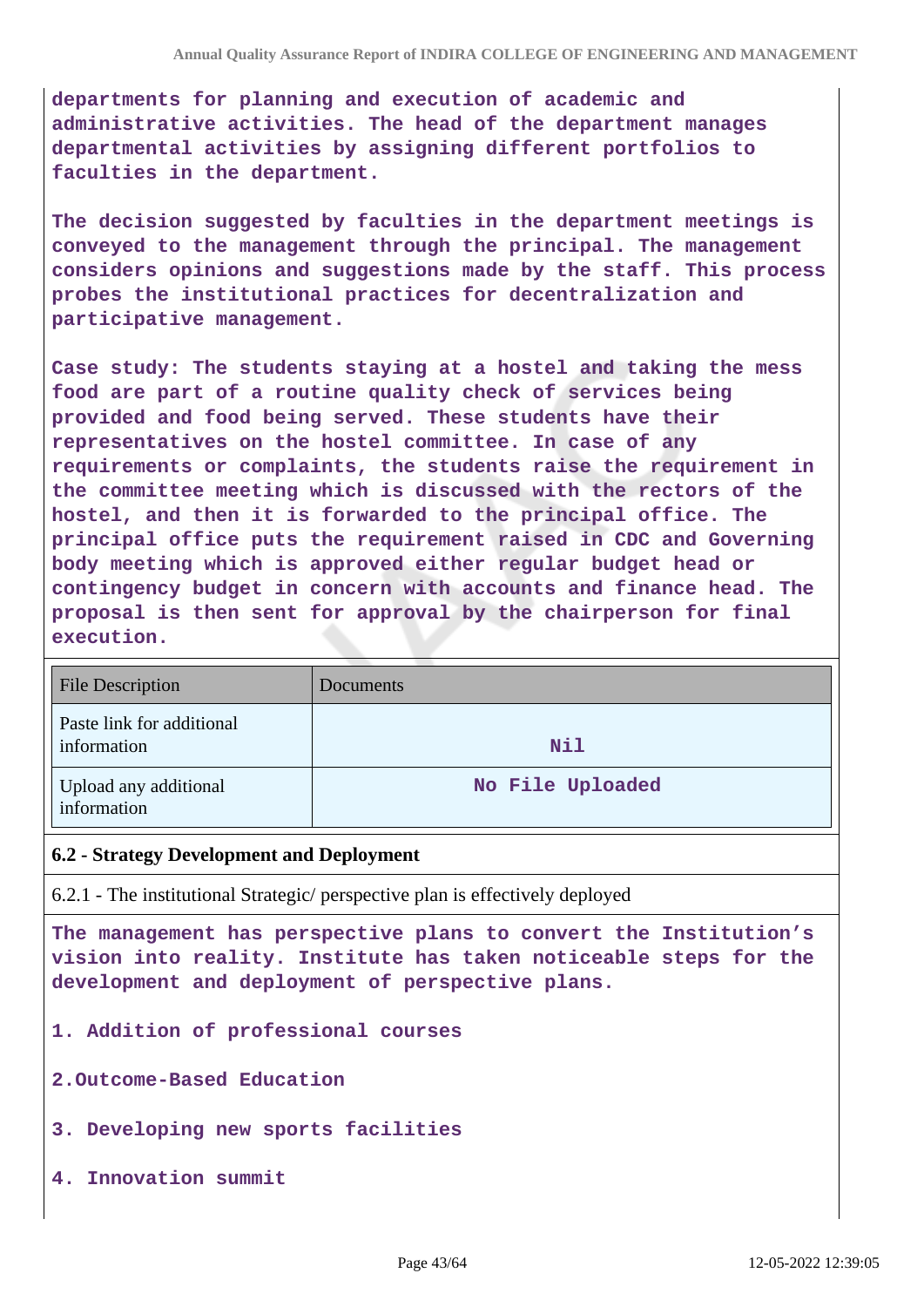**5. Incubation center**

**6. Foreign university Collaborations**

**7. Centre of excellence**

**8. Research & development center**

**9.Getting accreditations (NAAC & NBA)**

**10. Permanent Affiliation**

**11. Autonomous status**

**Successfully Implemented Example: New Sports facility**

**Institute every year organizes events and participates at Institute/University/State/ National level. Students have grabbed awards and prizes in the various competitions at University, State, and National level sports events. Some of the prominent events where the institute grabbed prizes include the All India Inter-University rifle shooting competition, Inter-zonal Boxing Competition, Inter-zonal Water Polo Competition, etc. Institute has successfully organized SPPU-sponsored Pune District Inter-Collegiate Fencing and Power Lifting competitions. In view of these sports achievements and because of student's demand it was decided to develop a full-fledged cricket ground on the campus. The campus has a fully developed lush green-covered cricket ground with boundaries covered by fencing. The cricket ground is now available for students to practice with all new cricketing gear.**

| <b>File Description</b>                                   | Documents        |
|-----------------------------------------------------------|------------------|
| Strategic Plan and deployment<br>documents on the website | No File Uploaded |
| Paste link for additional<br>information                  | <b>Nil</b>       |
| Upload any additional<br>information                      | No File Uploaded |

6.2.2 - The functioning of the institutional bodies is effective and efficient as visible from policies, administrative setup, appointment and service rules, procedures, etc.

**Institute has well established organizational structure for the smooth conduct of academic and administrative processes. All college activities are governed by Governing Body followed by the**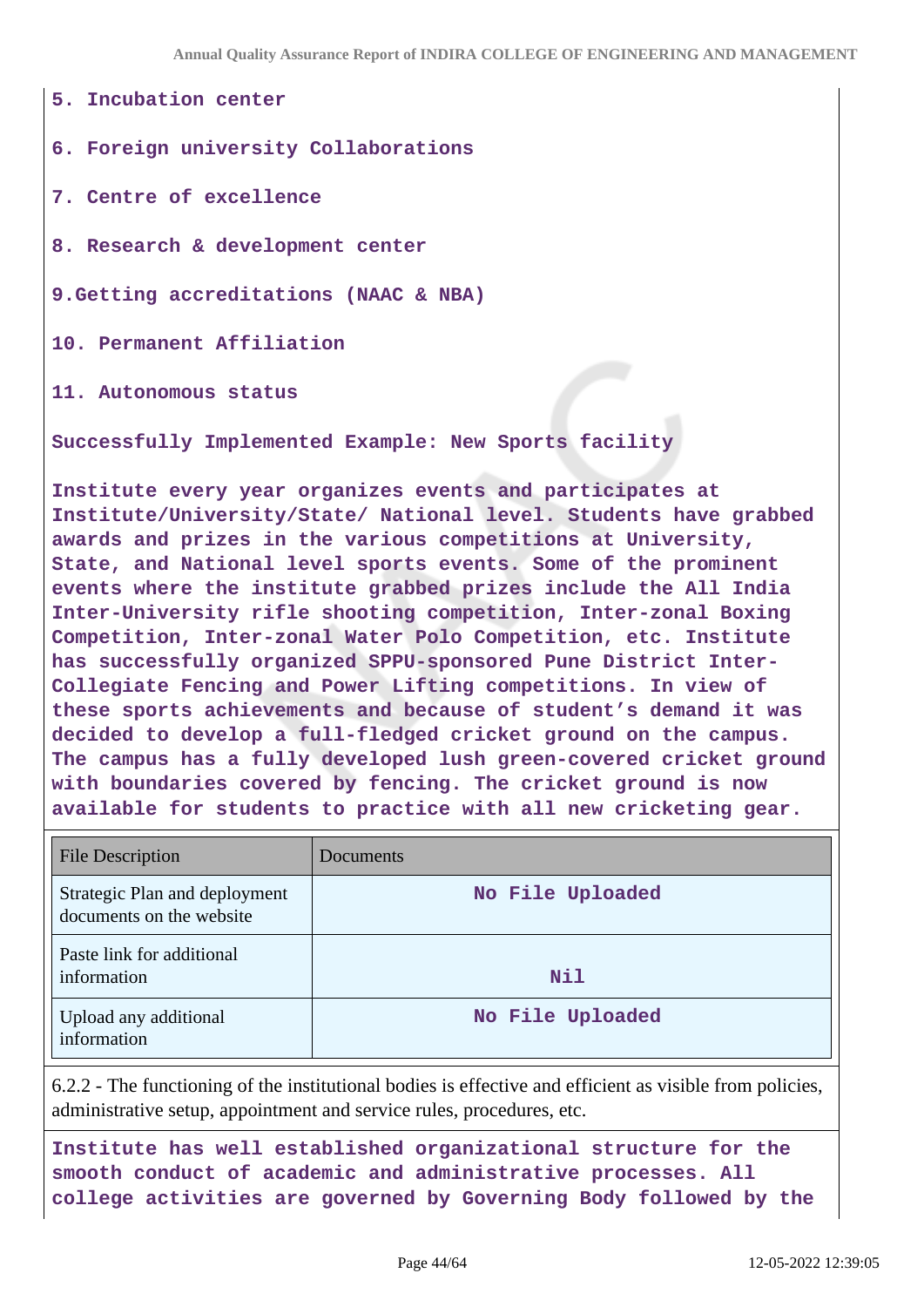**College Development Committee.**

**The Principal of the college is the head of the Institute, the principal is aided by the registrar to look out for the administrative part related to students, staff, and correspondence between the institute and apex bodies. The Principal appoints HODs and Deans to drive the academic functions at the department level and various activities at the institute level respectively.**

**Institute has a Training and Placement cell to conduct various training for personal and professional development & placement.**

**The Chief Examination officer is appointed for the planning and smooth conduction of examinations of the institute.**

**IT Support is established to take care of establishing and maintenance of the IT infrastructure of the whole campus. Librarian manages the day-to-day operations of the library.**

**The Director of Physical education takes care of all sportsrelated activities. Hostel Rector/Warden: Separate wardens are appointed for the boys' and girls' hostel. Service rules, recruitment, and promotional policies are followed as per directives from AICTE, UGC, and University, which are published in the IGI policy manual.**

| <b>File Description</b>                                                                                                                                    | Documents           |  |
|------------------------------------------------------------------------------------------------------------------------------------------------------------|---------------------|--|
| Paste link for additional<br>information                                                                                                                   | <b>Nil</b>          |  |
| Link to Organogram of the<br>institution webpage                                                                                                           | Nil                 |  |
| Upload any additional<br>information                                                                                                                       | No File Uploaded    |  |
| 6.2.3 - Implementation of e-governance in<br>areas of operation Administration Finance<br>and Accounts Student Admission and<br><b>Support Examination</b> | A. All of the above |  |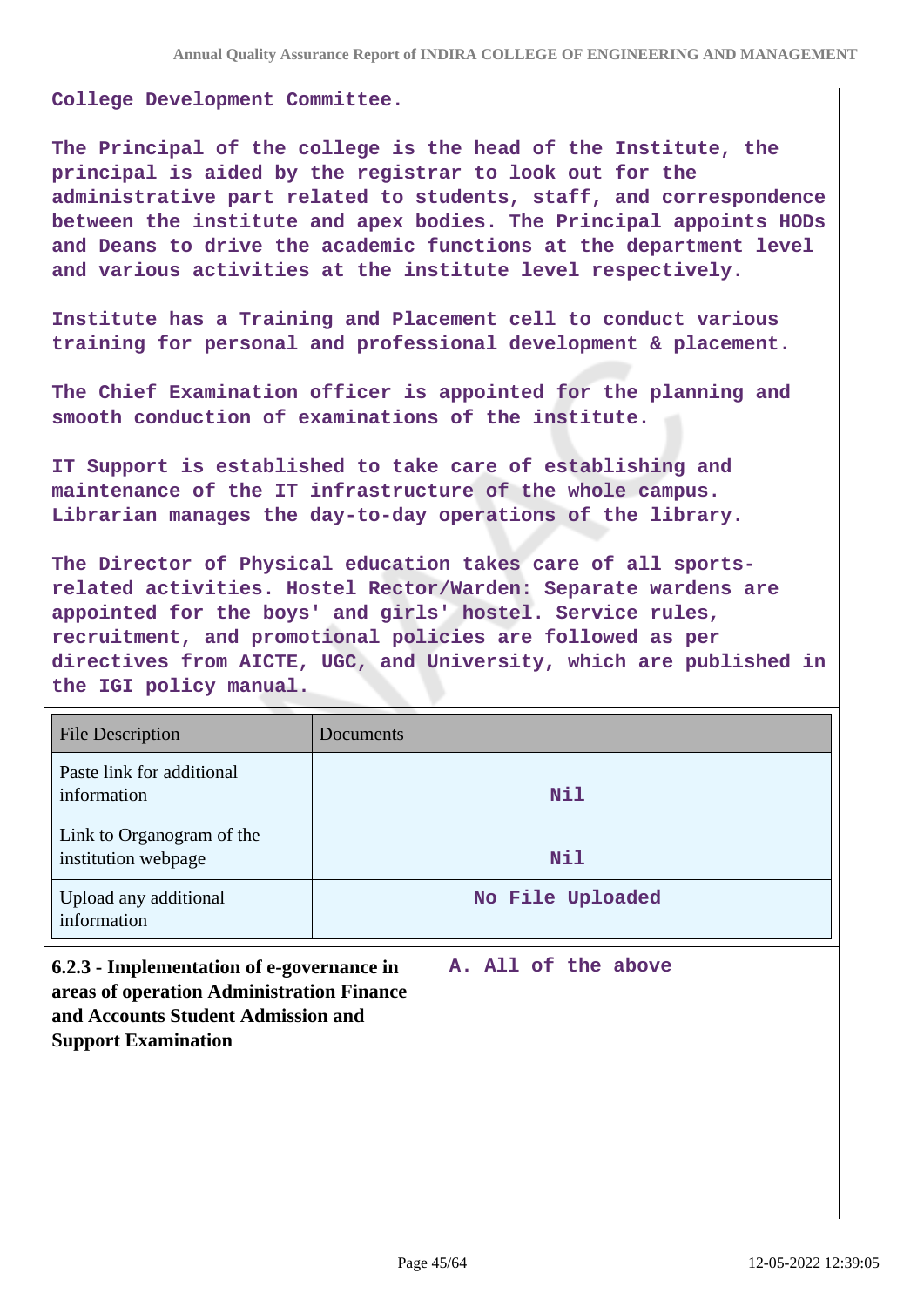| <b>File Description</b><br>Documents                                                                                                                                               |                                                                                            |  |  |
|------------------------------------------------------------------------------------------------------------------------------------------------------------------------------------|--------------------------------------------------------------------------------------------|--|--|
| <b>ERP</b> (Enterprise Resource)<br>Planning)Document                                                                                                                              | No File Uploaded                                                                           |  |  |
| Screen shots of user inter faces                                                                                                                                                   | No File Uploaded                                                                           |  |  |
| Any additional information                                                                                                                                                         | No File Uploaded                                                                           |  |  |
| Details of implementation of e-<br>governance in areas of<br>operation, Administration<br>etc(Data Template)                                                                       | <u>View File</u>                                                                           |  |  |
| <b>6.3 - Faculty Empowerment Strategies</b>                                                                                                                                        |                                                                                            |  |  |
|                                                                                                                                                                                    | 6.3.1 - The institution has effective welfare measures for teaching and non-teaching staff |  |  |
| The institution has taken the following effective welfare<br>measures-                                                                                                             |                                                                                            |  |  |
| 1) Provident Fund- EPF scheme is applicable to all employees in<br>the institute.                                                                                                  |                                                                                            |  |  |
| 2) Gratuity Fund- Gratuity is payable to employees after the<br>completion of five years of permanent service.                                                                     |                                                                                            |  |  |
| 3) Group Insurance & Medical Assistance- Institute facilitates a<br>group insurancepolicy. Institute is having a tie-up with<br>hospitals, so as to avail medical treatments.      |                                                                                            |  |  |
| 4) Qualification Improvement- Institute promotes employees for<br>higher education by providing leaves and financial assistance.                                                   |                                                                                            |  |  |
| 5) Maternity Leave- Maternity Leave of 90 days with full pay is<br>sanctioned for female employees.                                                                                |                                                                                            |  |  |
| 6) Travel Policy- Institute reimburses expenses incurred for<br>official work.                                                                                                     |                                                                                            |  |  |
| 7) Special Allowance- Diwali bonus to class IV employees.                                                                                                                          |                                                                                            |  |  |
| 8) Sports & Gym Facility- Institute encourages participation in<br>indoor and outdoor games. Institute has a well-equipped gymnasium<br>for employees to maintain physical fitness |                                                                                            |  |  |
| 9) Uniform to Class IV Employee- Institute provide free-of-cost<br>college uniform to class IV employees.                                                                          |                                                                                            |  |  |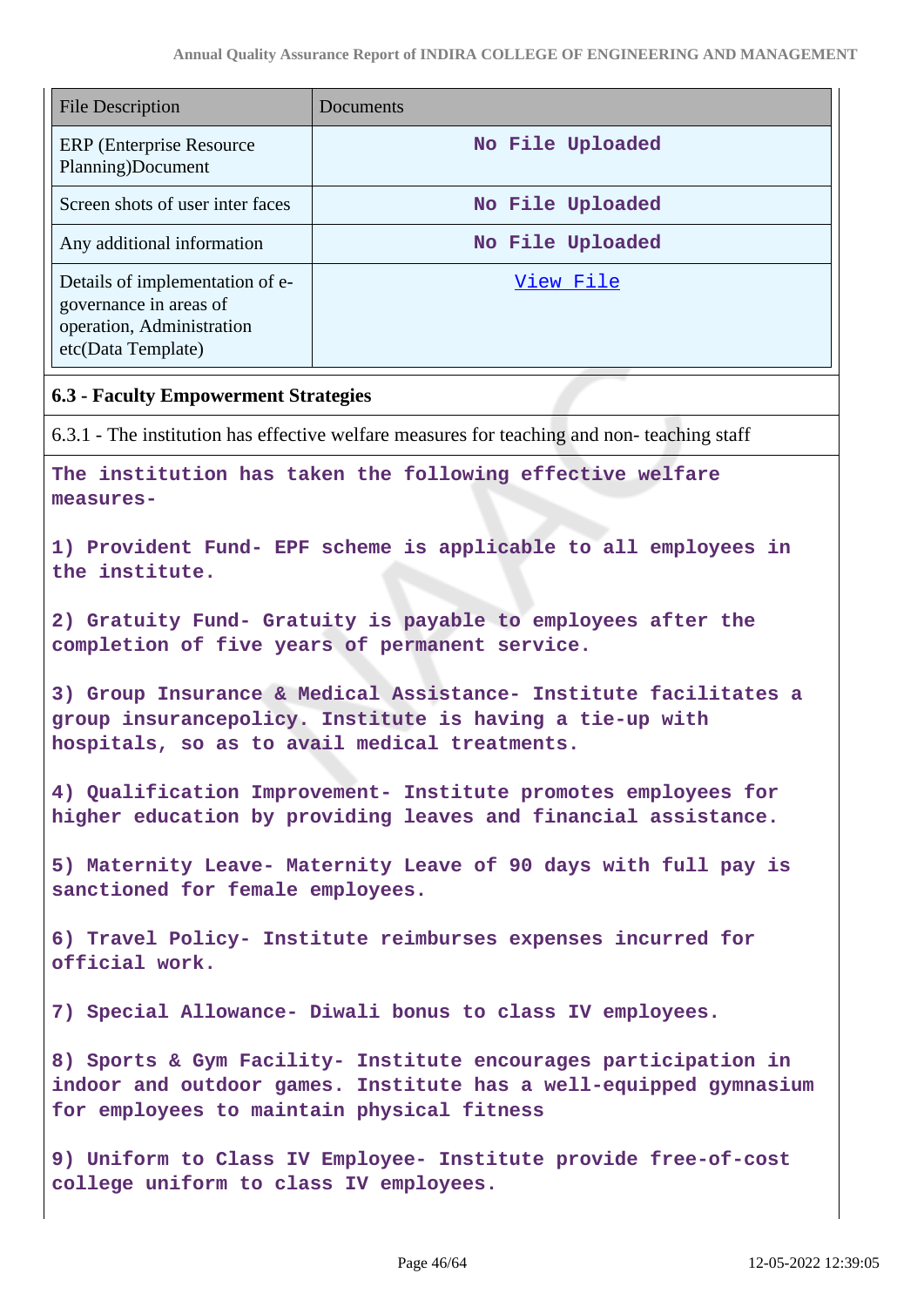**10) Financial Help Institute pays the advance salaries for needy employees.**

**11) Admission Help to employee's ward-Priority is given to admission in IGI institutes for employee's wards**

**12) Indira culture-Institute serves tea twice a day to all employees.**

| <b>File Description</b>                  | Documents        |
|------------------------------------------|------------------|
| Paste link for additional<br>information | Nil              |
| Upload any additional<br>information     | No File Uploaded |

**6.3.2 - Number of teachers provided with financial support to attend conferences/ workshops and towards membership fee of professional bodies during the year**

**6.3.2.1 - Number of teachers provided with financial support to attend conferences/workshops and towards membership fee of professional bodies during the year**

**0**

| <b>File Description</b>                                                                                                          | Documents        |
|----------------------------------------------------------------------------------------------------------------------------------|------------------|
| Upload any additional<br>information                                                                                             | No File Uploaded |
| Details of teachers provided<br>with financial support to attend<br>conference, workshops etc<br>during the year (Data Template) | View File        |

### **6.3.3 - Number of professional development /administrative training programs organized by the institution for teaching and non-teaching staff during the year**

**6.3.3.1 - Total number of professional development /administrative training Programmes organized by the institution for teaching and non teaching staff during the year**

**20**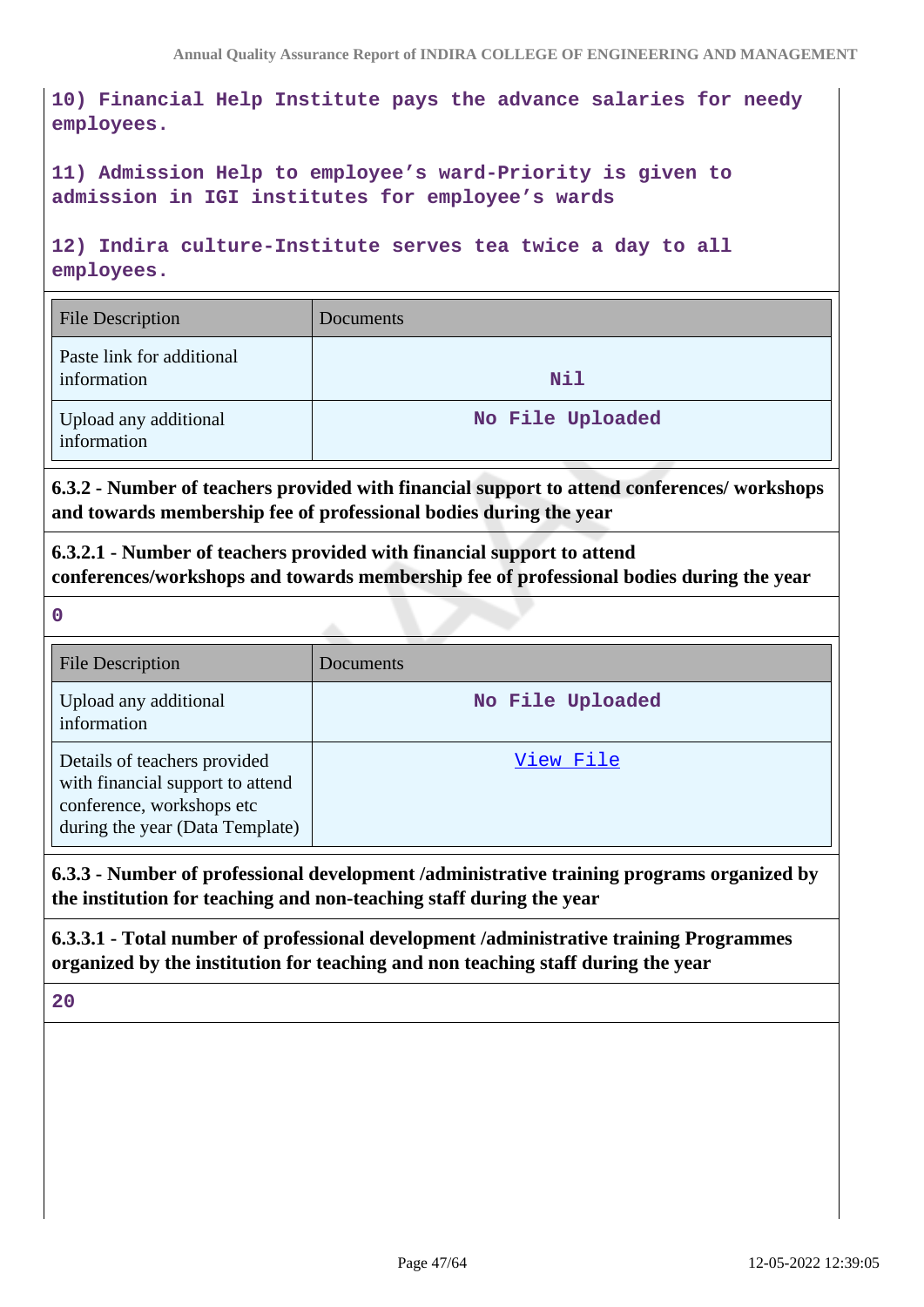| <b>File Description</b>                                                                                                                                                 | Documents        |
|-------------------------------------------------------------------------------------------------------------------------------------------------------------------------|------------------|
| Reports of the Human Resource<br><b>Development Centres</b><br>(UGCASC or other relevant<br>centres).                                                                   | No File Uploaded |
| <b>Reports of Academic Staff</b><br>College or similar centers                                                                                                          | No File Uploaded |
| Upload any additional<br>information                                                                                                                                    | View File        |
| Details of professional<br>development / administrative<br>training Programmes organized<br>by the University for teaching<br>and non teaching staff (Data<br>Template) | View File        |

**6.3.4 - Number of teachers undergoing online/face-to-face Faculty development Programmes (FDP) during the year (Professional Development Programmes, Orientation / Induction Programmes, Refresher Course, Short Term Course etc.)**

**6.3.4.1 - Total number of teachers attending professional development Programmes viz., Orientation / Induction Programme, Refresher Course, Short Term Course during the year**

**121**

| <b>File Description</b>                                                                                    | Documents        |
|------------------------------------------------------------------------------------------------------------|------------------|
| <b>IQAC</b> report summary                                                                                 | No File Uploaded |
| Reports of the Human Resource<br><b>Development Centres</b><br>(UGCASC or other relevant<br>centers)       | No File Uploaded |
| Upload any additional<br>information                                                                       | View File        |
| Details of teachers attending<br>professional development<br>programmes during the year<br>(Data Template) | View File        |

6.3.5 - Institutions Performance Appraisal System for teaching and non- teaching staff

**Institute has adopted a Self-Appraisal system for all Teaching and non-teaching staff every year. The self-Appraisalsystem for Teaching Faculty is based on**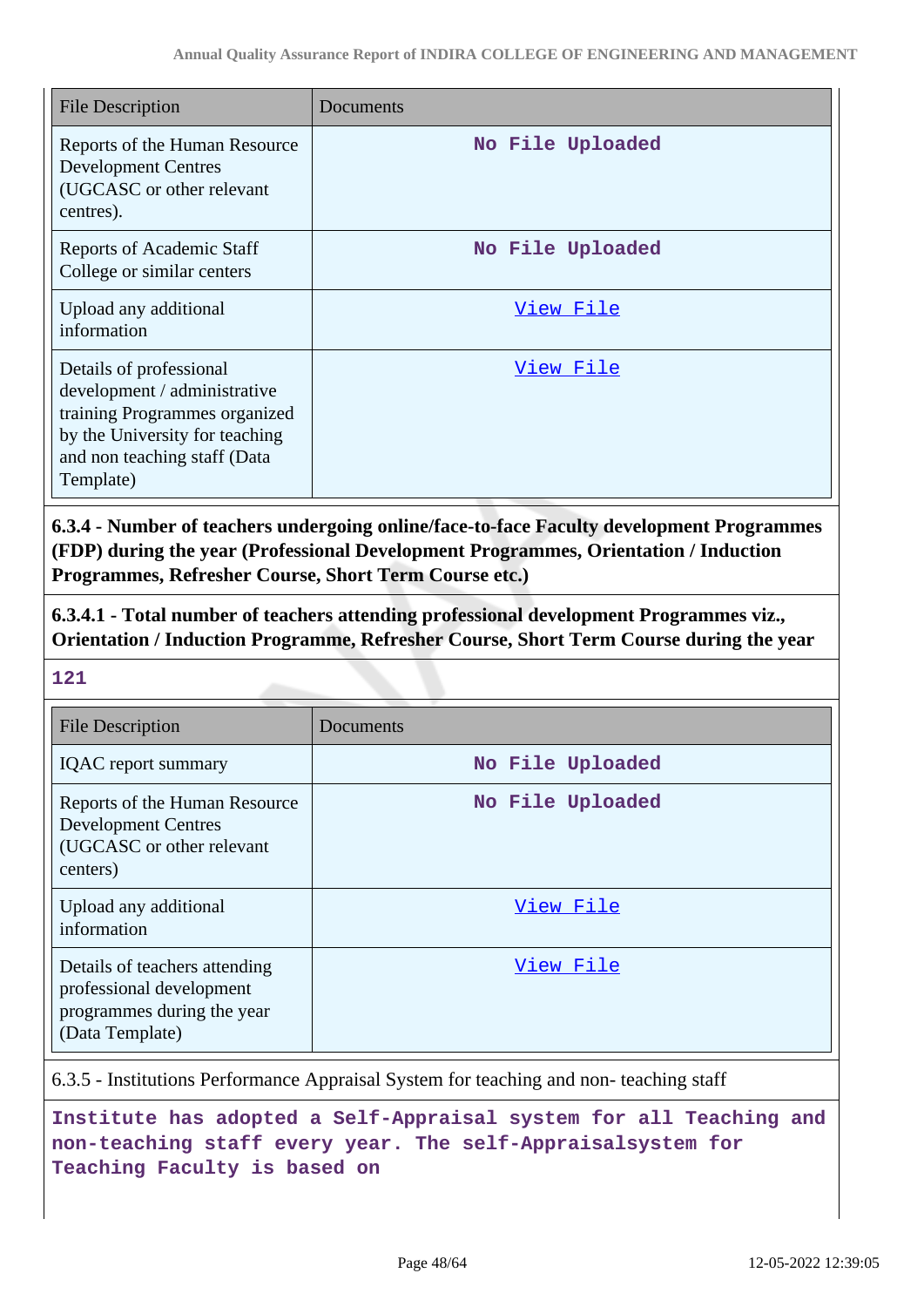**1. Academics-Course file, Number of lectures conducted, student feedback, result analysis.**

**2. Co-Curricular activities- Institute level & department level responsibilities, members of organizing committee, project guidance, and Industry-sponsored project, Membership of professional bodies**

**3. Research Activity-Publication of research papers, Textbook, Reference Books, sponsored projects, Guiding PG & Ph.D. Students**

**4. Internal Revenue Generation- Consultancy, arranged training, Software application**

**5. Administrative work- Any specific task, Examination duties**

**6. Others- Counselling/admission process**

**The self-Appraisal system for Non-Teaching Faculty is based on** 

**1. Self-evaluation- Pro-activeness, positive response, innovation in work, and qualification improvement**

**2. Co-curricular Activity- a member of the organizing committee.**

**3. Administrative Work-Institute level responsibility, departmentlevel responsibility.**

**4. Others-Admission campaigning, admission reference, and involvement in social activity.**

**All faculties are expected to fill the Self-Appraisal Report (SAR). The SAR forms are submitted to the respective HOD at the end of each academic year. HODs verify the SAR and with his remark forwards the self-assessment sheet to the Principal.**

**The outcome: The best part of the SAR is that each staff member becomes aware of self-weaknesses and tries to improve in their weak areas**

| <b>File Description</b>                  | Documents        |
|------------------------------------------|------------------|
| Paste link for additional<br>information | <b>Nil</b>       |
| Upload any additional<br>information     | No File Uploaded |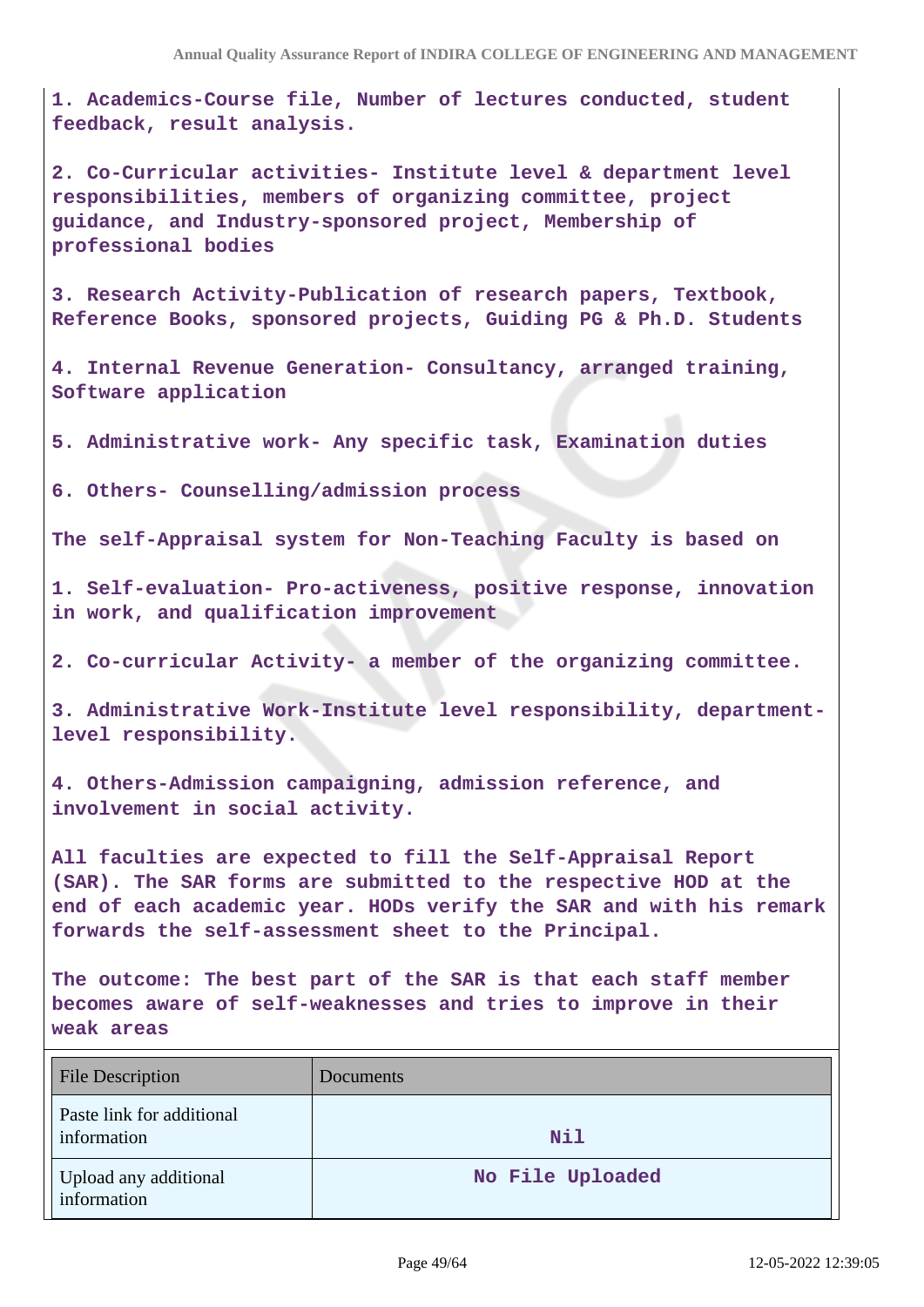### **6.4 - Financial Management and Resource Mobilization**

6.4.1 - Institution conducts internal and external financial audits regularly Enumerate the various internal and external financial audits carried out during the year with the mechanism for settling audit objections within a maximum of 200 words

**Indira Group of Institutes has maintained a very transparent financial system in the Institutions. Institutes conduct internal as well as external/statutory financial audits regularly.**

**At each institute, a fund approval system for all expenses is in place. Accordingly, bills/vouchers verified by the Head of the Department are approved by the Principal, and bills are settled as against advance or reimbursement. A proper record of all the expenses is maintained by the accounts department.**

**The internal financial accounting is completed every month. The internal auditor appointed by the institute cross-checks and verifies Books of Accounts. The discrepancies (if any) are explained to the institute accountant and the principal by the Internal Auditor. These discrepancies are rectified immediately.**

**For external/statutory audit Institute has appointed Chartered Accountant M/s Shashank Patki and Associates. They carry out audits twice every year and then present the audited statements to management. The discrepancies (if any) are enlisted in the report for necessary action and review.**

**The final audited statement of each financial year is reviewed and then signed by auditors and the Principal.**

| <b>File Description</b>                  | Documents  |
|------------------------------------------|------------|
| Paste link for additional<br>information | <b>Nil</b> |
| Upload any additional<br>information     | View File  |

**6.4.2 - Funds / Grants received from non-government bodies, individuals, philanthropers during the year (not covered in Criterion III)**

**6.4.2.1 - Total Grants received from non-government bodies, individuals, Philanthropers during the year (INR in Lakhs)**

**0**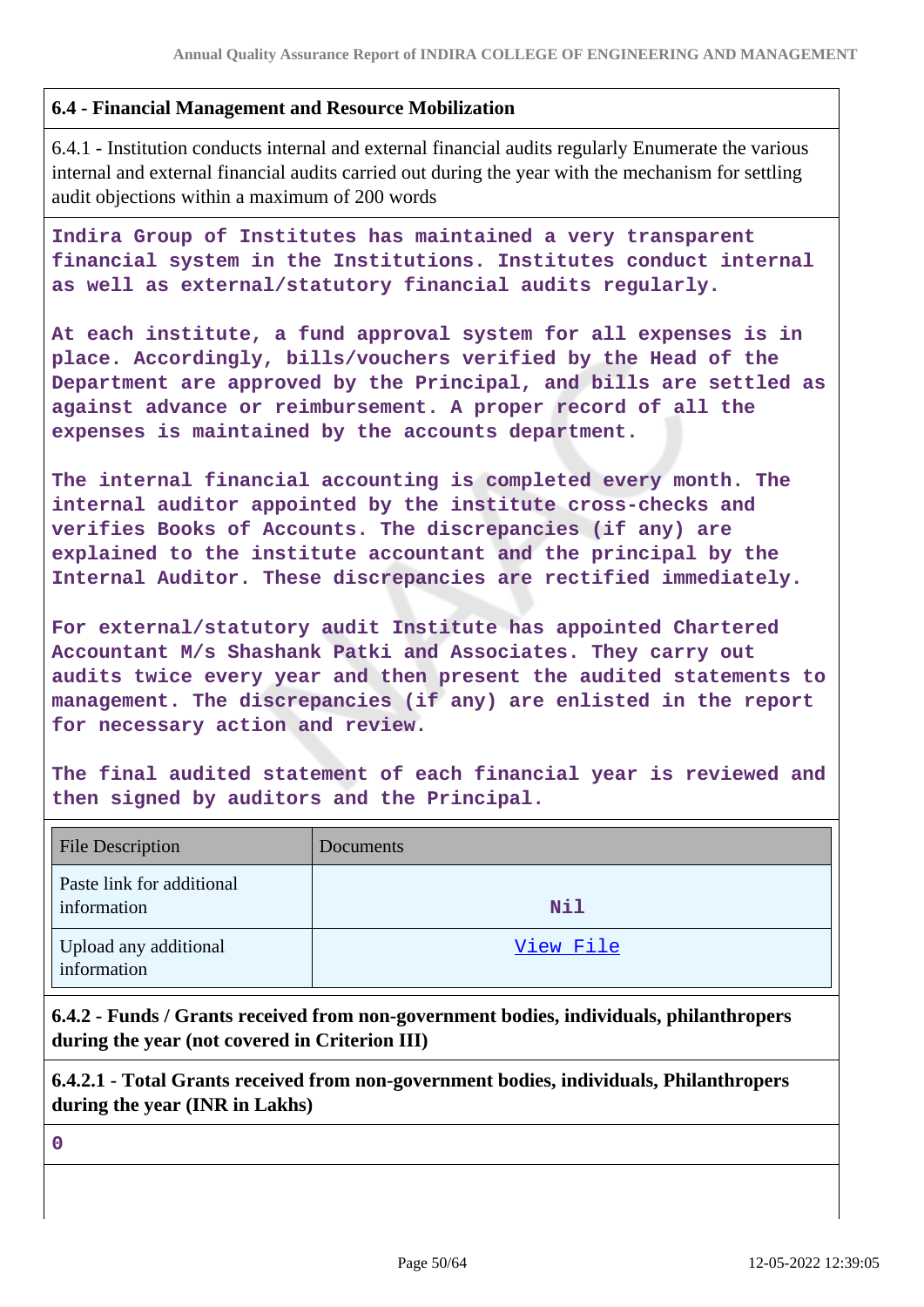| <b>File Description</b>                                                                                                                        | Documents        |
|------------------------------------------------------------------------------------------------------------------------------------------------|------------------|
| Annual statements of accounts                                                                                                                  | View File        |
| Any additional information                                                                                                                     | No File Uploaded |
| Details of Funds / Grants<br>received from of the non-<br>government bodies, individuals,<br>Philanthropers during the year<br>(Data Template) | View File        |

6.4.3 - Institutional strategies for mobilization of funds and the optimal utilization of resources

**The effective and optimal utilization of finances at the Institute is managed by the financial policy. The institute is a selffinanced organization and all financial transactions are carried out from income generated by the institute during the particular financial year.**

**The annual academic budget is prepared by each academic, admin, and allied-service department. The Head of the Institute compiles all individual budgetary requirements to present as the institutional budget for approval. The budget is reviewed by the management and approved after necessary changes.**

**The Principal and departmental heads allot budgets as per the priorities to ensure optimum use of available financial resources. The Institute has a standardized procedure for sanctioning funds and settlement of advances. The total expenditure is divided into the following heads**

- **1. Annual maintenance expenses**
- **2. Vehicle Running and maintenance expenses**
- **3. IT support Revenue expenses**
- **4. Academic expenses**
- **5. Non-academic expenses**
- **6. Employee related expenses**
- **7. Educational expenses**
- **8. Other expenses**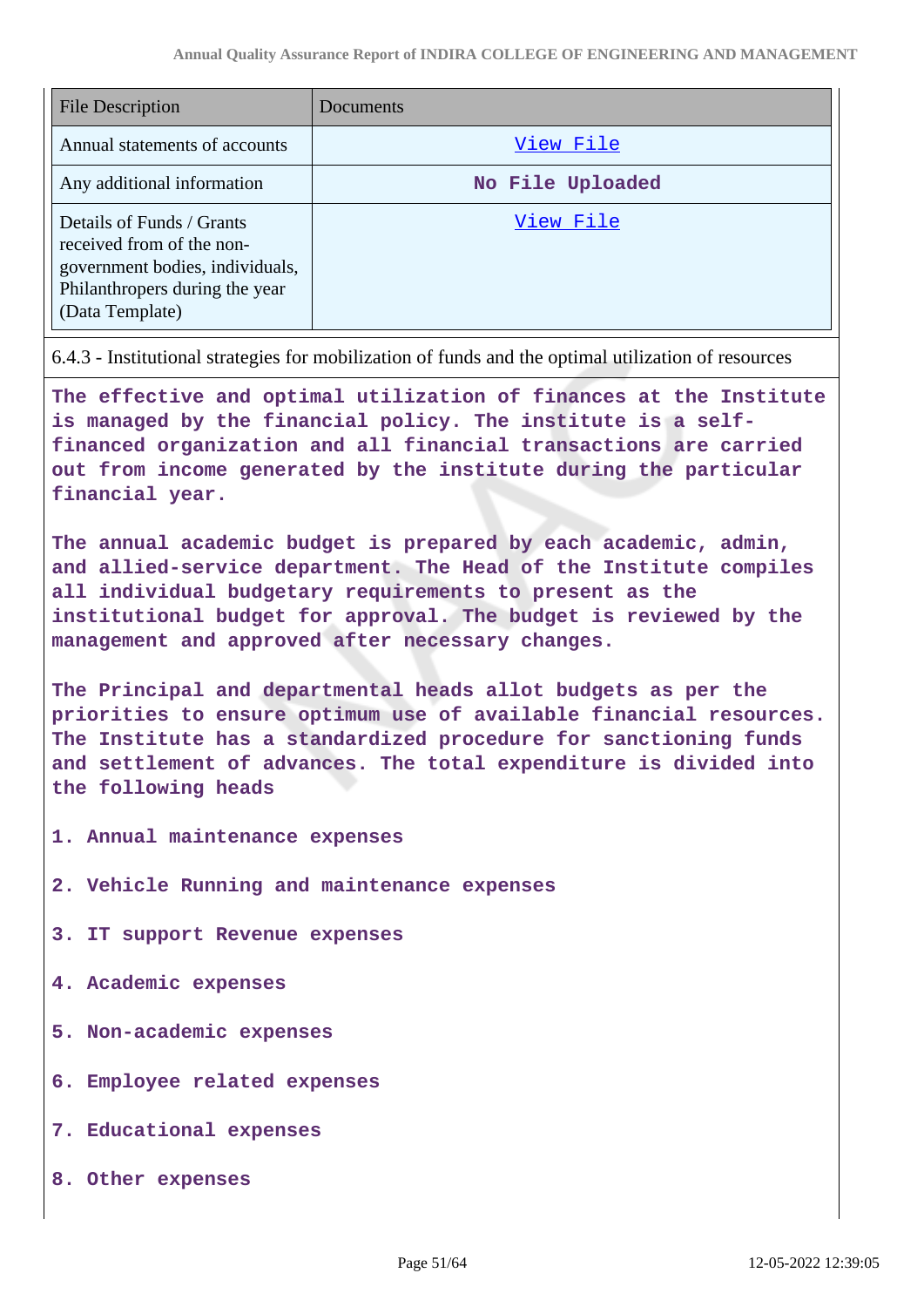**As per the budgetary provision, the Principal approves the expenses against various curricular, co-curricular & extracurricular activities.**

| <b>File Description</b>                  | Documents  |
|------------------------------------------|------------|
| Paste link for additional<br>information | <b>Nil</b> |
| Upload any additional<br>information     | View File  |

### **6.5 - Internal Quality Assurance System**

6.5.1 - Internal Quality Assurance Cell (IQAC) has contributed significantly for institutionalizing the quality assurance strategies and processes

**Internal Quality Assurance Cell (IQAC) has ensured the implementation of academic planner and initiated the use of advanced ICT tools, effective implementation of CIE, FDPs, implementation of Outcome-Based Education (OBE), academic audits, etc.**

**The following are the two significant IQAC initiatives:**

**Practice 1: Outcome-Based Education (OBE) IQAC has arranged two days awareness workshop on the implementation of the Outcome-Based Education system.**

**OBE review workshop has also been conducted to clarify the doubts of the faculty about the OBE implementation. OBE audit was also conducted to ensure the uniform and effective implementation of the OBE system across all departments. OBE audit is conducted and a review report is shared with everyone.**

**Practice 2: Online exam paper setting**

**During the pandemic, the entire teaching-learning was switched to online mode and all exams were conducted online. Sessions were conducted for the faculties for designing a set of questions that can make students think. This was done to normalize the marks attained by students in each exam. The overall purpose was to achieve normal distribution of marks over the entire class. Various ways were suggested to implement and the marks distribution patterns were reported.**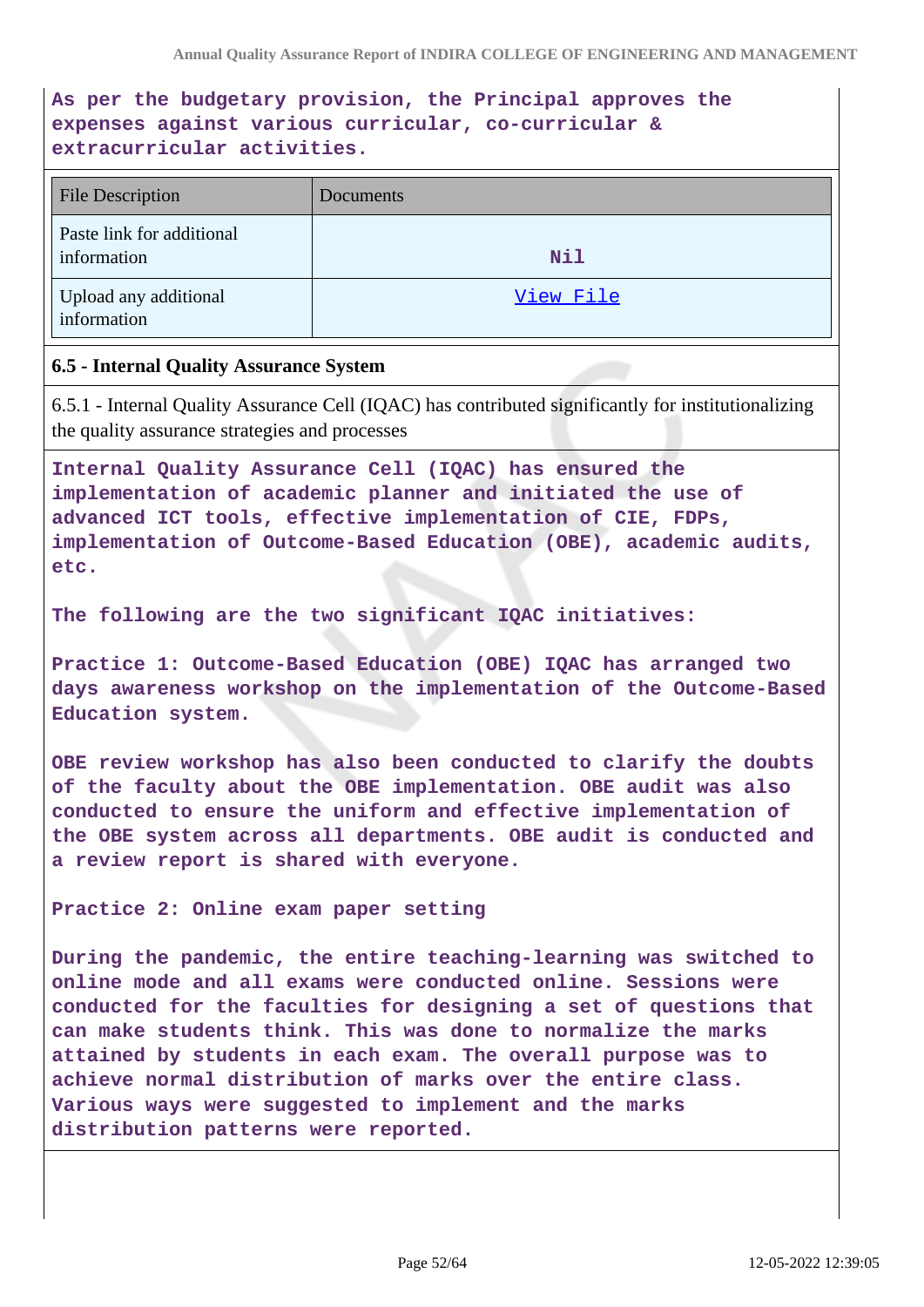| <b>File Description</b>                  | Documents |
|------------------------------------------|-----------|
| Paste link for additional<br>information | Nil       |
| Upload any additional<br>information     | View File |

6.5.2 - The institution reviews its teaching learning process, structures & methodologies of operations and learning outcomes at periodic intervals through IQAC set up as per norms and recorded the incremental improvement in various activities

**The IQAC ensures the proper implementation of academic delivery and takes the responsibility to initiate various activities to raise the quality of the education at periodic intervals. IQAC has devised academic monitoring for endless academic delivery.**

**1. Quality enhancement through Academic Monitoring Committee: The implementation and delivery of the curriculum are regularly monitored by the Academic Monitoring Committee (AMC). AMC monitors the conduction of daily lectures, practicals, and project reviews. AMC submits a weekly report to HOD for corrective measures. A monthly academic report comprising the syllabus coverage, Continuous Internal Evaluation, and attendance review is prepared by the department academic coordinator for submission to AMC.AMC also observes that the schedules mentioned in the institute and department calendar are closely followed.**

**2. Quality enhancement through Continuous Assessment of theory and lab-work subjects comprises parameters like internal tests, unit tests, assignments, and student participation in co-curricular & extracurricular activities. Practical subjects are evaluated through timely completion of experiments, understanding, execution, presentation, group discussion, case study, and mock viva. At the term-end, the students are evaluated for the learning outcome based on these parameters.**

| File Description                                                                                                                          | Documents |                     |
|-------------------------------------------------------------------------------------------------------------------------------------------|-----------|---------------------|
| Paste link for additional<br>information                                                                                                  |           | <b>Nil</b>          |
| Upload any additional<br>information                                                                                                      |           | View File           |
| 6.5.3 - Quality assurance initiatives of the<br>institution include: Regular meeting of<br><b>Internal Quality Assurance Cell (IQAC);</b> |           | A. All of the above |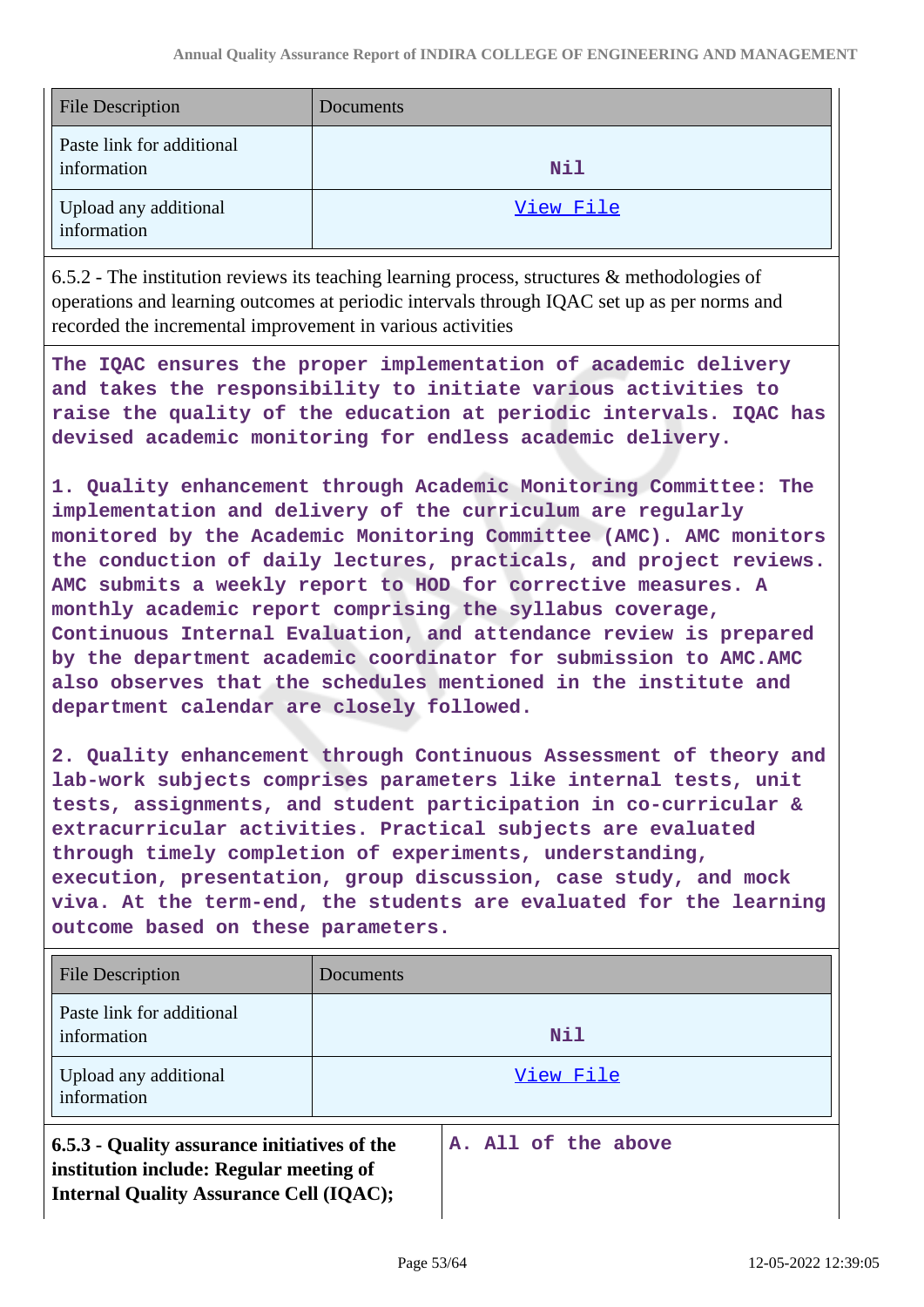**Feedback collected, analyzed and used for improvements Collaborative quality initiatives with other institution(s) Participation in NIRF any other quality audit recognized by state, national or international agencies (ISO Certification, NBA)**

| <b>File Description</b>                                                                         | Documents                                                |
|-------------------------------------------------------------------------------------------------|----------------------------------------------------------|
| Paste web link of Annual<br>reports of Institution                                              | https://indiraicem.ac.in/index.php?/NAAC-<br><b>ICEM</b> |
| Upload e-copies of the<br>accreditations and certifications                                     | View File                                                |
| Upload any additional<br>information                                                            | No File Uploaded                                         |
| <b>Upload details of Quality</b><br>assurance initiatives of the<br>institution (Data Template) | View File                                                |

# **INSTITUTIONAL VALUES AND BEST PRACTICES**

### **7.1 - Institutional Values and Social Responsibilities**

7.1.1 - Measures initiated by the Institution for the promotion of gender equity during the year

**Safety and security:- To take care of the safety and security of the students and staff the institute has appointed security guards who are available 24X7 on the campus. Institute has installed 66 CCTV Cameras at different locations such as Institute Entrance, Library, Workshop, corridor, Principal's Office, and Parking.**

**Fire extinguishers are also installed inside the campus in labs and classrooms. A full-fledged firefighting system is in place at the institute. Lightning arrestors are also installed on academic and admin buildings. Nearby police station contact numbers and toll-free helpline numbers are displayed on notice boards at strategic locations including the ladies' common room.**

**Pick up and drop facility is available for girl students and female staff in case of events organized in extended hours.**

**Counseling: Counseling is taken care of by the mentors and faculties assigned in batches of mentor-mentee groups. Students discuss their problems (if any) and seek guidance from their mentors.**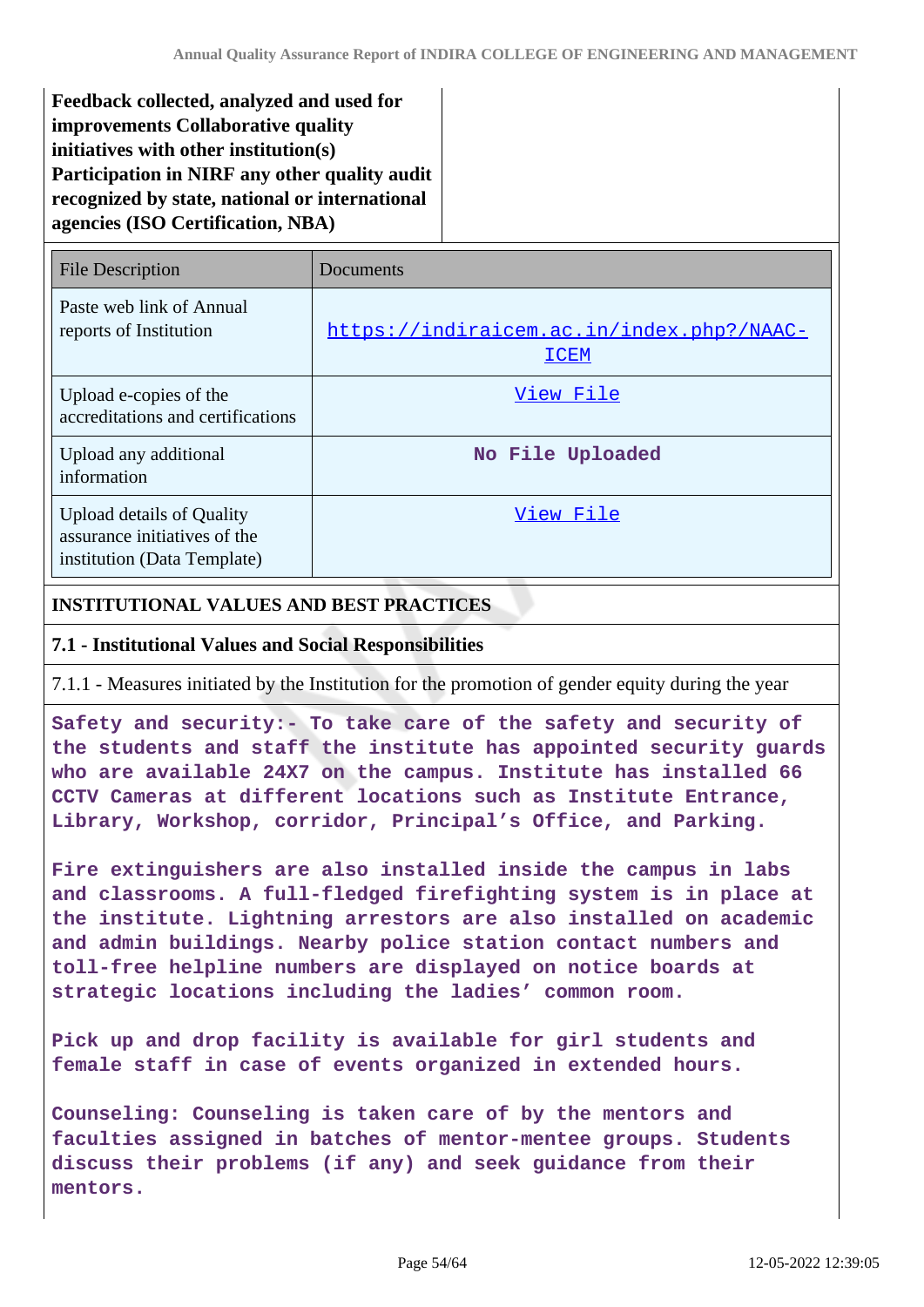**Common Room:**

**Institute has separate girls' and boys' common room which is equipped with Wi-Fi, a first aid box, a Bed, Washbasin, Toilet, Dust Bins, and Study Table. The institute also has an Ambulance available 24x7 to take care of medical emergencies.**

| <b>File Description</b>                                                                                                                                                                                                                                           | Documents             |
|-------------------------------------------------------------------------------------------------------------------------------------------------------------------------------------------------------------------------------------------------------------------|-----------------------|
| Annual gender sensitization<br>action plan                                                                                                                                                                                                                        | Nil                   |
| Specific facilities provided for<br>women in terms of:a. Safety and<br>security b. Counseling c.<br>Common Rooms d. Day care<br>center for young children e. Any<br>other relevant information                                                                    | Nil                   |
| 7.1.2 - The Institution has facilities for<br>alternate sources of energy and energy<br><b>conservation measures</b> Solar energy<br><b>Biogas plant Wheeling to the Grid Sensor-</b><br>based energy conservation Use of LED bulbs/<br>power efficient equipment | C. Any 2 of the above |
| <b>File Description</b>                                                                                                                                                                                                                                           | Documents             |

| <b>FILE DESCRIPTION</b>        | DOCUMENTS        |
|--------------------------------|------------------|
| Geo tagged Photographs         | No File Uploaded |
| Any other relevant information | No File Uploaded |

7.1.3 - Describe the facilities in the Institution for the management of the following types of degradable and non-degradable waste (within 200 words) Solid waste management Liquid waste management Biomedical waste management E-waste management Waste recycling system Hazardous chemicals and radioactive waste management

**Solid waste management:**

**Institute has a solid waste management system in place. The collected waste is segregated at the source of the generation. The waste bins are placed separately for dry and wet waste at every corner of the corridor, washrooms, and common room. The dry waste bins are also placed in laboratories, libraries, classrooms, etc.**

**The waste is handed over to the Gram panchayat waste collection support system for further treatment. Old newspapers, used papers and journal files, workshop scrap, etc. are given for recycling to**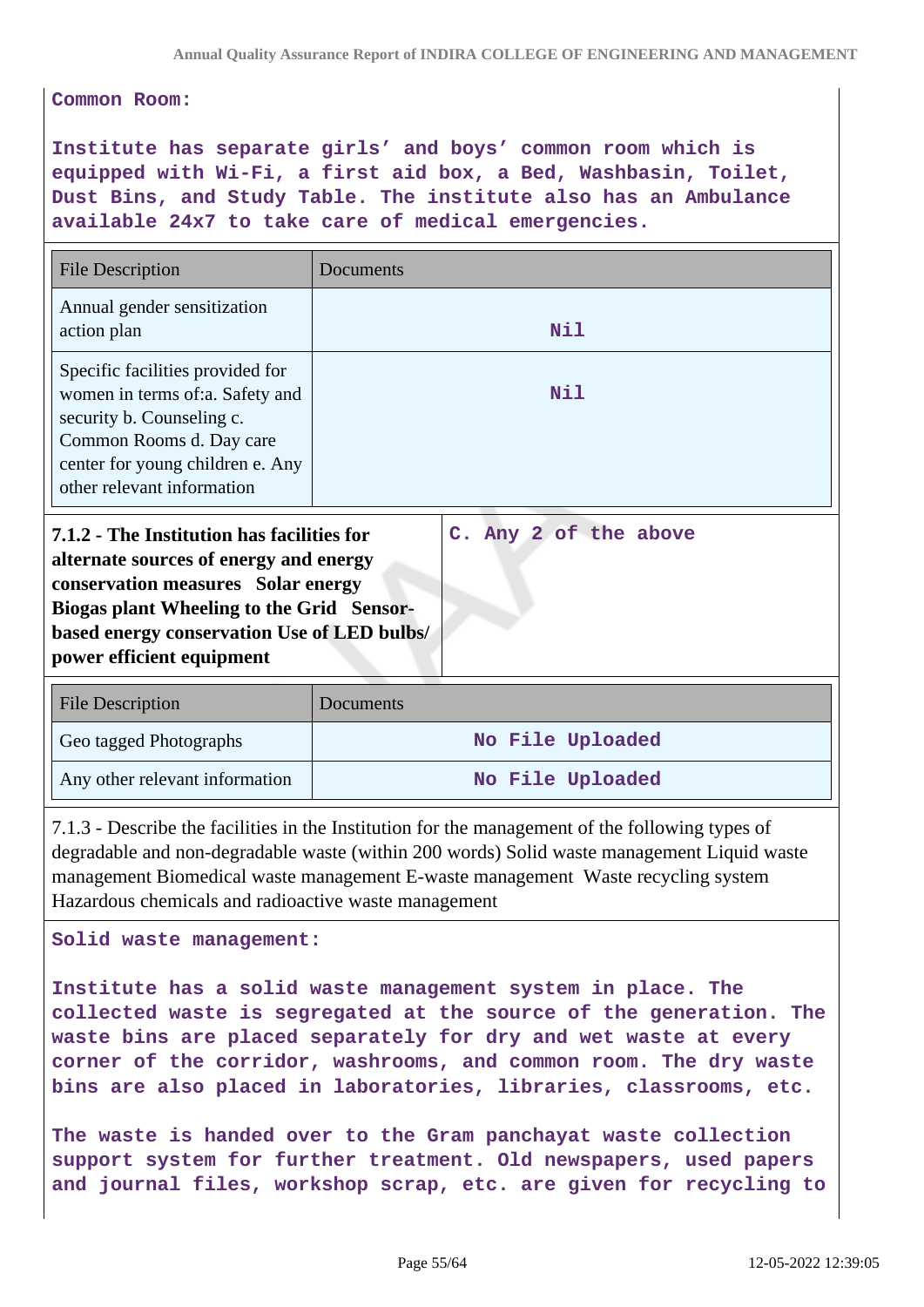**external vendors as per need.**

#### **Liquid waste management:**

**Institute has an STP plant for waste liquid management. The waste from the washrooms, hostels, laboratories, and canteen is treated with a full-fledged STP, and the treated water is extensively used for gardening to maintain greenery on the campus.**

#### **E-waste management**

**From time to time a status report is prepared in each department for all computers, supporting devices, and lab setups. E-waste disposal is done by handing over it to E-waste recycling agencies for proper disposal.**

#### **Hazardous chemicals:**

**The chemistry lab makes use of chemicals for experiments and lab work, the time expired chemicals are disposed of and dumped into deep pits.**

| <b>File Description</b>                                                                                                                                                                                                                                                      | Documents        |                       |  |
|------------------------------------------------------------------------------------------------------------------------------------------------------------------------------------------------------------------------------------------------------------------------------|------------------|-----------------------|--|
| Relevant documents like<br>agreements / MoUs with<br>Government and other approved<br>agencies                                                                                                                                                                               | <u>View File</u> |                       |  |
| Geo tagged photographs of the<br>facilities                                                                                                                                                                                                                                  |                  | No File Uploaded      |  |
| 7.1.4 - Water conservation facilities available<br>in the Institution: Rain water harvesting<br><b>Bore well /Open well recharge Construction</b><br>of tanks and bunds Waste water recycling<br><b>Maintenance of water bodies and distribution</b><br>system in the campus |                  | D. Any 1 of the above |  |
| <b>File Description</b>                                                                                                                                                                                                                                                      | Documents        |                       |  |
| Geo tagged photographs /<br>videos of the facilities                                                                                                                                                                                                                         |                  | No File Uploaded      |  |
| Any other relevant information                                                                                                                                                                                                                                               | No File Uploaded |                       |  |

### **7.1.5 - Green campus initiatives include**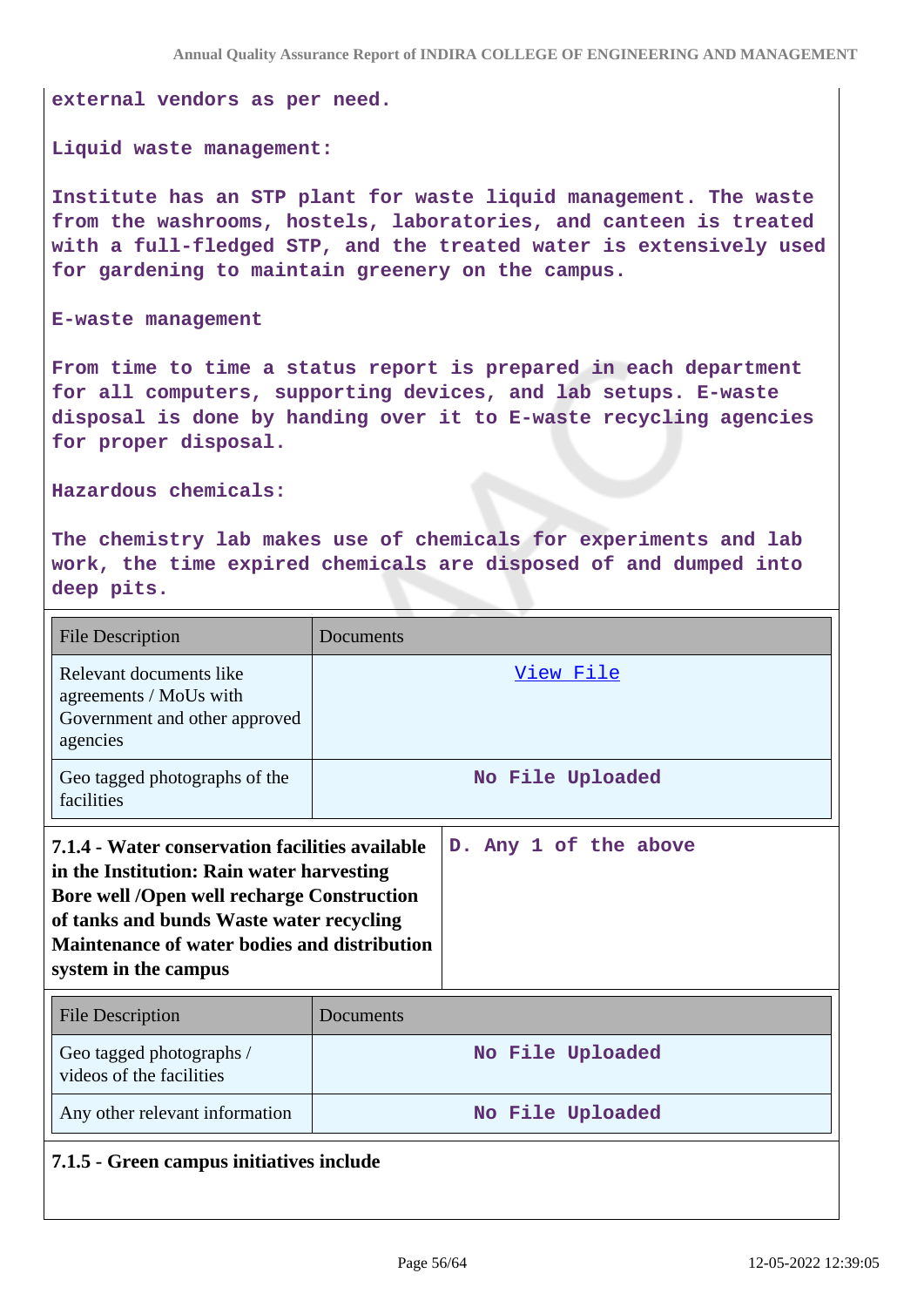| 7.1.5.1 - The institutional initiatives for<br>greening the campus are as follows:                                                                                     |  |  | B. Any 3 of the above |  |
|------------------------------------------------------------------------------------------------------------------------------------------------------------------------|--|--|-----------------------|--|
| 1. Restricted entry of automobiles<br>2. Use of bicycles/ Battery-powered<br>vehicles<br>3. Pedestrian-friendly pathways<br>4. Ban on use of plastic<br>5. Landscaping |  |  |                       |  |
|                                                                                                                                                                        |  |  |                       |  |

| <b>File Description</b>                                                  | Documents        |
|--------------------------------------------------------------------------|------------------|
| Geo tagged photos / videos of<br>the facilities                          | No File Uploaded |
| Various policy documents /<br>decisions circulated for<br>implementation | No File Uploaded |
| Any other relevant documents                                             | No File Uploaded |

# **7.1.6 - Quality audits on environment and energy are regularly undertaken by the institution**

| 7.1.6.1 - The institutional environment and  | B. Any 3 of the above |  |  |
|----------------------------------------------|-----------------------|--|--|
| energy initiatives are confirmed through the |                       |  |  |
| following 1. Green audit 2. Energy audit     |                       |  |  |
| 3. Environment audit 4. Clean and green      |                       |  |  |
| campus recognitions/awards 5. Beyond the     |                       |  |  |
| campus environmental promotional activities  |                       |  |  |

| <b>File Description</b>                                                         | Documents             |  |
|---------------------------------------------------------------------------------|-----------------------|--|
| Reports on environment and<br>energy audits submitted by the<br>auditing agency | No File Uploaded      |  |
| Certification by the auditing<br>agency                                         | No File Uploaded      |  |
| Certificates of the awards<br>received                                          | No File Uploaded      |  |
| Any other relevant information                                                  | No File Uploaded      |  |
| 7.1.7 - The Institution has disabled-friendly,                                  | D. Any 1 of the above |  |

**7.1.7 - The Institution has disabled-friendly, barrier free environment Built environment with ramps/lifts for easy access to classrooms. Disabled-friendly washrooms Signage including tactile path, lights, display boards and signposts Assistive technology and**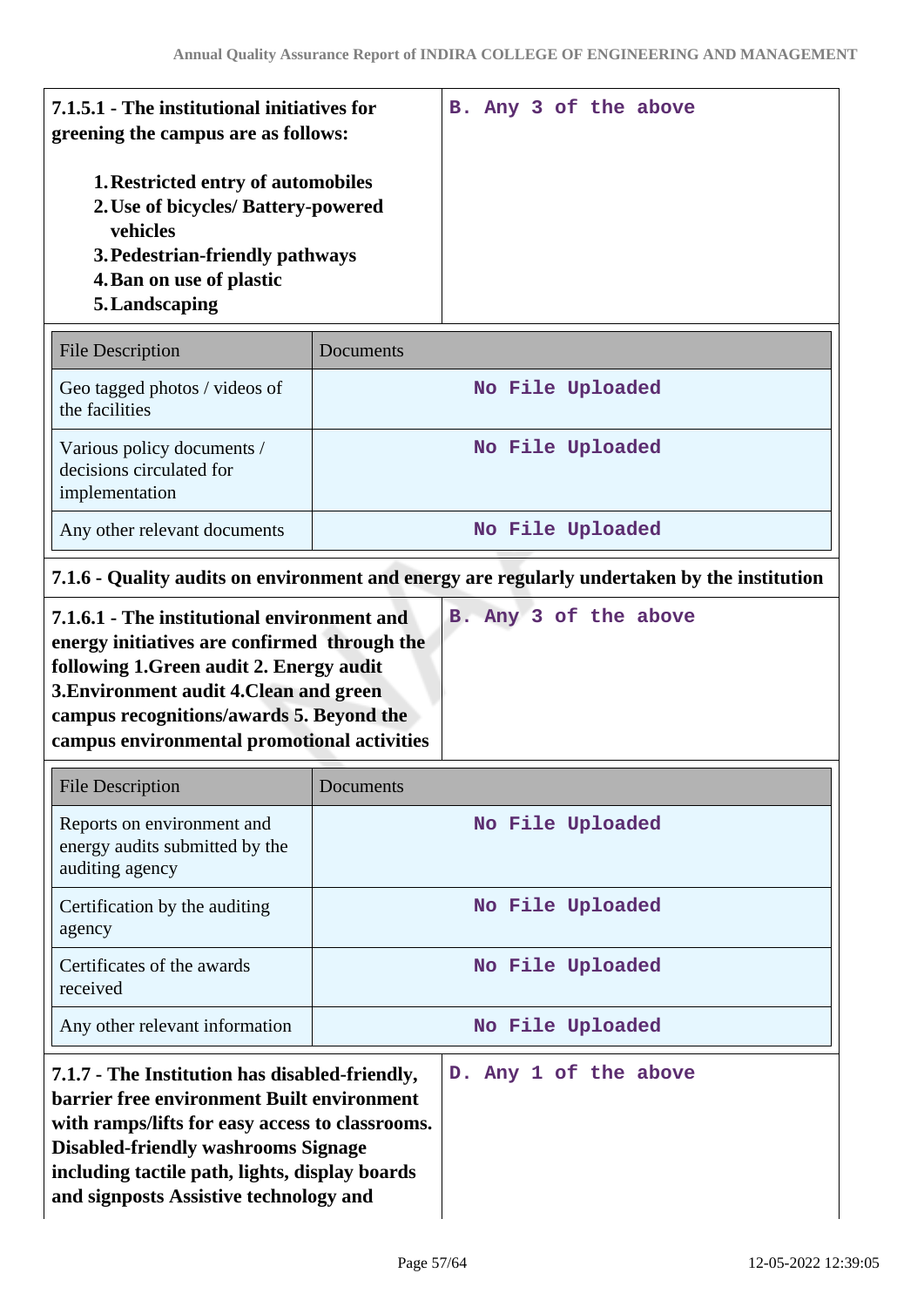| facilities for persons with disabilities<br>(Divyangjan) accessible website, screen-<br>reading software, mechanized equipment<br>5. Provision for enquiry and information :<br>Human assistance, reader, scribe, soft copies<br>of reading material, screen<br>reading |           |                  |  |
|-------------------------------------------------------------------------------------------------------------------------------------------------------------------------------------------------------------------------------------------------------------------------|-----------|------------------|--|
| <b>File Description</b>                                                                                                                                                                                                                                                 | Documents |                  |  |
| Geo tagged photographs /<br>videos of the facilities                                                                                                                                                                                                                    |           | No File Uploaded |  |
| Policy documents and<br>information brochures on the<br>support to be provided                                                                                                                                                                                          |           | No File Uploaded |  |
| Details of the Software procured<br>for providing the assistance                                                                                                                                                                                                        |           | No File Uploaded |  |
| Any other relevant information                                                                                                                                                                                                                                          |           | No File Uploaded |  |

7.1.8 - Describe the Institutional efforts/initiatives in providing an inclusive environment i.e., tolerance and harmony towards cultural, regional, linguistic, communal socioeconomic and other diversities (within 200 words).

**The Institute follows theadmission process governed by the state admission cells and it caters to the diversity of admitting students. The institute offers admission to all students irrespective of gender, race, linguistic, and socio-economic diversities. All students are given equal rights to learn and work in teams with the other students. Equal opportunity is provided to boys and girls to work together in various committees, and technical and cultural events. For any religious rituals, the students are given the liberty to perform the rites. The institute follows a dress code and uniform on weekdays hence students wear uniforms but on free days the liberty is with the students for the choice of apparel.**

**The institute also celebrates various festivals and get-togethers on festive days are allowed following some regulations. At Institute we all are borne to have the unique feeling that Indira is a Family to all and all Indirates' are members of this family.**

**All days of national importance are celebrated. The hostel rooms are on 3 tier mode, hence rooms are shared by students. All the sports facilities and other amenities are shared equally among all students. The unity in diversity theme is practiced at Indira.**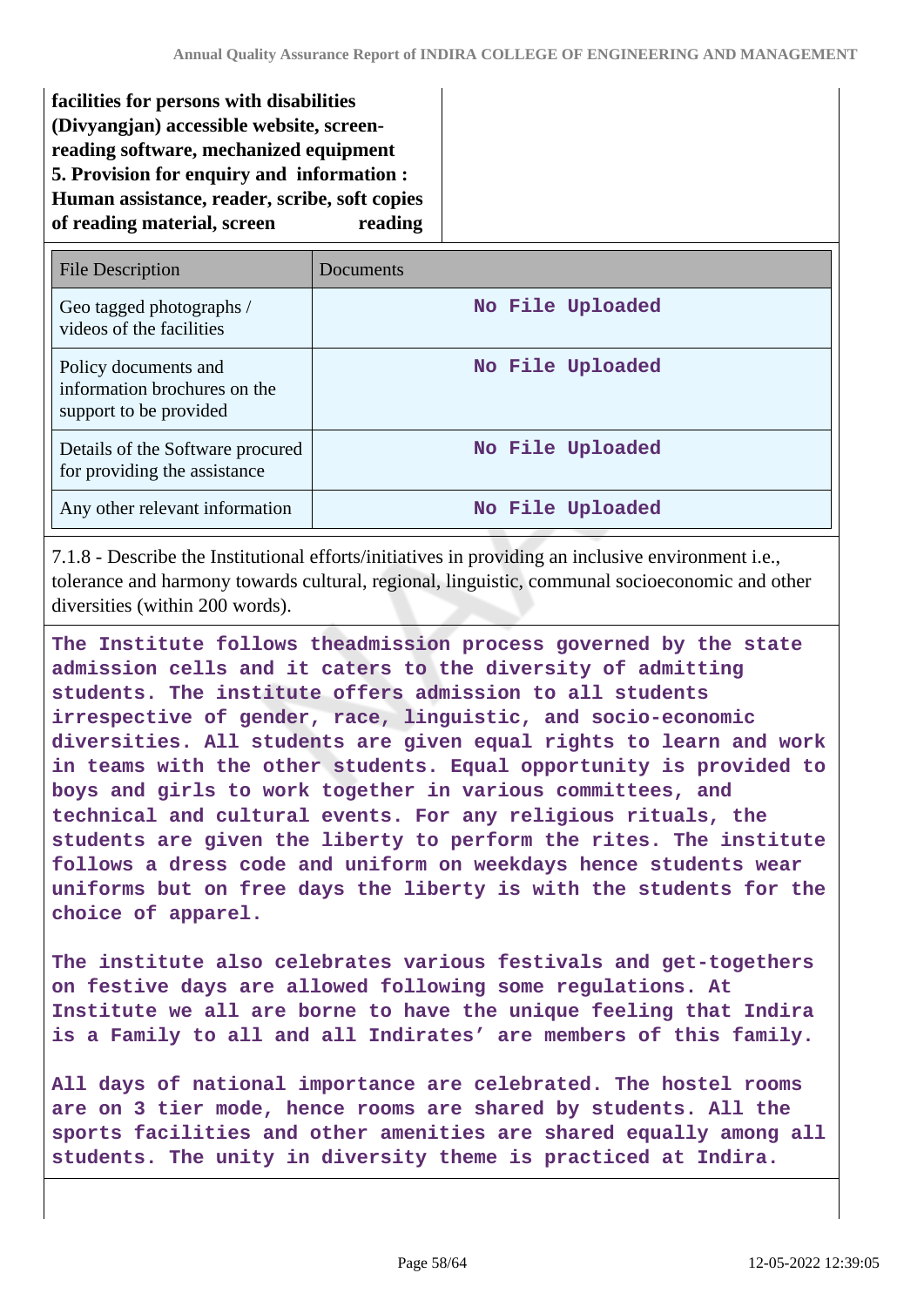| <b>File Description</b>                                                                                                                      | Documents        |
|----------------------------------------------------------------------------------------------------------------------------------------------|------------------|
| Supporting documents on the<br>information provided (as<br>reflected in the administrative<br>and academic activities of the<br>Institution) | View File        |
| Any other relevant information                                                                                                               | No File Uploaded |

7.1.9 - Sensitization of students and employees of the Institution to the constitutional obligations: values, rights, duties and responsibilities of citizens

**The Institute strongly believes in molding young minds. It is imperative that along with academics the young minds shall also carry the cognizance to show respect to the constitution of democratic India and shall understand to exercise the rights, duties, and bestowed by the constitution. For this institute to celebrate constitution day all students take an oath to abide by the rights and responsibilities.**

**The NSS team helps to nurture a sense of social responsibility through the organization of social awareness campaigns in the neighborhood.**

**The Institute also organizes blood donation camps, food, clothes, and stationery donation camps to develop a sense of sharing, caring, and giving.**

**The institute through safety week celebrations portrays the message of " life is important, Family is important and Nation is important"**

**In order to make the students responsible citizens students participate in swatch Bharat Abhiyan the national mission and taking an oath to take care of their surrounding around them.**

| <b>File Description</b>                                                                                       | Documents                   |
|---------------------------------------------------------------------------------------------------------------|-----------------------------|
| Details of activities that<br>inculcate values; necessary to<br>render students in to responsible<br>citizens | http://indiraicem.ac.in/Nss |
| Any other relevant information                                                                                | <b>Nil</b>                  |
| 7.1.10 - The Institution has a prescribed code<br>C. Any 2 of the above                                       |                             |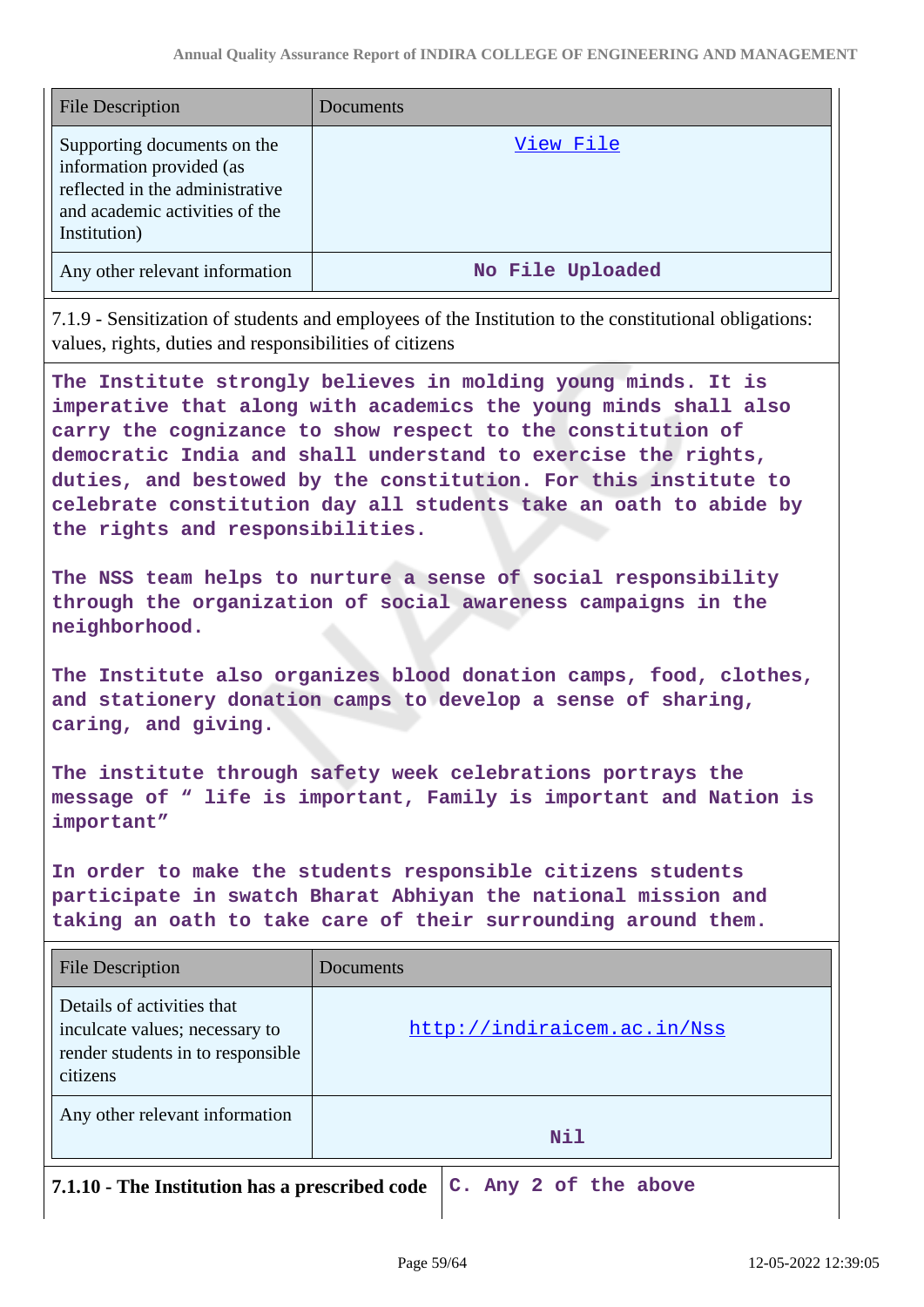**of conduct for students, teachers, administrators and other staff and conducts periodic programmes in this regard. The Code of Conduct is displayed on the website There is a committee to monitor adherence to the Code of Conduct Institution organizes professional ethics programmes for students, teachers, administrators and other staff 4. Annual awareness programmes on Code of Conduct are organized**

| <b>File Description</b>                                                                                                                                                                                | Documents        |
|--------------------------------------------------------------------------------------------------------------------------------------------------------------------------------------------------------|------------------|
| Code of ethics policy document                                                                                                                                                                         | No File Uploaded |
| Details of the monitoring<br>committee composition and<br>minutes of the committee<br>meeting, number of programmes<br>organized, reports on the<br>various programs etc., in<br>support of the claims | No File Uploaded |
| Any other relevant information                                                                                                                                                                         | No File Uploaded |

7.1.11 - Institution celebrates / organizes national and international commemorative days, events and festivals

**Institute has a tradition to celebrate national festivals like Republic Day and Independence Day and birth/death anniversaries of the great Indian personalities to inculcate national and human values in the students which helps them to become a responsible Indian citizens.**

**Republic Day and Independence Day**

**Every year institute celebrates Republic Day and Independence Day on 26th January and 15th August respectively.**

**Mahatma Gandhi's birth anniversary**

**2nd October is celebrated as Mahatma Gandhi's birth anniversary by students in remembrance of his contribution and devotion to independent India through his moral values like Truth and Ahimsa. The institute through NSS organizes a 'Swaachh Bharat Abhiyaan' rally every year.**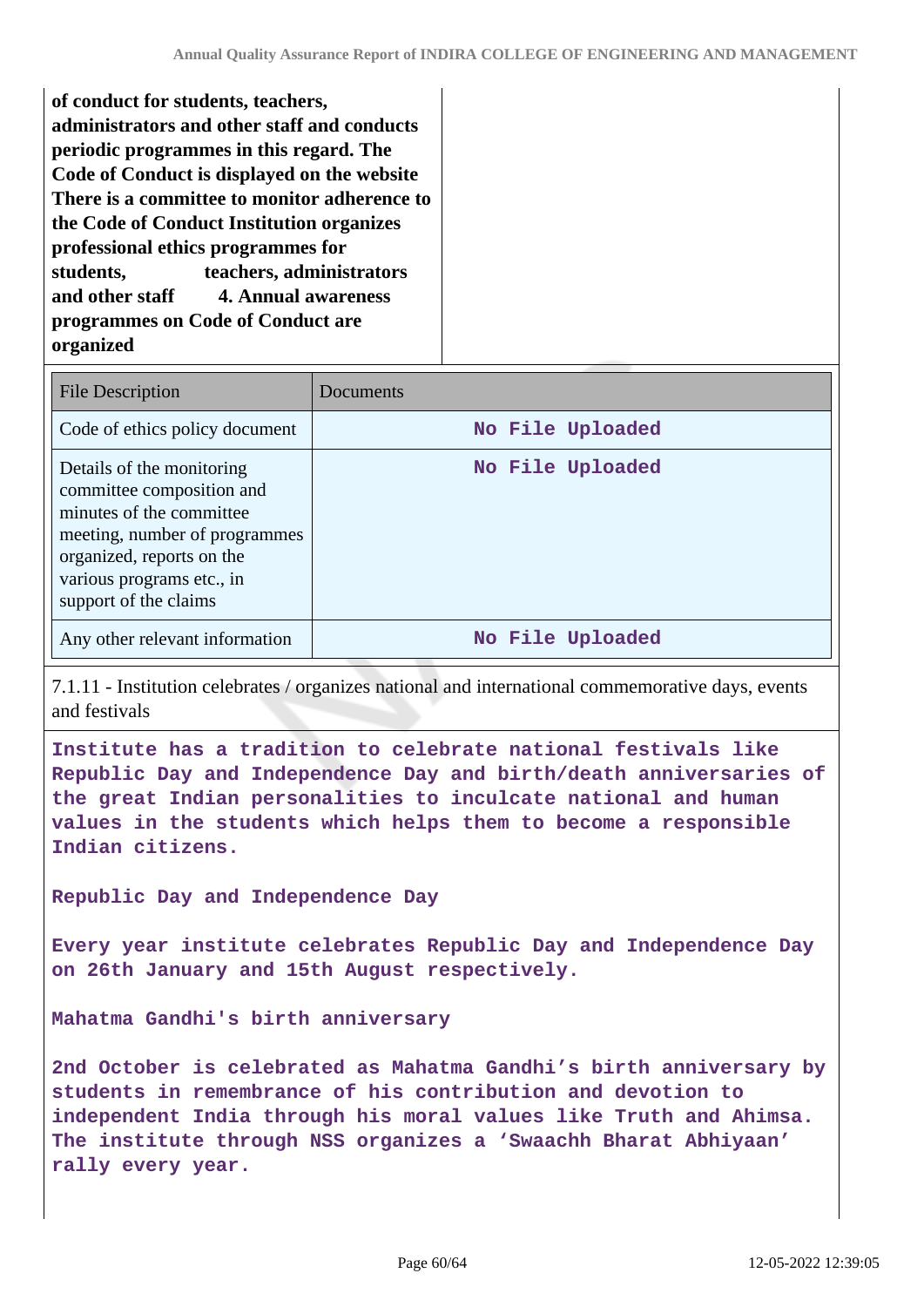#### **Teachers Day**

**Since 1962 the day 5th September commemorates the birthday of Dr. Sarvepalli Radhakhrishnan, The student associations celebrate Teacher's Day.**

#### **Engineers Day**

**The Engineer community across India celebrates 15th September as Engineers Day every year to tribute and honor to "Bharat Ratna Mokshagundam Visvesvaraya", an eminent engineer. Different games and activities like "Extempore", "Best out of Waste"," Think and Throw", Debate is carried out for the students to showcase their talent and nurture their technical and innovative skills.**

| <b>File Description</b>                                                                            | Documents        |
|----------------------------------------------------------------------------------------------------|------------------|
| Annual report of the<br>celebrations and<br>commemorative events for the<br>last (During the year) | No File Uploaded |
| Geo tagged photographs of<br>some of the events                                                    | No File Uploaded |
| Any other relevant information                                                                     | View File        |

### **7.2 - Best Practices**

7.2.1 - Describe two best practices successfully implemented by the Institution as per NAAC format provided in the Manual.

**Usage of ICT tools**

**Objective of the practice:**

- **1. To enhance teaching learning experiences and to provide ICT skills.**
- **2. To widen access to students through MS team and Google meet.**

**The Context:**

- **ICT can be used as effective teaching tool for better learning experience.**
- **Use of ICT in teaching learning has a significant and positive impact onstudents' academic achievements with higher grades.**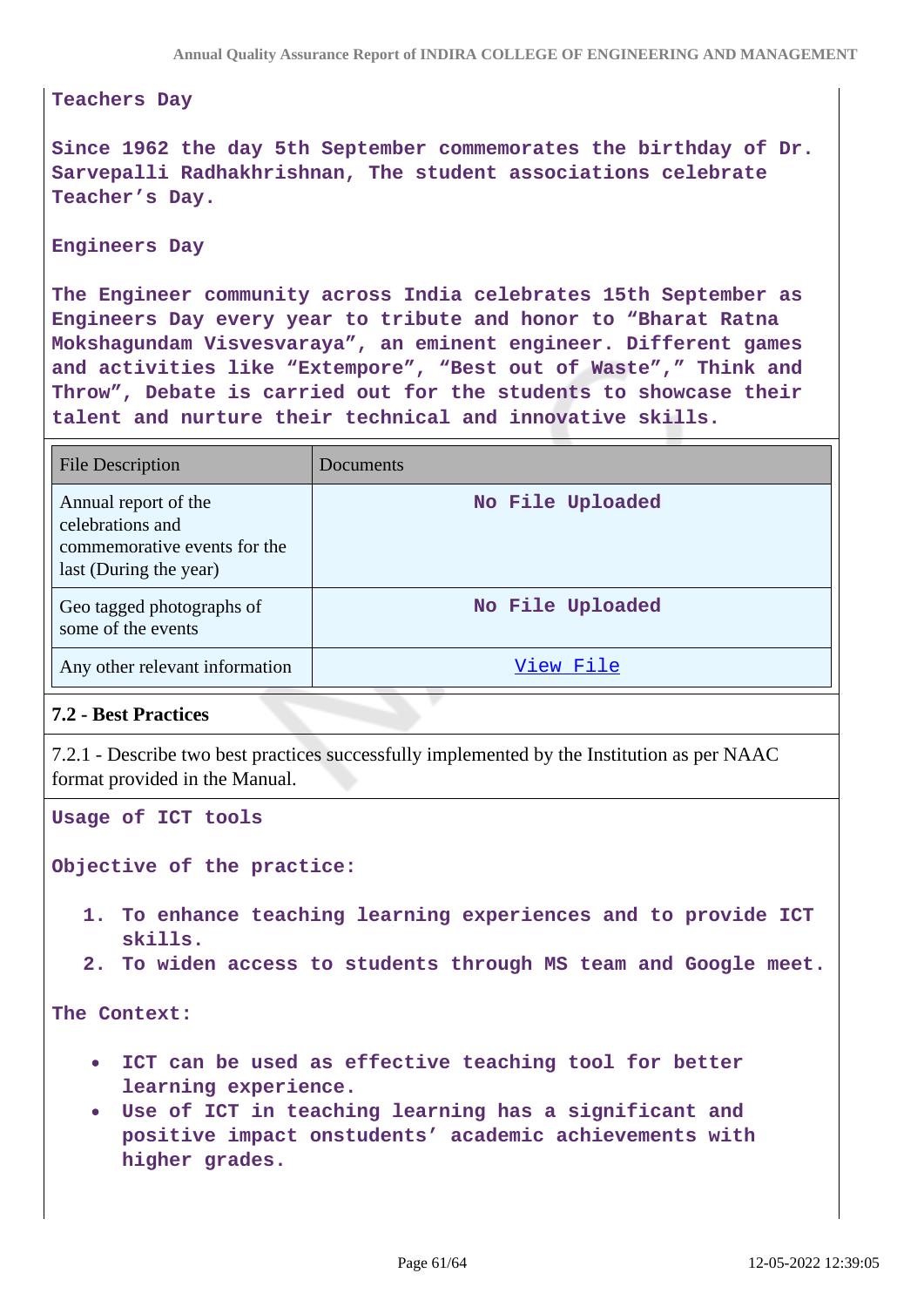### **The Practice:**

- **Identification of skill gaps to use ICT in staff and the**  $\bullet$ **required skills for the students familiar with ICT tools, trainings were arranged. Motivation to students for ICT enabled teaching.**
- **1. Evidence of Success: Testimonial:**
- **Increased use of ICT in teaching learning process.**  $\bullet$

**Problems Encountered and resources required:**

**Network connectivity and Bandwidth availability in rural areas.**

**Title of the Practice: Direct Connect**

**.Objectives of the Practice**

**The main objective of direct connect is to make direct access of the HOI with students.**

**The Context**

**Students are connected directly with the principal for the solving of any important issues.**

**4. The Practice**

**College has developed a direct connect system online. Student can reach with principal sir online any time with this system.**

**5. Evidence of Success**

**With Direct Connect system student trust and interaction increased.**

| <b>File Description</b>                        | Documents                                                                                                   |
|------------------------------------------------|-------------------------------------------------------------------------------------------------------------|
| Best practices in the<br>Institutional website | https://docs.google.com/forms/d/e/1FAIpOLS<br>fnU3s1WrZEJIEdfO2HT717nFczwABz-<br>L11xF- NYmIBo48Zw/viewform |
| Any other relevant information                 | Nil                                                                                                         |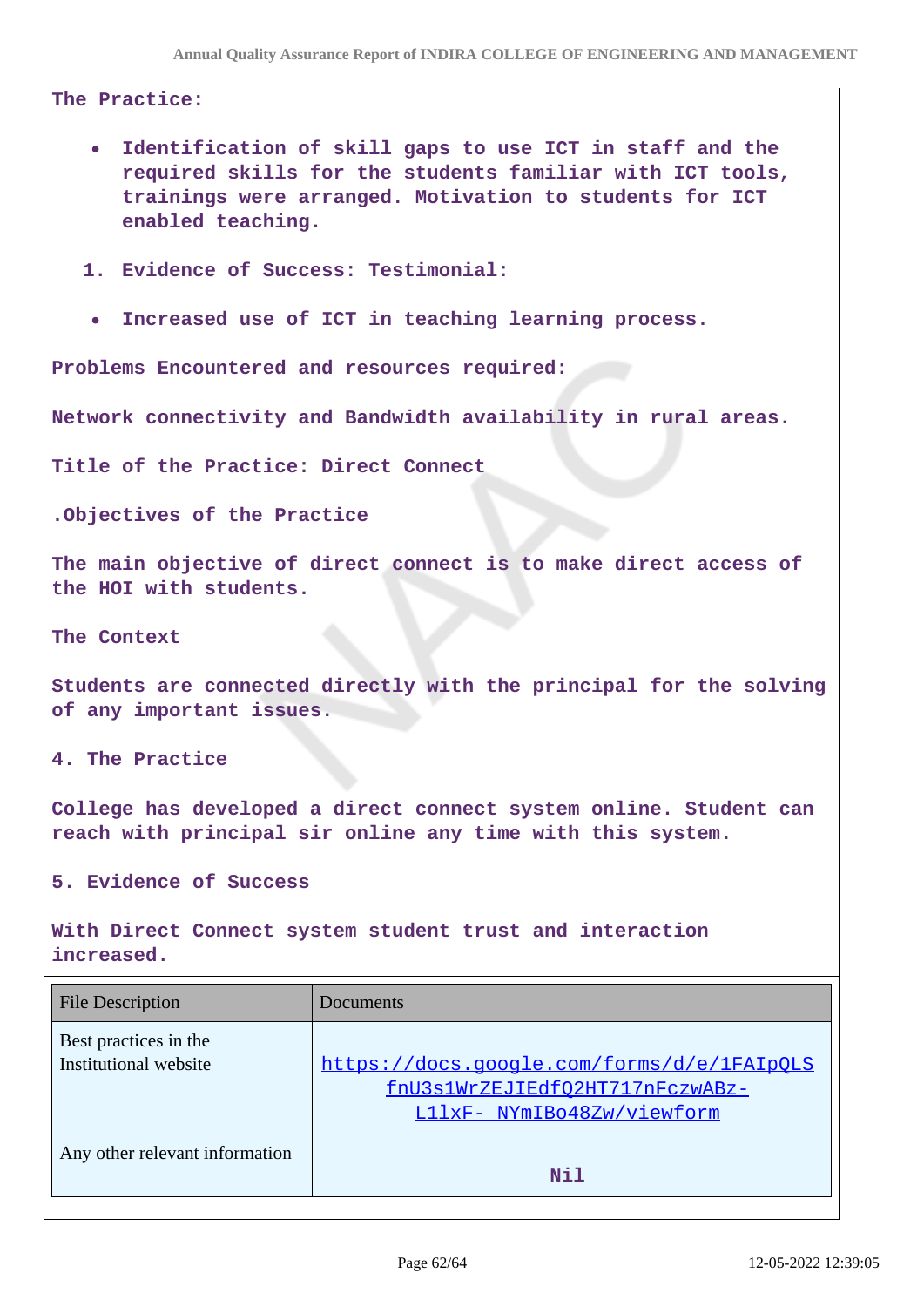#### **7.3 - Institutional Distinctiveness**

7.3.1 - Portray the performance of the Institution in one area distinctive to its priority and thrust within 200 words

**Institutional Distinctiveness:Online admin process during lockdown.**

**Institute has done several online process to help students during lockdown.**

**A) Bonafide certificate.**

**· Institute has created the google form**

**· Goggle form link has been provided to students.**

**· Any student applying for certificate gets the same in 3 days.**

**B) Fees submission:**

**Student can pay fees online and he/she will get the receipt online. Exam Fees and other fees were collected online.**

**Exam form & Exam Fees submission**

**Pay the Examination fees**

**Fill the Google form and attach fees receipt.**

**Mail the soft copy of Examination form to respective faculty.**

**C)WhatsApp communication.**

**College has created a WhatsApp group for all students. Students can post their query. College resolve the issue asap.**

**College also post important information to the students such as internal and SPPU examination, scholarship, different scholarship schemes, online webinar and technical and non-technical events.**

**Time to time, college informed to students about covid-19 vaccination though WhatsApp group.**

**We also collect data of employees and students who have taken one or two doses of covid vaccine. For this we created the google form**